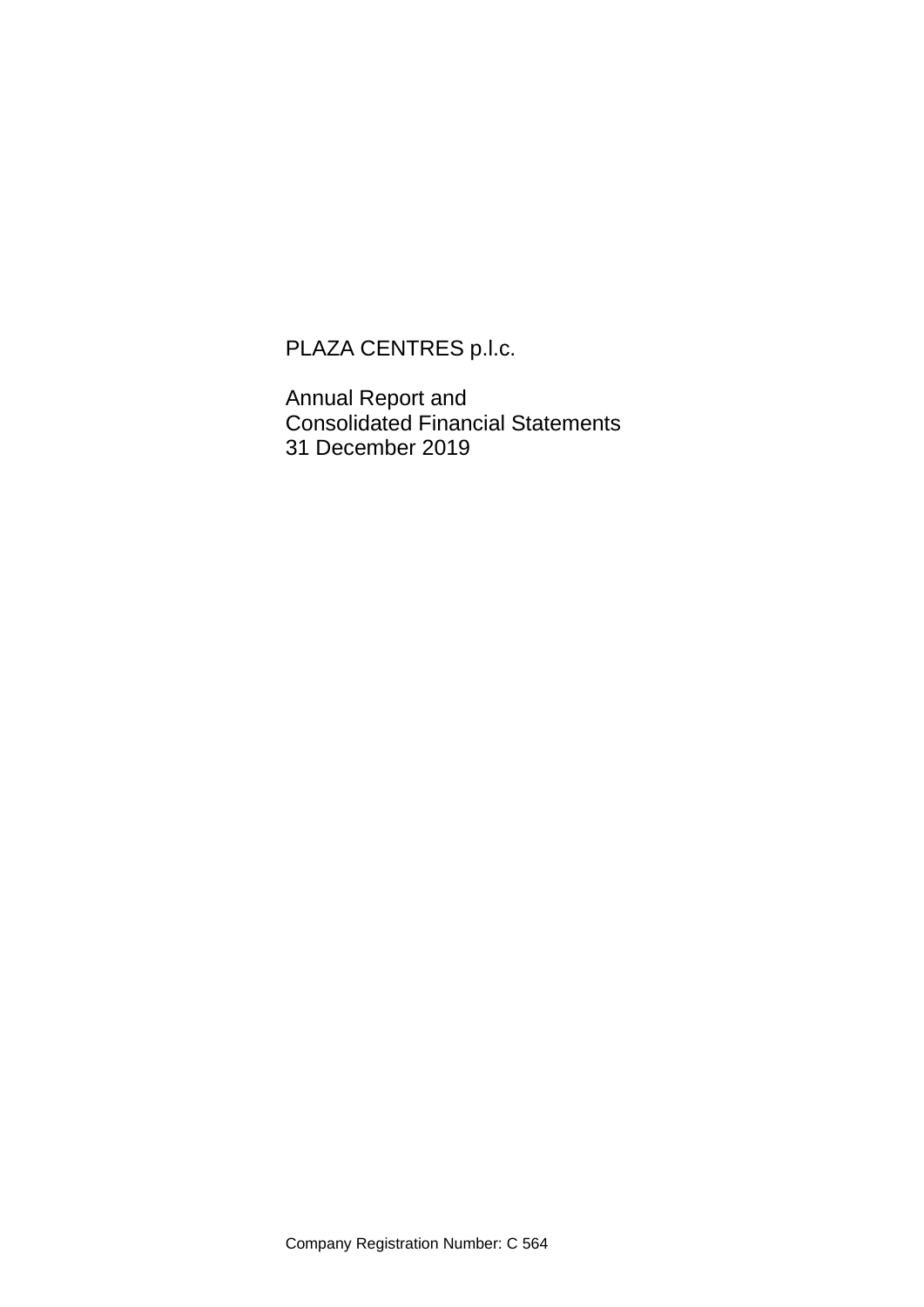|                                                | Pages     |
|------------------------------------------------|-----------|
| Directors' report                              | $1 - 5$   |
| Corporate Governance - Statement of compliance | $6 - 17$  |
| Independent auditor's report                   | 18 - 24   |
| Statements of financial position               | 25        |
| Income statements                              | 26        |
| Statements of comprehensive income             | 27        |
| Statements of changes in equity                | $28 - 29$ |
| Statements of cash flows                       | 30        |
| Notes to the financial statements              | $31 - 67$ |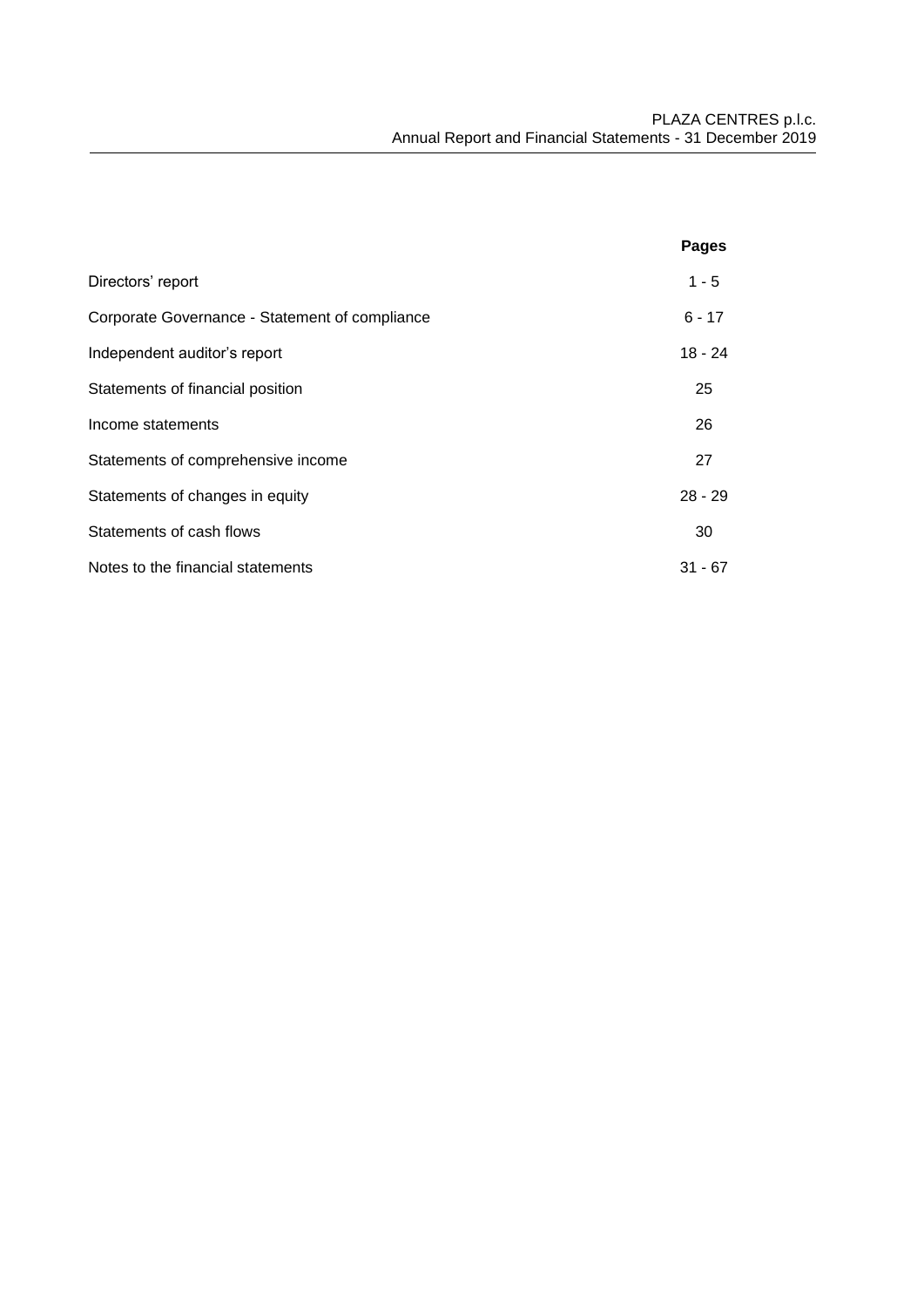# **Directors' report**

The Directors present their report and the audited consolidated financial statements for the year ended 31 December 2019.

## **Principal activities**

The Group's principal activity, which is unchanged since last year, is to lease, manage and market the Plaza Shopping and Commercial Centre (owned by the Parent Company) and the Tigne Place Commercial Property (owned by the subsidiary, Tigne Place Limited).

## **Review of business**

The capital investment made during the previous years to upgrade the group's properties, was essential to support the continued interest and demand for such properties. During the year under review this investment, enhanced Plaza's offering and contributed positively towards the Group's revenues and occupancy levels. An example of this is The Plaza Food Hall which was launched in December 2018 and made a positive contribution to the Group's revenue in 2019.

Tigne Place Limited has received an offer to sell Tigne Place and after due consideration by the Board of Directors the offer was accepted and a promise of sale was entered into last December. In terms of the promise of sale agreement the final deed is scheduled to take place by the end of June 2020. With 100% occupancy at year end, Tigne Place has also contributed to increase the group's revenue.

## *Financial results*

During 2019, the Group registered a strong financial performance. The Group's average occupancy rate during 2019 increased to 91% (2018: 88%) The average occupancy level of the Parent Company during the year stood at 93% (2018: 91%).

The Group generated revenue of €3,550,432 an increase of 8.56% when compared to €3,270,409 (in 2018). This increase is in line with the higher occupancy rates achieved during 2019. Earnings before Interest, Taxation, Depreciation and Amortisation increased by 10.8% from €2,584,905 (2018) to €2,864,323 (2019). Taxation increased from €476,201 (2018) to €512,830 (2019). The Group profit after tax increased to €1,358,161 (2018: €1,095,349).

The consolidated statements of financial position reflect an uplift in the value of Tigne Place Commercial Property of €2,755,192.

#### *Operating and other costs*

The Group's operating costs amounted to €1,263,749 (2018: €1,237,807) whilst the cost to income ratio decreased to 35.6% (2018: 37.85%).

# *Outlook for 2020*

While at the beginning of the year, the Board was confident that the Group could, if not improve at least confirm the same operating income levels achieved in 2019, the recent global and local developments stemming from the coronavirus pandemic ushered in a completely different financial and economic scenario to the one envisaged a few weeks, or months ago. The Directors consider the consequence of the emergence and spread of COVID-19 in 2020 to be a non-adjusting post balance sheet event.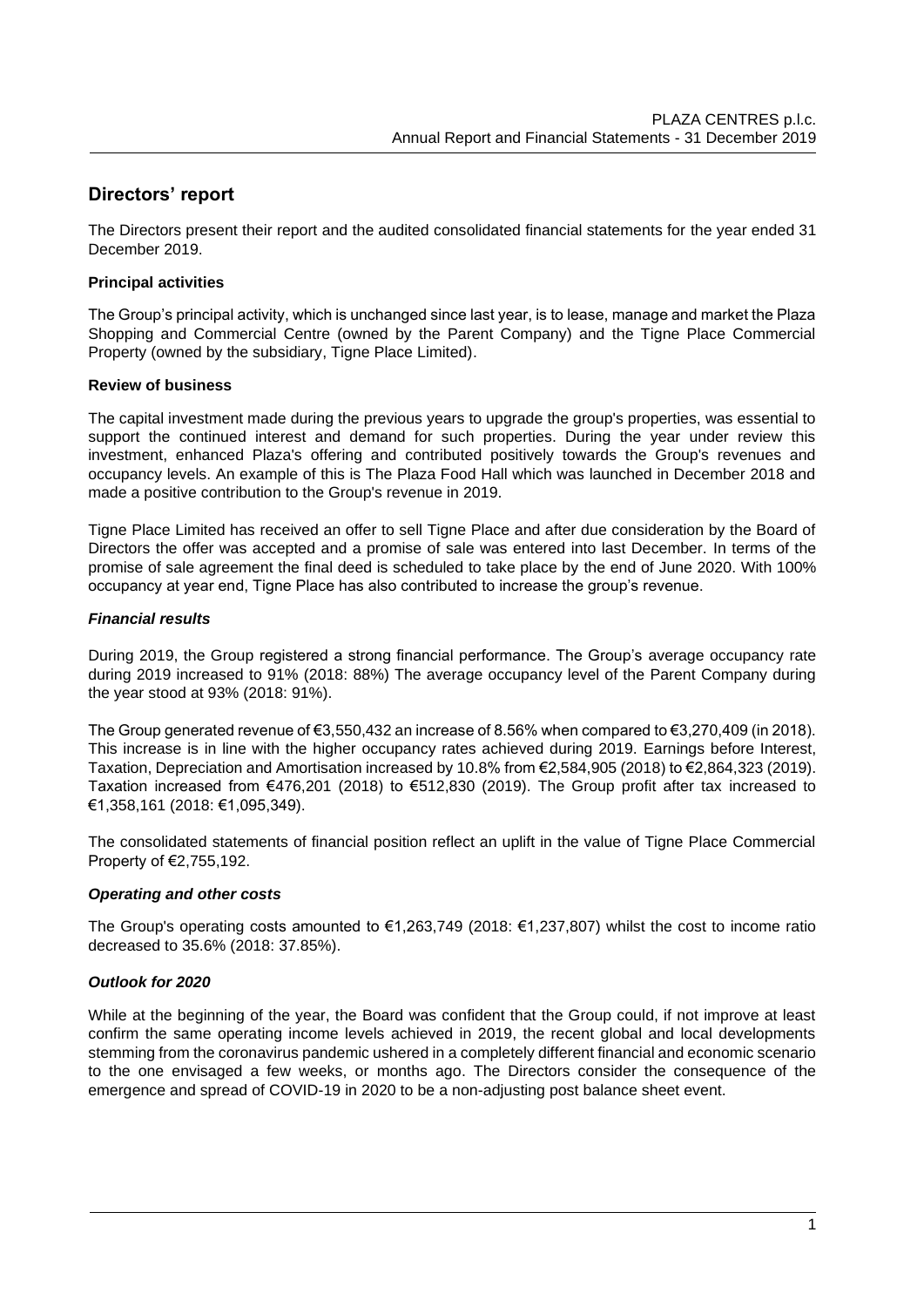### **Review of business** - continued

The current level of uncertainty affects every person and every business operation. In this environment, making financial predictions becomes extremely difficult, particularly in view of the uncertainty surrounding the duration of restrictions imposed on business as a measure to prevent the spread of the COVID-19 virus. Retail operations are one of the hardest hit sectors of the economy. At the date that the financial statements have been authorised for issue, the shopping Mall is closed in line with the local Health Authorities' directives. The impact of this closure is to a limited extent absorbed by the Group's strategy in recent years, to move towards a mix of revenue streams between commercial and retail leases, increasing the contribution of the former, to the overall revenue. The overall impact of the closure will however remain important from an operational income perspective.

Given the prevailing economic uncertainty, management has prepared projections assuming different scenarios to assess the anticipated impact on the Group's projected financial results and cash flows. These projections assume reduced revenue levels under different scenarios that centre around the period within which operations are likely to go back to normal. These projections also take into account the various measures that are being implemented by the Group and the use of banking facilities that the Group can avail itself of. Although the operation's performance will be materially negatively impacted, the Group is adequately capitalised and sufficiently liquid to meet its financial obligations under all the various scenarios being looked at.

In the context of these uncertainties, the need to retain a high level of resilience and liquidity, and in managing the Group's cash resources prudently, the board will be recommending a reduced dividend to shareholders when compared to prior years.

The financial performance and cashflows emanating from the scenarios described above, demonstrate that the use of the going concern assumption remains appropriate. Furthermore, based on the projected cash flows assumed in these scenarios, the likely impact on the property valuation is not considered to be significant.

The Board continues to monitor the situation very closely and will take any actions it deems to be appropriate depending on the unfolding scenario. The Board believes that this scenario of heightened uncertainty requires the Company to be more prudent than ever, in order maintain the financial muscle to implement the necessary mitigating measures. The Board is confident that with the strong Group's financial fundamentals together with prudent and timely measures, it can withstand these unprecedented headwinds and be in a position to continue to create value for its stakeholders as soon as, the world and the country, start moving back to a more normal way of life.

#### **Financial risk management**

Information relating to the Group's financial risk management is disclosed in Note 2 to the financial statements.

#### **Results, dividends and reserves**

The consolidated financial results are set out on in the income statement. The Directors recommend the payment of a final net dividend of €320,000 (2018: €831,115). Retained earnings carried forward at the end of the financial reporting period amounted to €3,660,660 (2018: €3,122,366) for the Group and €3,427,534 (2018: €3,010,323) for the Parent Company.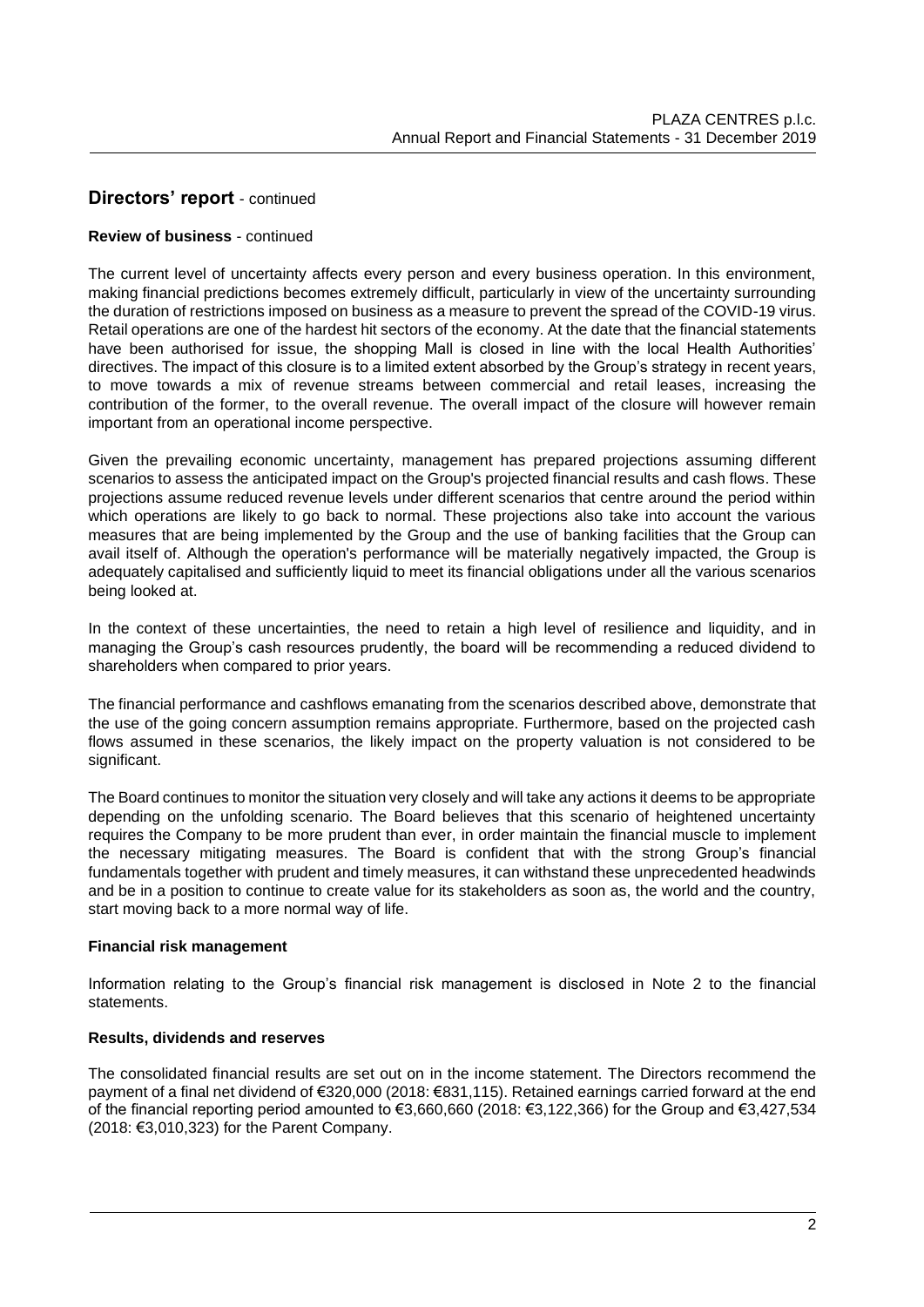## **Directors**

The Directors of the Parent Company who held office during the year were:

Charles J. Farrugia David G. Curmi Emanuel P. Delia Alan Mizzi Brian R. Mizzi Etienne Sciberras Gerald J. Zammit

The Directors are required in terms of the Parent Company's Articles of Association to retire at the forthcoming Annual General Meeting and may offer themselves for re-appointment or re-election.

A shareholder holding not less than 14 per cent of voting rights of the issued share capital or a number of shareholders who between them hold not less than 14 per cent, shall appoint one director for every such 14 per cent holding by letter addressed to the Parent Company. All shares not utilised to make appointments in terms of the above shall be entitled to vote at the Annual General Meeting to elect the remaining directors. The Memorandum and Articles of the Parent Company provide for a Board of Directors of not less than five and not more than seven members.

#### **Share capital of the Parent Company**

The Parent Company has an authorised share capital of 75,000,000 ordinary shares of €0.20 each, and issued and fully paid share capital of 28,242,000 ordinary shares with a nominal value of €0.20 each. The Parent Company's share capital consists of only one class of shares, and all shares in that class are admitted to trade on the Malta Stock Exchange. All shares in the Parent Company are freely transferable. There are no shareholders having special control rights in the Parent Company, nor are there any restrictions on voting rights in the Parent Company.

The Parent Company is authorised pursuant to its Memorandum and Articles of Association to purchase its own shares, provided that appropriate authority has been given to the Directors for that purpose. No such authority is currently outstanding.

The Parent Company does not operate any employee share option schemes.

The Parent Company is not aware of any agreements between shareholders with respect to the transfer of shares or the exercise of voting rights.

No disclosures are being made pursuant to Listing Rules 5.64.10 and 5.64.11 as these are not applicable to the Parent Company.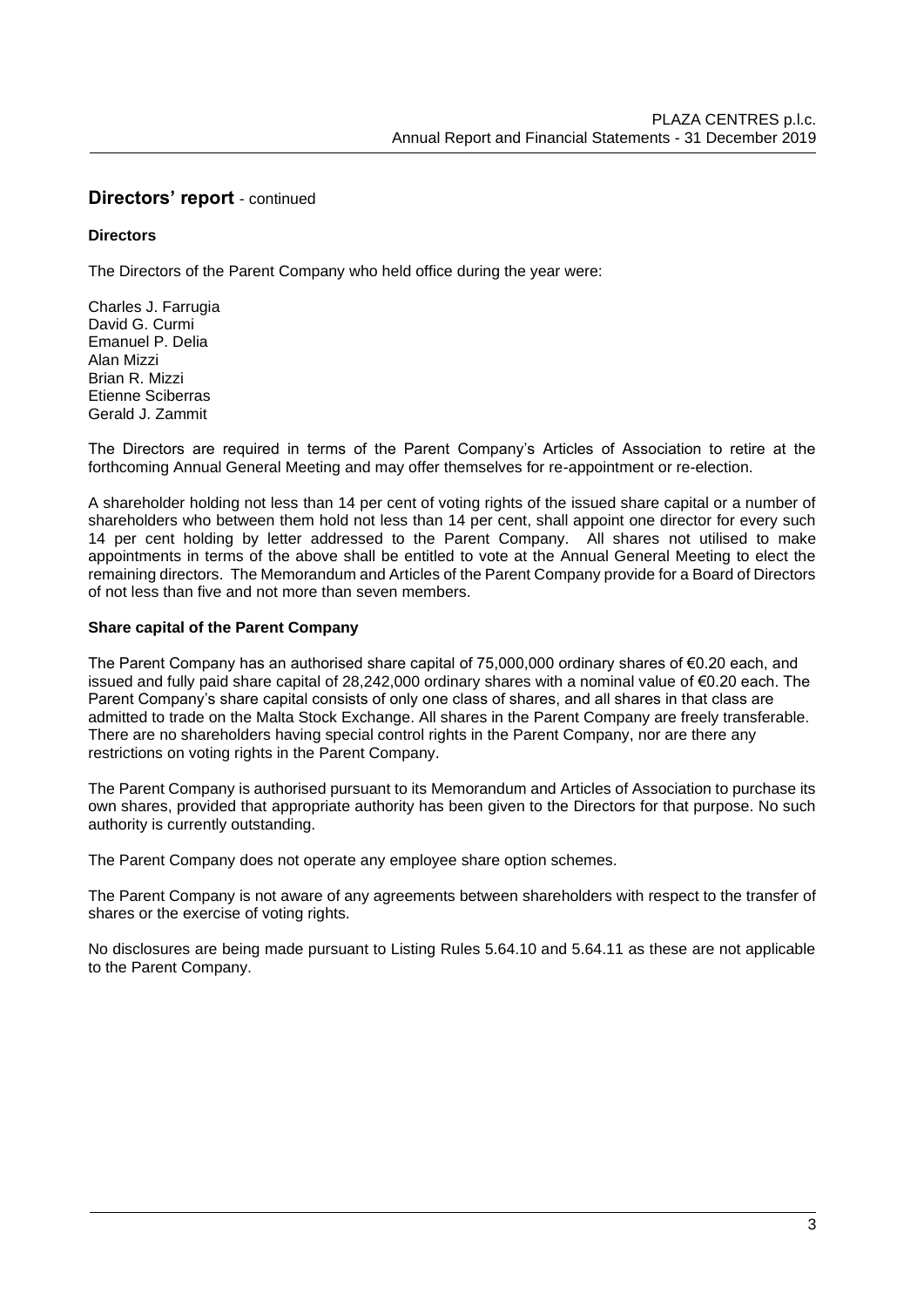## **Share capital of the Parent Company**

The following are the shareholders holding more than 5 per cent of the voting issued share capital of the Parent Company:

|                                                              | % holding   |  |
|--------------------------------------------------------------|-------------|--|
|                                                              | At 31.12.19 |  |
| MAPFRE MSV Life p.l.c.                                       | 28.36%      |  |
| Rizzo Farrugia & Co (Stockbrokers) Ltd - Nominee Account     | 10.18%      |  |
| Mizzi Organisation Limited (formerly Mizzi Holdings Limited) | 8.18%       |  |
| Alf. Mizzi & Sons Ltd                                        | 7.85%       |  |
| Lombard Bank Malta p.l.c.                                    | 5.07%       |  |

#### **Statement of Directors' responsibilities for the financial statements**

The Directors are required by the Maltese Companies Act (Cap. 386) to prepare financial statements which give a true and fair view of the state of affairs of the Group and the Parent Company as at the end of each reporting period and of the profit or loss for that period.

In preparing the financial statements, the Directors are responsible for:

- ensuring that the financial statements have been drawn up in accordance with International Financial Reporting Standards as adopted by the EU;
- selecting and applying appropriate accounting policies;
- making accounting estimates that are reasonable in the circumstances;
- ensuring that the financial statements are prepared on the going concern basis unless it is inappropriate to presume that the Group and the Parent Company will continue in business as a going concern.

The Directors are also responsible for designing, implementing and maintaining internal control as the Directors determine is necessary to enable the preparation of financial statements that are free from material misstatement, whether due to fraud or error, and that comply with the Maltese Companies Act (Cap. 386). They are also responsible for safeguarding the assets of the Group and the Parent Company and hence for taking reasonable steps for the prevention and detection of fraud and other irregularities.

The financial statements of Plaza Centres p.l.c. for the year ended 31 December 2019 are included in the Annual Report 2019, which is published in hard-copy printed form and made available on the Parent Company's website. The Directors are responsible for the maintenance and integrity of the Annual Report on the website in view of their responsibility for the controls over, and the security of, the website. Access to information published on the Parent Company's website is available in other countries and jurisdictions, where legislation governing the preparation and dissemination of financial statements may differ from requirements or practice in Malta.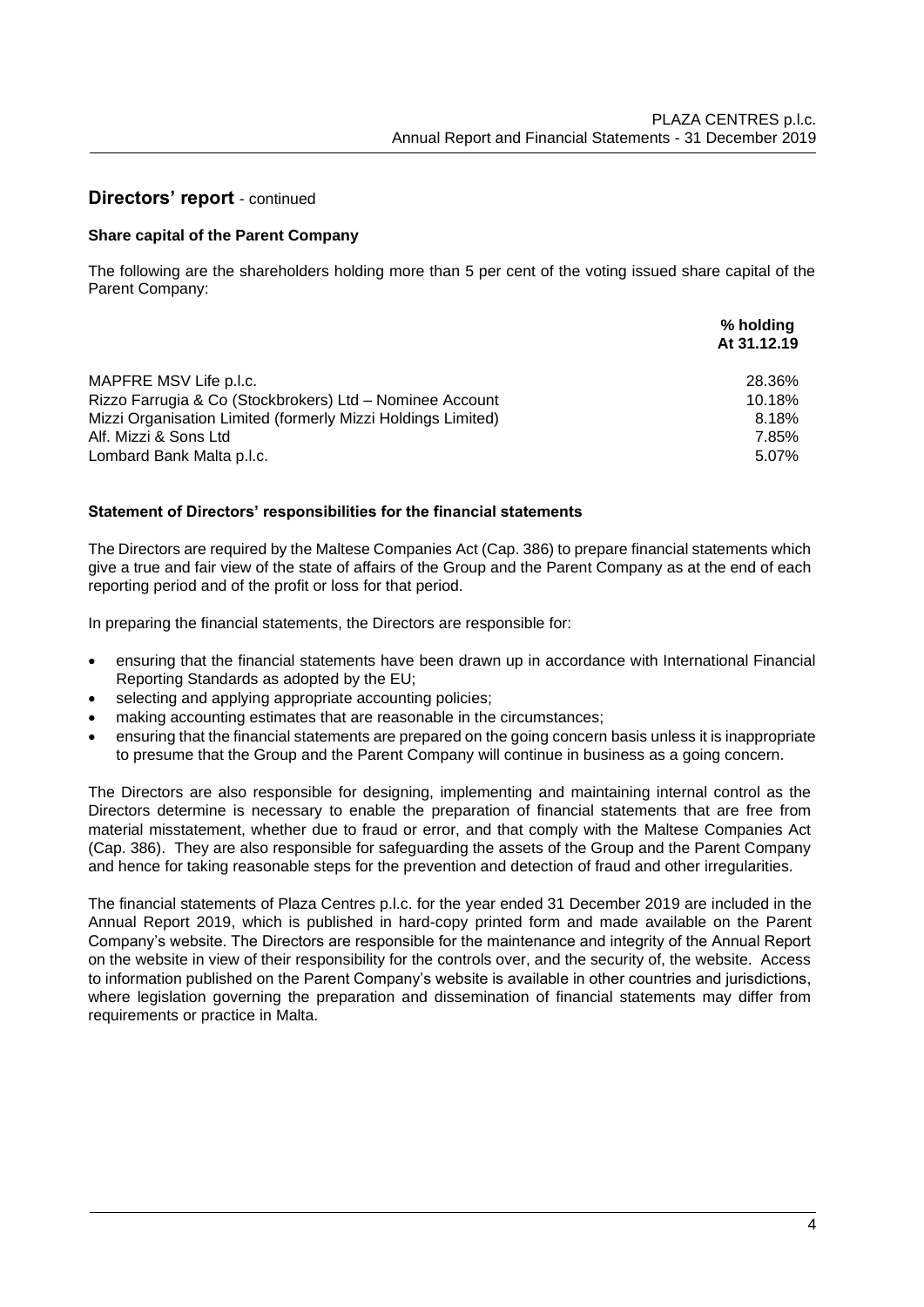#### **Statement of Directors' responsibilities for the financial statements** - continued

The Directors further confirm that, to the best of their knowledge:

- the financial statements give a true and fair view of the financial position of the Group and the Parent Company as at 31 December 2019, and of its financial performance and its cash flows for the year then ended in accordance with International Financial Reporting Standards as adopted by the EU; and
- the Annual Report includes a fair review of the development and performance of the business and the position of the Group and the Parent Company, together with a description of the principal risks and uncertainties that it faces.

#### **Going concern basis**

After making due enquiries, the Directors have a reasonable expectation, at the time of approving the financial statements, that the Group and the Parent Company have adequate resources to continue in operational existence for the foreseeable future. For this reason, the Directors continue to adopt the going concern basis in preparing the financial statements.

#### **Auditors**

PricewaterhouseCoopers have indicated their willingness to continue in office and a resolution for their reappointment will be proposed at the Annual General Meeting.

On behalf of the Board

Charles J. Farrugia **Etienne** Sciberras

**Chairman** Director

Registered office: Company secretary: Company secretary: The Plaza Commercial Centre Louis de Gabriele Level 6, Bisazza Street<br>Sliema SLM 1640 Malta +356 21343832

27 April 2020

Telephone Number: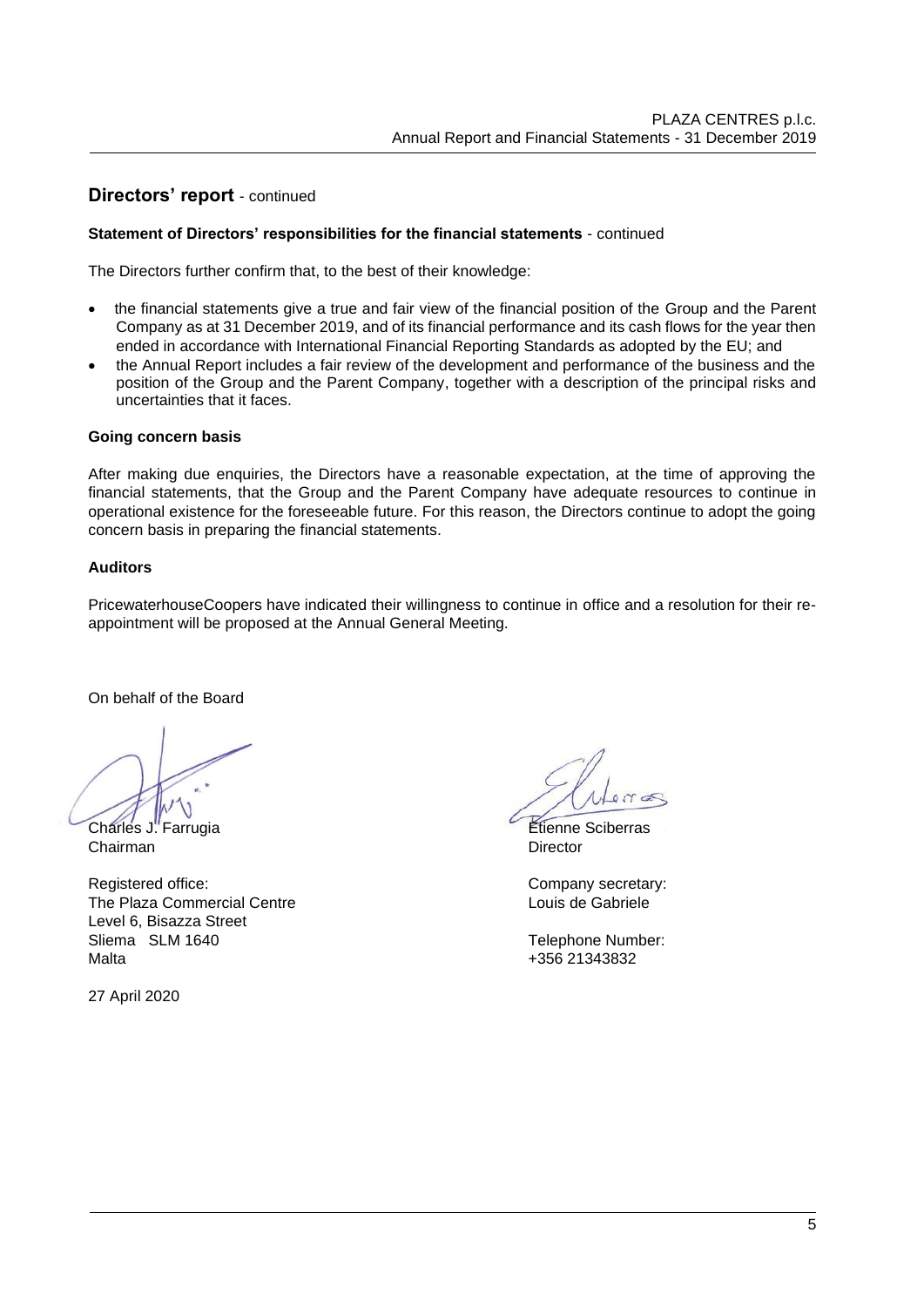# **Corporate Governance - Statement of compliance**

#### **1. Introduction**

Pursuant to the Listing Rules issued by the Listing Authority, Plaza Centres p.l.c. ("Plaza") should endeavour to adopt the Code of Principles of Good Corporate Governance contained in Appendix 5.1 to Chapter 5 of the Listing Rules (the "Code"). In terms of Listing Rule 5.94, Plaza hereby reports on the extent of its adoption of the principles of the Code for the financial year being reported upon.

Plaza acknowledges that the Code does not dictate or prescribe mandatory rules, but recommends principles of good practice. However, the Directors strongly believe that such practices are generally in the best interests of Plaza and its shareholders and that compliance with the principles of good corporate governance is not only expected by investors but also evidences the Directors' and Plaza's commitment to a high standard of governance.

The Board of Directors (the "Board") has carried out a review of Plaza's compliance with the Code for the financial year being reported upon.

#### **2. General**

Plaza's governance principally lies with its Board which is responsible for the overall determination of Plaza's policies and business strategies. Plaza's principal activity is to lease, manage and market its Shopping and Commercial Centres.

Plaza has adopted a corporate decision-making and supervisory structure that is tailored to suit its requirements and designed to ensure the existence of adequate controls and procedures within Plaza, whilst retaining an element of flexibility essential to allow Plaza to react promptly and efficiently to the dictates of its business, its size and the economic conditions in which it operates. The Directors are of the view that it has employed structures which are most suitable for the size, nature and operations of Plaza. Accordingly in general, the Directors believe that Plaza has adopted appropriate structures to achieve an adequate level of good corporate governance, together with an adequate system of control in line with Plaza's requirements.

This corporate governance statement (the "Statement") will now set out the structures and processes in place within Plaza and how these effectively achieve the goals set out in the Code. For this purpose, this Statement will make reference to the pertinent principles of the Code and then set out the manners in which the Directors believe that these have been adhered to. Where Plaza has not complied with any of the principles of the Code, this Statement will give an explanation for noncompliance.

For the avoidance of doubt, reference in this Statement to compliance with the principles of the Code means compliance with the Code's main principles and the Code Provisions.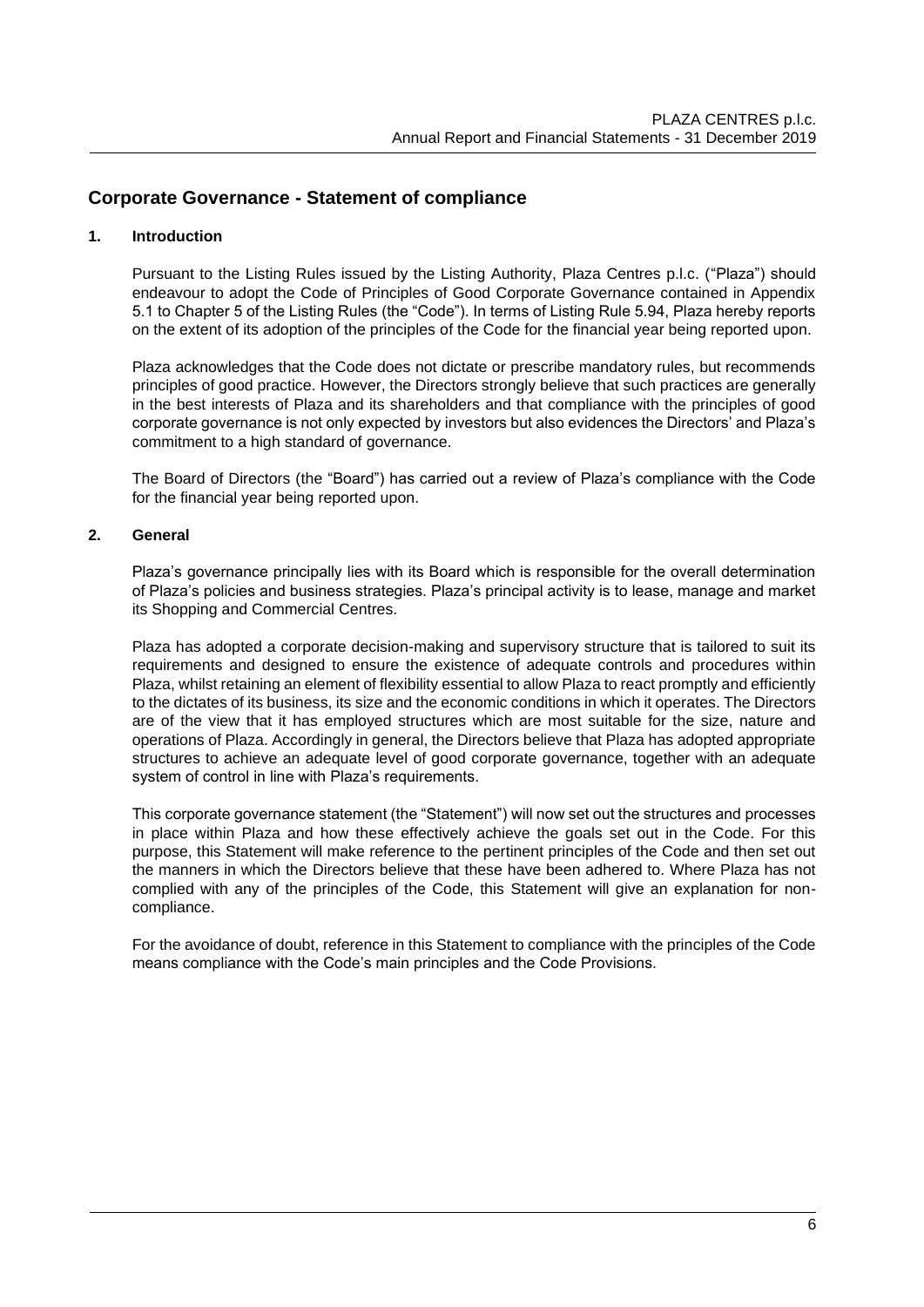#### **3. Compliance with the Code**

#### *Principles One to Five*

#### *Principles One to Five of the Code deal fundamentally with the role of the Board and of the Directors.*

The Directors believe that for the period under review Plaza has generally complied with the requirements for each of these principles.

#### *Principle One: The Board*

The Board is composed of members who are fit and proper to direct the business of Plaza with honesty, competence and integrity. All the members of the Board are fully aware of, and conversant with, the statutory and regulatory requirements connected to the business of Plaza. The Board is accountable for its performance and that of its delegates to shareholders and other relevant stakeholders.

The Board is responsible for determining Plaza's strategic aims and organisational structure, whilst ensuring that Plaza has the appropriate mix of financial and human resources to meet its objectives and improve its performance.

The Board has throughout the period under review provided the necessary leadership in the overall direction of Plaza, and has adopted prudent and effective systems whereby it obtains timely information from the Chief Executive Officer (the "CEO"). This ensures an open dialogue between the CEO and Directors at regular intervals, and not only at meetings of the Board. The Directors believe that the attendance of the CEO at Directors' meetings as well as regular reporting and ongoing communication through the Executive Committee has improved the communication between the Board and the CEO.

Plaza has a structure that ensures a mix of executive and non-executive Directors that enables the Board, and particularly the non-executive Directors to have direct information about Plaza's performance and business activities.

#### *Principle Two: Chairman and Chief Executive*

In line with the requirements of Principle Two, Plaza has segregated the functions of the CEO and the Chairman. Whilst the CEO heads the Executive Committee and management, the Chairman's main function is to lead the Board and set its agenda, a function which the Board believes has been conducted in compliance with the dictates of Code Provision 2.2. The Chairman is also responsible to ensure that the Board receives precise, timely and objective information so that the directors can take sound decisions and effectively monitor the performance of Plaza. The Chairman exercises independent judgement and ensures that, during Board meetings, there is effective communication with stakeholders as well as active engagement by all directors for the discussion of complex and/or contentious issues.

The CEO is accountable to the Board of Plaza for all business operations. He has the power and authority to appoint the persons to fill in the post of each member of the Executive Committee. He also has the discretion to ask any one or more of such members, from time to time, to address the Board on matters relating to the operations of Plaza.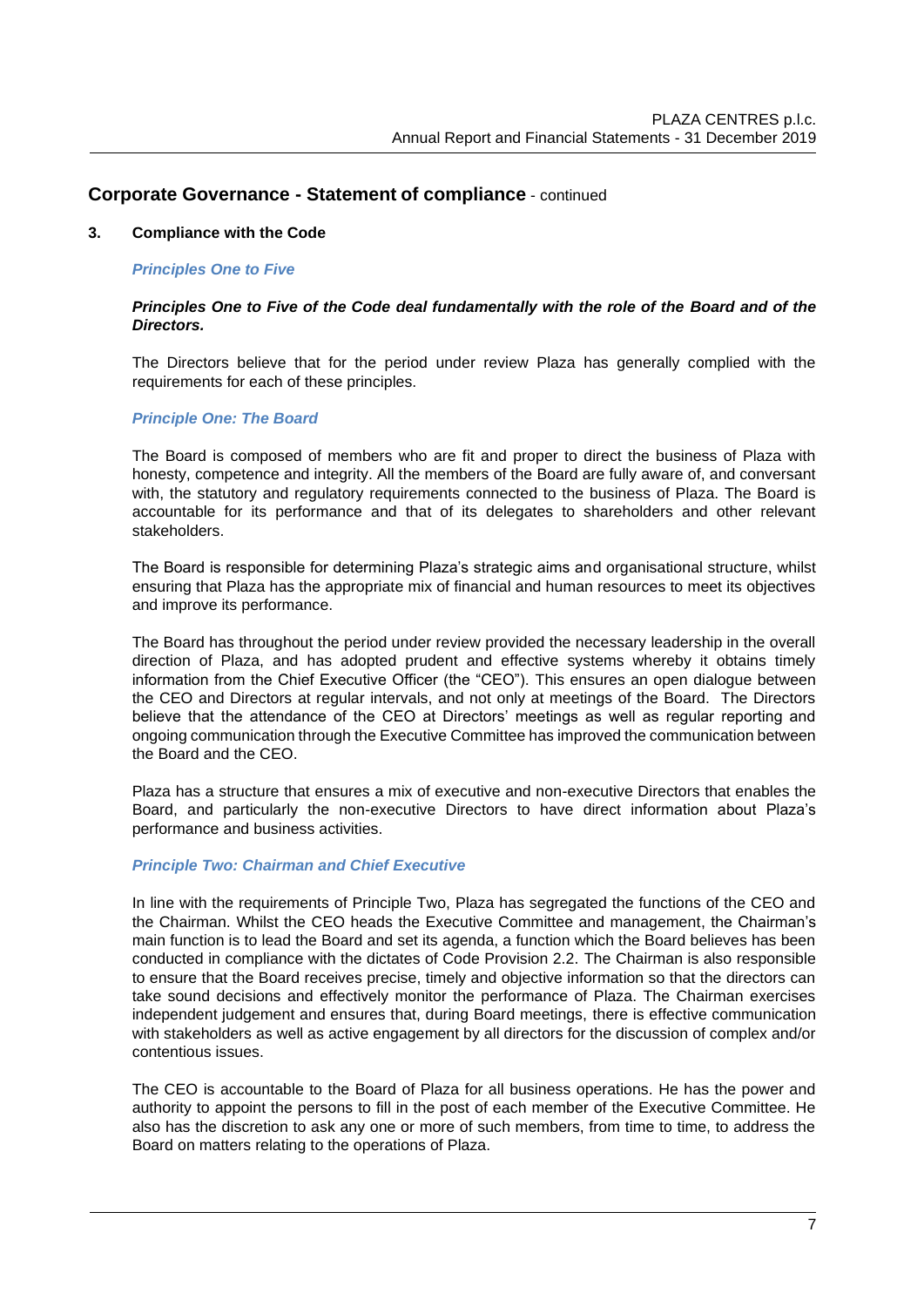#### **3. Compliance with the Code** - continued

#### *Principle Three: Composition of the Board*

The composition of the Board, in line with the requirements of Principle Three, is composed of executive and non-executive Directors. During 2019, the Board was composed of two directors having an executive role as part of the Executive Committee and five other Directors acting in a nonexecutive capacity. The members of the Board for the year under review were Mr. Charles J. Farrugia (Chairman), Mr. David G. Curmi, Prof. Emanuel P. Delia, Mr. Alan Mizzi, Mr. Brian R. Mizzi, Mr. Etienne Sciberras and Mr. Gerald J. Zammit. Pursuant to generally accepted practices, as well as Plaza's Articles of Association, the appointment of Directors to the Board is reserved exclusively to Plaza's shareholders, except in so far as an appointment is made to fill a vacancy on the Board.

The Board meets on a regular basis. Board meetings usually focus on strategy, operational performance and financial performance. The Board also delegates specific responsibilities to the CEO and *ad-hoc* Committees as may be required from time to time.

For the purposes of Code Provision 3.2, the Board considers each of the non-executive Directors as independent within the meaning of the Code, notwithstanding the relationships disclosed hereunder. The non-executive Directors who held office at 31 December 2019 were the following:

- i) David G. Curmi the chief executive officer of Mapfre MSV Life p.l.c., which company is a shareholder of Plaza;
- ii) Prof. Emanuel P. Delia the chairman of Amalgamated Investments SICAV p.l.c., which company is a shareholder of Plaza;
- iii) Alan Mizzi a director of Alf. Mizzi & Sons Ltd, which company is a shareholder of Plaza;
- iv) Brian R. Mizzi a director of Mizzi Organisation Limited, which company is a shareholder of Plaza;
- v) Etienne Sciberras a senior officer of Mapfre MSV Life p.l.c., which company is a shareholder of Plaza.

The only relationship that could impact the independence of the non-executive Directors refers to their status as directors or senior officers of other entities that are shareholders of Plaza.

None of the non-executive Directors:

- (a) are or have been employed in any capacity by Plaza;
- (b) receive significant additional remuneration from Plaza;
- (c) have close family ties with any of the executive members of the Board;
- (d) have been within the last three years an engagement partner or a member of the audit team of the present or past external auditor of Plaza; and
- (e) have a significant business relationship with Plaza.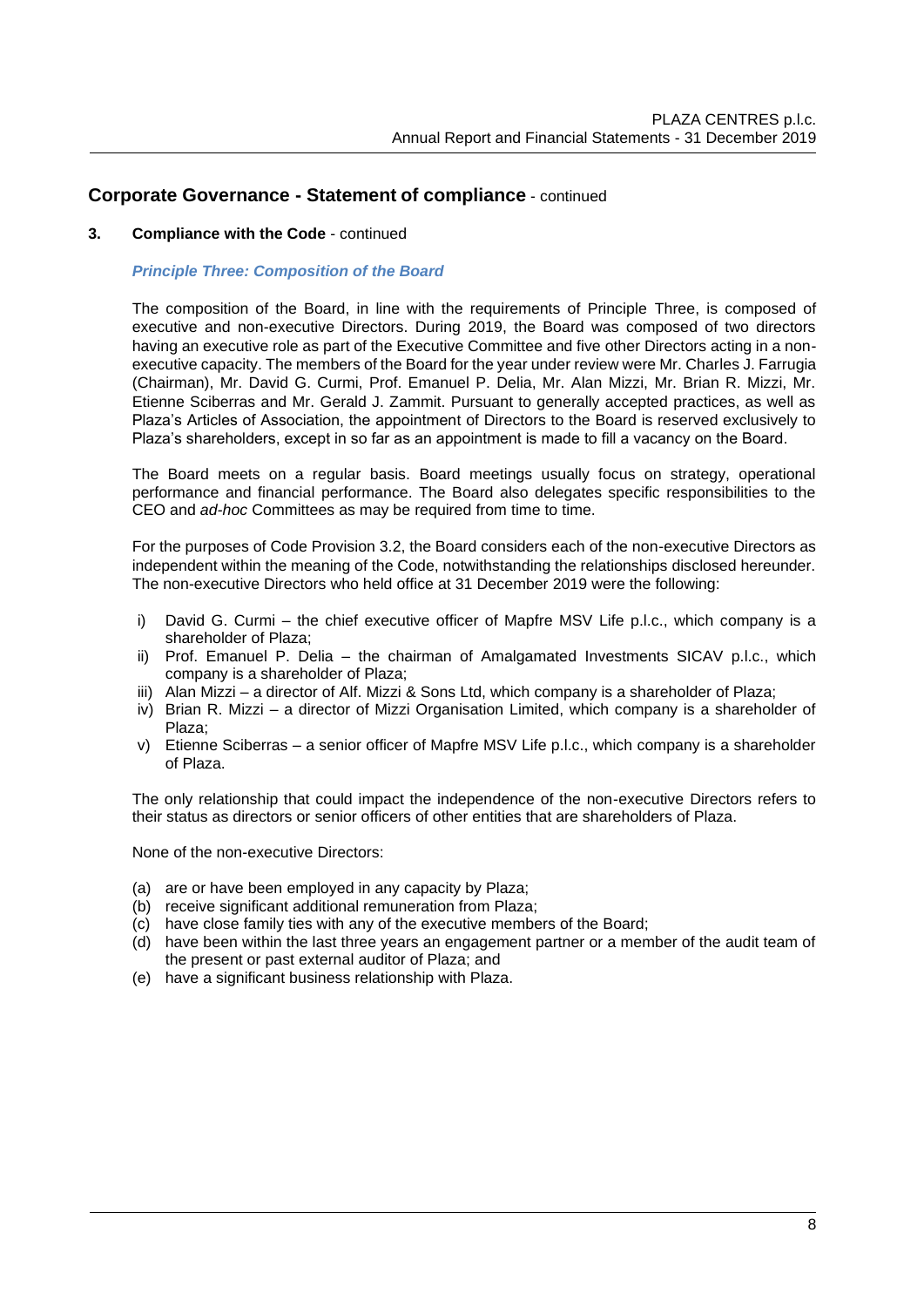#### **3. Compliance with the Code** - continued

In terms of Code Provision 3.4, each non-executive director has declared in writing to the Board that he/she undertakes:

- to maintain in all circumstances his/her independence of analysis, decision and action;
- not to seek or accept any unreasonable advantages that could be considered as compromising his/her independence; and
- to clearly express his/her opposition in the event that he/she finds that a decision of the Board may harm Plaza.

#### *Principle Four: The Responsibilities of the Board*

In terms of Principle Four, it is the Board's responsibility to ensure a system of accountability, monitoring, strategy formulation and policy development.

#### The Executive Committee

Whilst these are matters which are reserved for the Board to determine, the Board believes that this responsibility includes the appropriate delegation of authority, and accountability for Plaza's day to day business, to the Executive Committee in a manner that is designed to provide high levels of comfort to the Directors that there is proper monitoring and accountability apart from the appropriate implementation of policy. The Executive Committee operates under its formal Terms of Reference. Matters relating to administration, finance and strategy are, however, discussed at Board level.

During 2019, the Executive Committee was composed of the following members:

Mr. Charles J. Farrugia – the Chairman of Plaza;

- Mr. Steve Abela the CEO; and
- Mr. Gerald J. Zammit Director.

The Executive Committee has met 3 times during the year under review (2018: 5).

#### The Audit Committee

Plaza has established an Audit Committee in line with the requirements of the Listing Rules whose principal role is the monitoring of internal systems and control. Unlike the provisions of the Code, which are not mandatory in nature, the Directors acknowledge that the requirement of having an Audit Committee in place is an obligation under the Listing Rules. The members of the Audit Committee for the year under review were Mr. Etienne Sciberras (Chairman of the Audit Committee), Prof. Emanuel P. Delia and Mr. Brian R. Mizzi. The Directors believe that Mr. Etienne Sciberras is independent and competent in accounting and/or auditing in terms of Listing Rule 5.117. The Directors believe that Mr. Etienne Sciberras satisfies the independence criteria as he is independent within the meaning of the Code as explained above in this Statement. Furthermore, Mr. Sciberras is also competent in accounting/auditing given his extensive experience in the financial services sector and has the necessary skills to undertake the responsibilities required of him.

The terms of reference, approved by the Board, are modelled on the recommendations of the Listing Rules.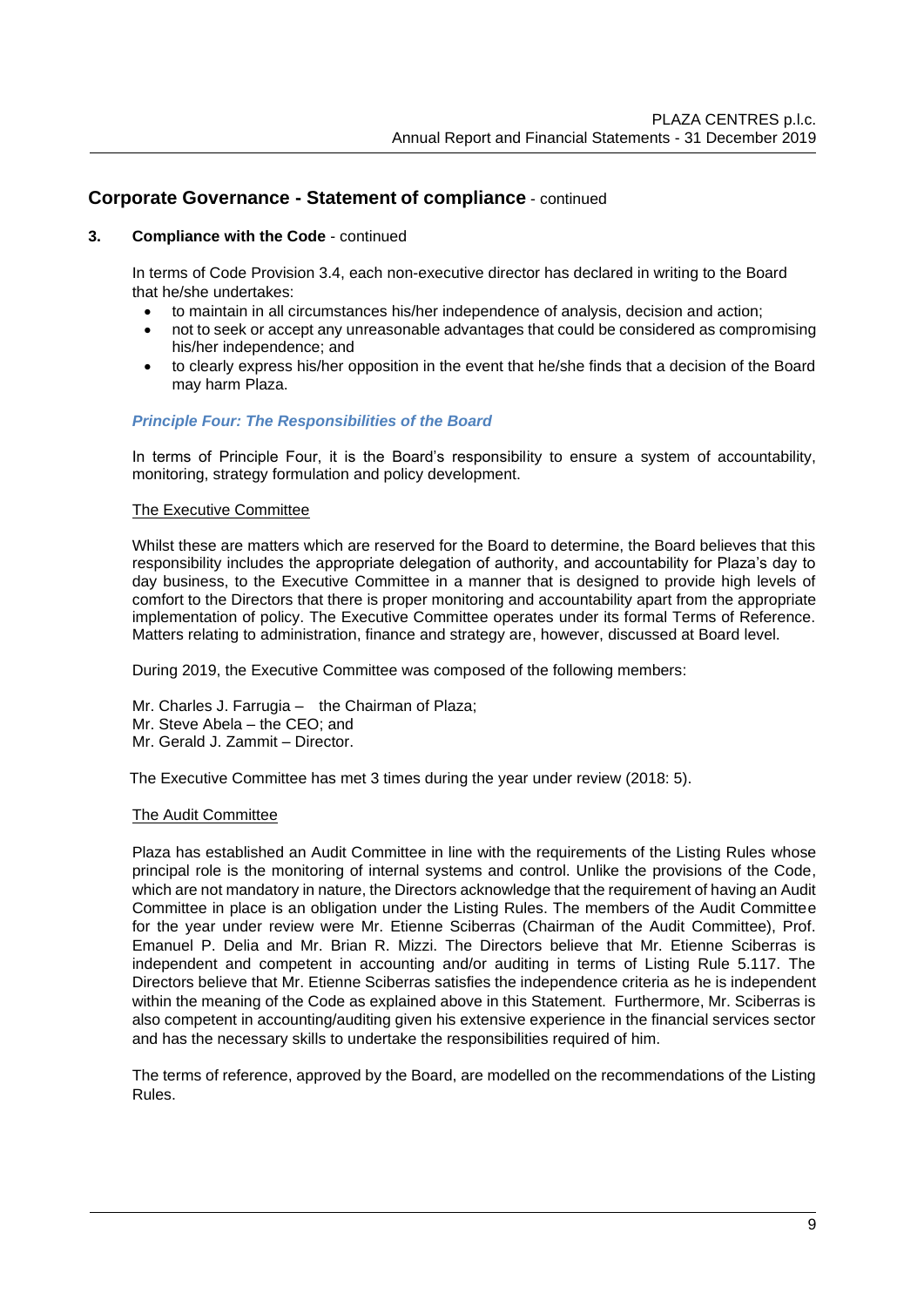#### **3. Compliance with the Code** - continued

They include, *inter alia*, the responsibility of reviewing the financial reporting process and policies, the system of internal control and management of financial risk, the audit process, any transactions with related parties and Plaza's process for monitoring compliance with laws and regulations. The external auditors are invited to attend specific meetings of the Audit Committee and are entitled to convene a meeting if they consider that it is necessary.

When the Audit Committee's monitoring and review activities reveal cause for concern or scope for improvement, it shall make recommendations to the Board on the action needed to address the issue or make improvements.

In the period under review, the Audit Committee met 4 times (2018: 5).

The role of the Board is exercised in a manner designed to ensure that it can function independently of management and effectively supervises the operations of Plaza. Each Board meeting is presented with a report by the CEO. Such report regularly includes: (i) Plaza's management accounts circulated monthly to each Director; (ii) a management commentary on the results and on relevant events and decisions; and (iii) background information on any matter requiring the approval of the Board.

a) Establish appropriate corporate governance standards;

In fulfilling its mandate, the Board assumes responsibility to:

- b) Review, evaluate and approve, on a regular basis, long-term plans for Plaza;
- c) Review, evaluate and approve Plaza's budgets and forecasts;
- d) Review, evaluate and approve major resource allocations and capital investments;
- e) Review the financial and operating results of Plaza;
- f) Ensure appropriate policies and procedures are in place to manage risks and internal control;
- g) Review, evaluate and approve the overall corporate organisation structure, the assignment of management responsibilities and plans for senior management development including succession;
- h) Review, evaluate and approve compensation to senior management; and
- i) Review periodically Plaza's objectives and policies relating to social, health and safety and environmental responsibilities.

The Board does not consider it necessary to constitute separate committees to deal, *inter alia*, with item (h) above, as might be appropriate in a larger company. In ensuring compliance with other statutory requirements and with continuing listing obligations, the Board is advised directly, as appropriate, by its appointed broker, legal advisor and other advisors.

As part of succession planning, the Board and CEO ensure that Plaza implements appropriate schemes to recruit, retain and motivate employees and senior management.

Directors are entitled to seek independent professional advice at any time on any aspect of their duties and responsibilities, at Plaza's expense.

During the financial year under review, the Board held 7 meetings (2018: 9).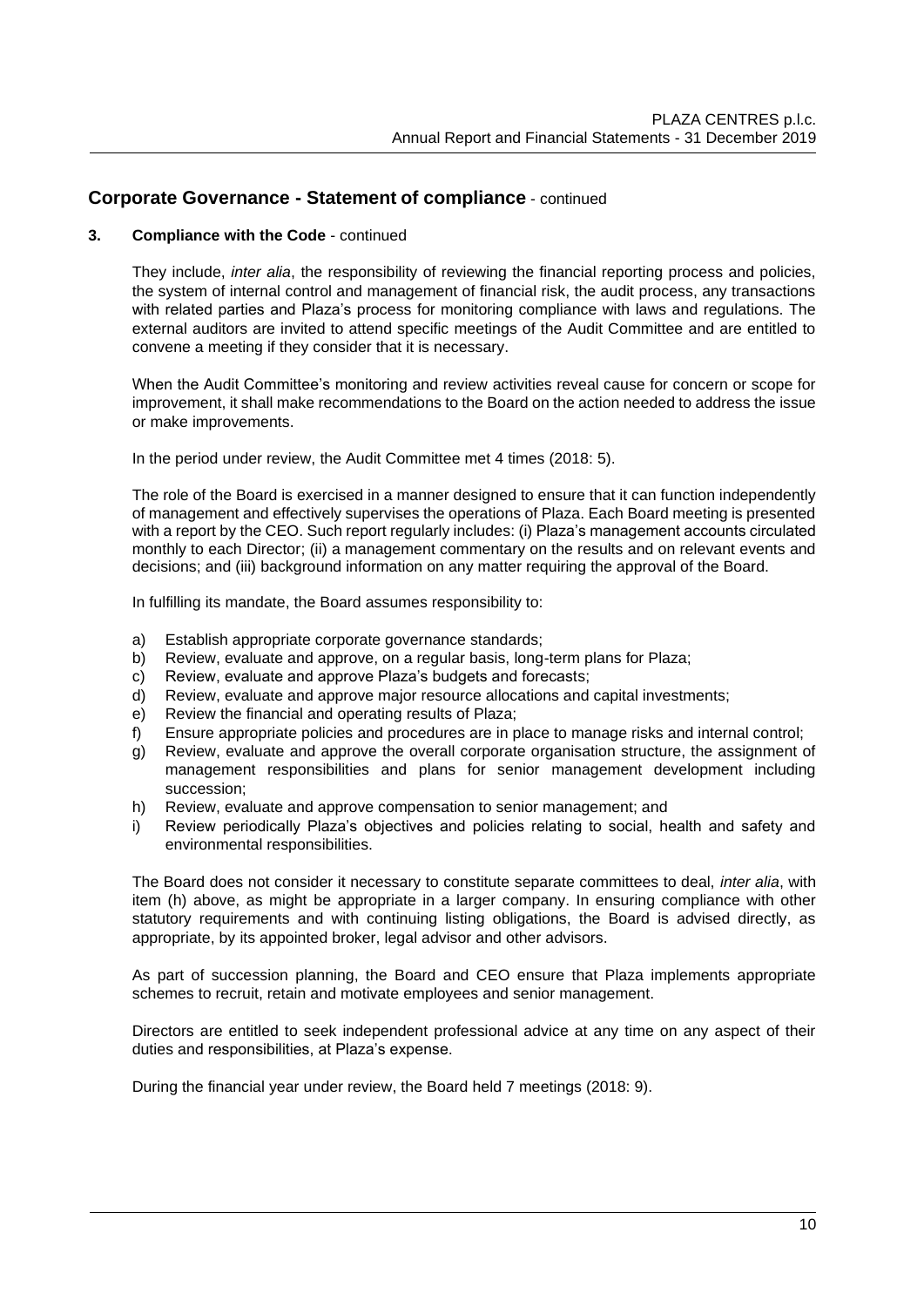#### **3. Compliance with the Code** - continued

#### *Principle Five: Board Meetings*

The Board believes that it complies fully with the requirements of this principle and the relative Code Provisions, in that it has systems in place to ensure the reasonable notice of meetings of the Board and the circulation of discussion papers in advance of meetings so as to provide adequate time to Directors to prepare themselves for such meetings. Minutes are prepared during Board meetings recording faithfully attendance, discussions and resolutions. These minutes are subsequently circulated to all directors as soon as practicable after the meeting.

The Board meets as often and as frequently required in line with the nature and demands of the business of Plaza. Directors attend meetings on a frequent and regular basis and dedicate the necessary time and attention to their duties as directors of Plaza.

The following is the attendance at board meetings of each of the Directors during 2019:

| Mr. Charles J. Farrugia - Chairman |   |
|------------------------------------|---|
| Mr. David G. Curmi                 | 5 |
| Prof. Emanuel P. Delia             |   |
| Mr. Alan Mizzi                     |   |
| Mr. Brian R. Mizzi                 |   |
| Mr. Etienne Sciberras              |   |
| Mr. Gerald J. Zammit               |   |

The Chairman ensures that all relevant issues are on the agenda supported by all available information, whilst encouraging the presentation of views pertinent to the subject matter and giving all directors every opportunity to contribute to relevant issues on the agenda. The agenda on the Board strikes a balance between long-term strategic and short-term performance issues.

#### *Principle Six: Information and Professional Development*

The Board believes that this principle has been duly complied with for the period under review. The CEO is appointed by the Directors and enjoys the full confidence of the Board. The Board actively participates in the appointment of senior management and ensures that there is adequate training in Plaza for directors, management and employees. The Board ensures that all directors are supplied with precise, timely and clear information so that they can effectively contribute to board decisions and in line with the high standards expected of them. During the year under review the directors were provided with one session of professional development and training.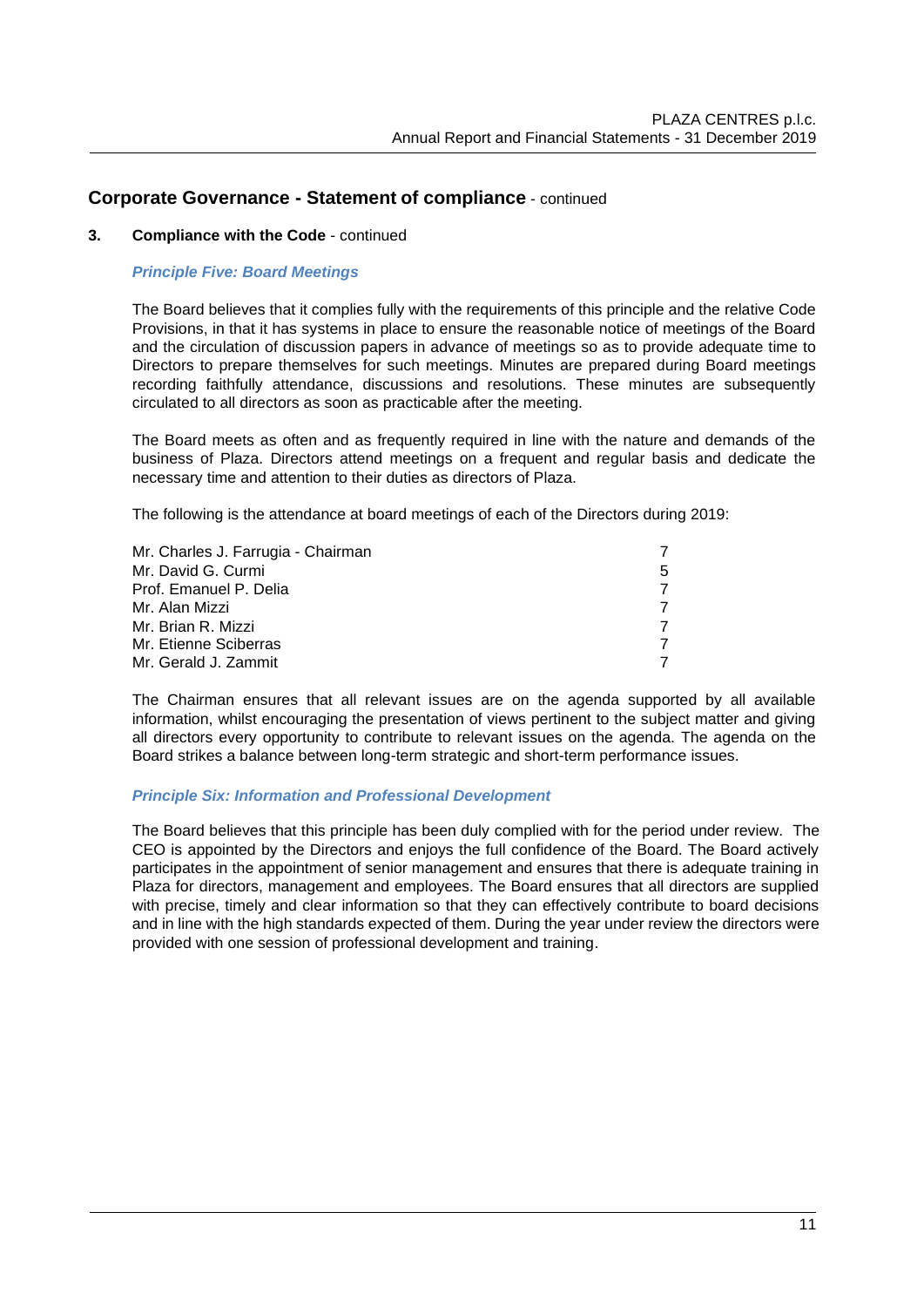#### **3. Compliance with the Code** - continued

#### *Principle Seven: Evaluation of the Board's performance*

Over the period under review it is the Board's opinion that all members of the Board, individually and collectively, have contributed in line with the required levels of diligence and skill. In addition, the Board believes that its current composition endows the Board with a cross-section of skills and experience and achieves the appropriate balance required for it to function effectively. During the year, the Directors carried out a self-evaluation performance analysis, including the Chairman. The results of this analysis did not require any material changes in Plaza's corporate governance structure.

## *Principle Eight: Committees*

#### *Principle Eight A of the Code deals with the establishment of a Remuneration Committee for Plaza aimed at developing policies on remuneration for Directors and senior executives and devising appropriate remuneration packages.*

The Board has established a remuneration policy for Directors and senior executives, underpinned by formal and transparent procedures for the development of such a policy and the establishment of the remuneration packages of individual Directors.

The Board notes that the organisational set-up of Plaza consists of 17 employees (including two employed by Tigne Place Limited), of whom 1 is considered to be a senior officer. The size of its human resource does not, in the opinion of the Directors, warrant the establishment of an *ad hoc* Remuneration Committee. Remuneration policies have therefore been retained within the remit of the Board itself. The Directors of Plaza are entitled to a variable bonus which is dependant on the performance of the Group and which is calculated through an objective and automatic formula, being: (5 x Outperformance) x base remuneration of the directors, where the term 'Outperformance' refers to the percentage by which the profits before tax of Plaza registered for a particular financial year exceed 105% of the profits before tax registered by Plaza for the relative previous year, in both cases, in accordance with the audited financial statements of Plaza for the respective years. In no case shall the total bonuses payable exceed €70,000. Further, the senior officer is entitled to a cash performance bonus, which varies in line with improvements in Plaza's profitability and which is subject to the review of the Board.

The aggregate amount of fixed remuneration paid to all Directors of Plaza was €72,700 during 2019 and each Director received an annual remuneration of €7,200, apart from the Chairman who received €10,000. The aggregate amount of remuneration paid to all Directors also includes the amount of €3,900, received by each of the three directors who sit on the Audit Committee, amounting in total to €11,700 as an annual Audit Committee remuneration. The aggregate amount of remuneration paid to all Directors also includes the amount of €3,900 received by each of the two directors who sit on the Executive Committee, amounting in total to €7,800 as an annual Executive Committee remuneration. The Board deems the disclosure of the total emoluments received by the senior officer as commercially sensitive and is hence availing itself of the exemption pursuant to Code Provision 8.A.6. The Directors' variable bonus for 2019 amounted to €54,140 (2018: nil), which payment is being temporarily suspended and reconsidered at a later stage.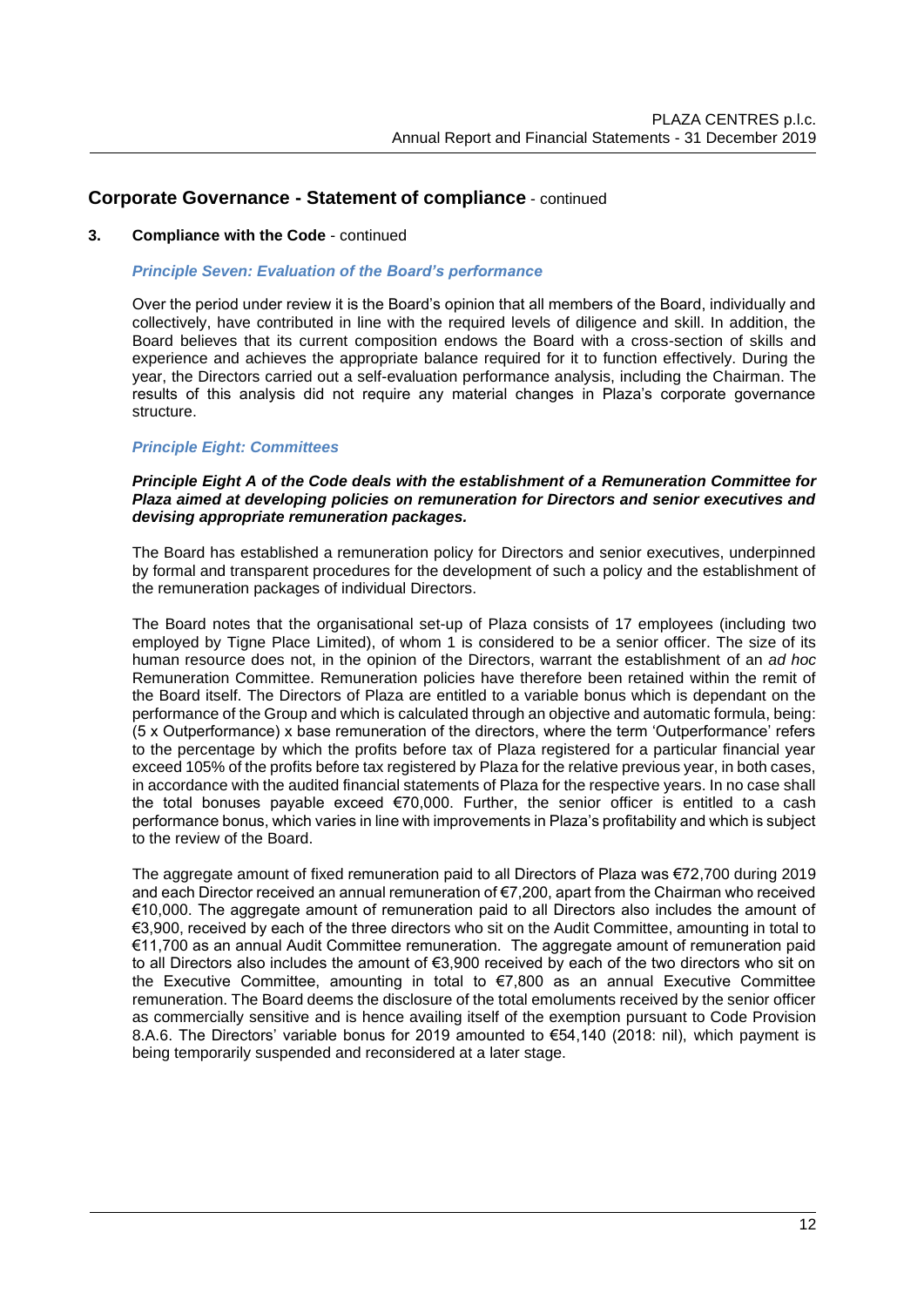#### **3. Compliance with the Code** - continued

#### *Principle Eight B of the Code deals with the requirement of a formal and transparent procedure for the appointment of Directors.*

The Board believes that the main principle has been duly complied with, in that it is the Articles of Association themselves that establish a formal and transparent procedure for the appointment of Directors. The Company has however not established a Nominations Committee as suggested by the Code.

#### *Principles Nine and Ten: Relations with Shareholders and with the Market, and Institutional Shareholders*

The Board serves the legitimate interests of Plaza, accounts to shareholders fully and ensures that Plaza communicates with the market effectively through a number of company announcements that it published, informing the market of significant events happening within Plaza. The Board notes that the reaction of market participants to Plaza's communication strategy of important events has been positive.

Plaza will soon be holding its 20th Annual General Meeting where the Board intends to communicate directly with shareholders on the performance of Plaza over the last financial year and to inform shareholders of the challenges that lie ahead.

Business at Plaza's Annual General Meeting covers the approval of the Annual Report and Audited Financial Statements, the declaration of a dividend, if any, the election of Directors, the determination of the maximum aggregate emoluments that may be paid to Directors, the appointment of auditors and the authorisation of the Directors to set the auditors' remuneration.

Apart from the Annual General Meeting, Plaza intends to continue with its active communication strategy in the market, and shall accordingly continue to communicate with its shareholders and the market by way of the Annual Report and Audited Financial Statements, by publishing its results on a six-monthly basis during the year, and by way of company announcements to the market in general. Plaza recognises the importance of maintaining a dialogue with the market to ensure that its strategies and performance are well understood and disclosed to the market in a timely manner. Plaza's website (www.plaza-shopping.com) also contains information about Plaza and its business, which is a source of further information to the market.

Plaza's Articles of Association allow minority shareholders to call special meetings on matters of importance to Plaza, provided that the minimum threshold of ownership established in the Articles of Association is met.

#### *Principle Eleven: Conflicts of Interest*

It is the practice of the Board that when a potential conflict of interest arises in connection with any transaction or other matter, the potential conflict of interest is declared so that steps may be taken to ensure that such items are appropriately addressed. The steps taken will depend on the circumstances of the particular case, and may include the setting up of *ad-hoc* committees of independent Directors that would assist and monitor management as appropriate in the execution of specific transactions. By virtue of the Memorandum and Articles of Association, the Directors are obliged to keep the Board advised, on an ongoing basis, of any interest that could potentially conflict with that of Plaza. The Board member concerned shall not take part in the assessment by the Board in determining whether a conflict of interest exists. A director shall not vote in respect of any contract, arrangement, transaction or proposal in which he has material interest in accordance with the Memorandum and Articles of Association. The Board believes that this is a procedure that achieves compliance with both the letter and rationale of principle eleven.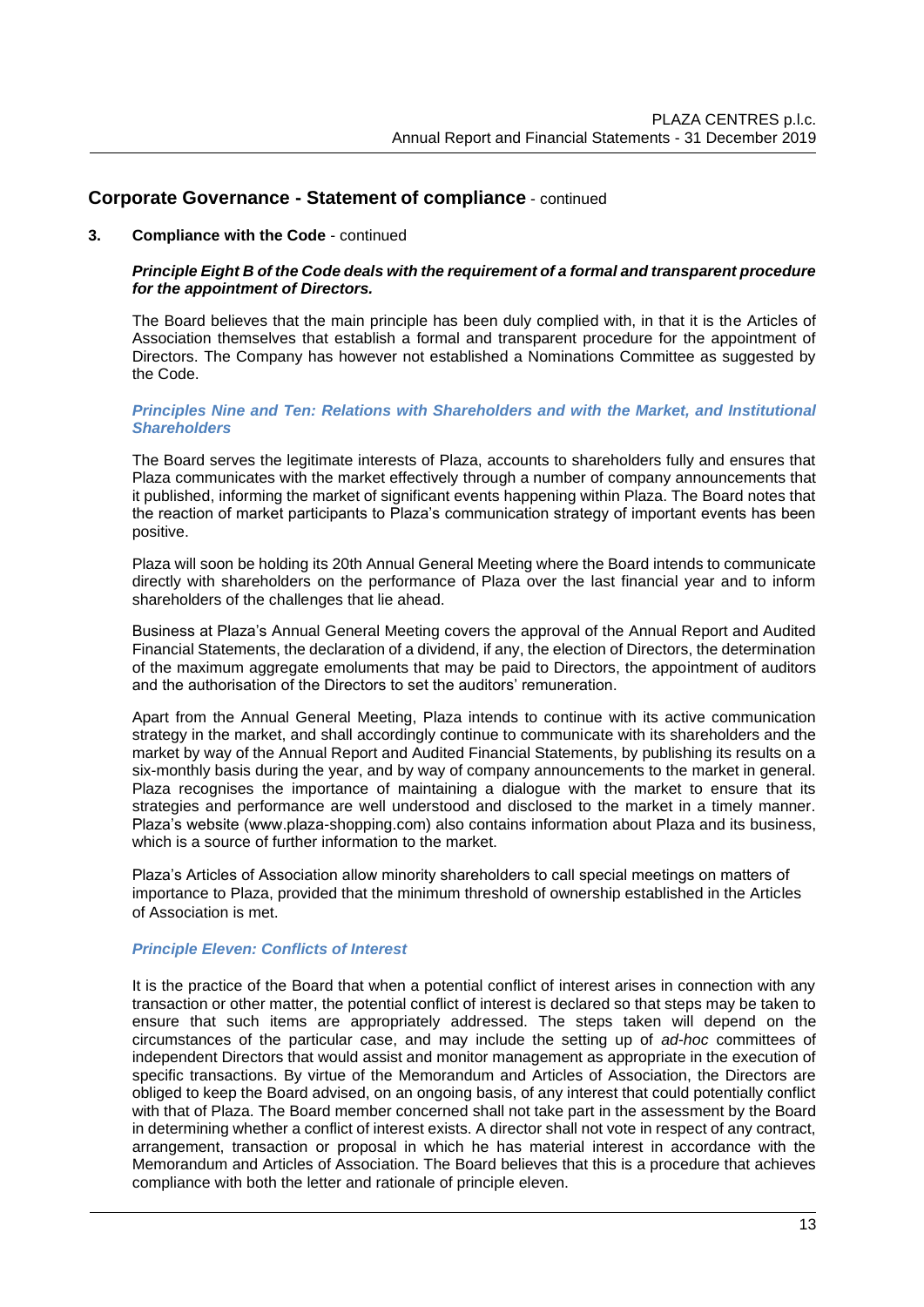#### **3. Compliance with the Code** - continued

Commercial relationships between Plaza and other companies with common Directors and shareholders may include the purchase of supplies and services, and the letting of outlets. Such contracts are entered into in the ordinary course of business and terms and conditions of new contracts negotiated are reviewed by Plaza's Audit Committee. During the financial year under review, these contracts included: supplies and services of €6,076 (2018: €5,174) and income from lettings and premia of €69,726 (2018: €67,613). Other related party transactions as defined by IAS 24 are disclosed in Note 31 to the financial statements.

As at the date of this Statement, the interests of the Directors in the shares of Plaza, including indirect shareholdings through other companies, were as follows:

- Alan Mizzi has an indirect interest in the share capital of Plaza by virtue of his ultimate effective holding of 16.18% shares in Alf. Mizzi & Sons Ltd that holds a 7.85% shareholding in Plaza Centres p.l.c.
- Brian R. Mizzi has an indirect interest in the share capital of Plaza by virtue of his ultimate effective holding of 8.33% shares in Mizzi Organisation Limited that holds an 8.18% shareholding in Plaza Centres p.l.c.
- Charles J. Farrugia has a direct interest in the share capital of Plaza by virtue of his holding of 0.08% shares in Plaza Centres p.l.c.
- Gerald J. Zammit has a direct interest in the share capital of Plaza by virtue of his holding of 0.01% shares in Plaza Centres p.l.c.

#### *Principle Twelve: Corporate Social Responsibility*

The Directors are committed to high standards of ethical conduct and to contribute to the development of the well-being of employees and their families as well as the local community and society at large.

#### **4. Non-Compliance with the Code**

The Directors set out below the Code Provisions with which they do not comply and an explanation as to the reasons for such non-compliance:

| <b>Code Provision</b> | <b>Explanation</b>                                                     |
|-----------------------|------------------------------------------------------------------------|
| 2.1                   | Although the posts of the Chairman and the Chief Executive Officer are |
|                       | occupied by different individuals in line with Code Provision 2.1, the |
|                       | division of their responsibilities has not been set out in writing.    |
|                       | Nevertheless, the Board feels that there is significant experience and |
|                       | practice that determines the two roles.                                |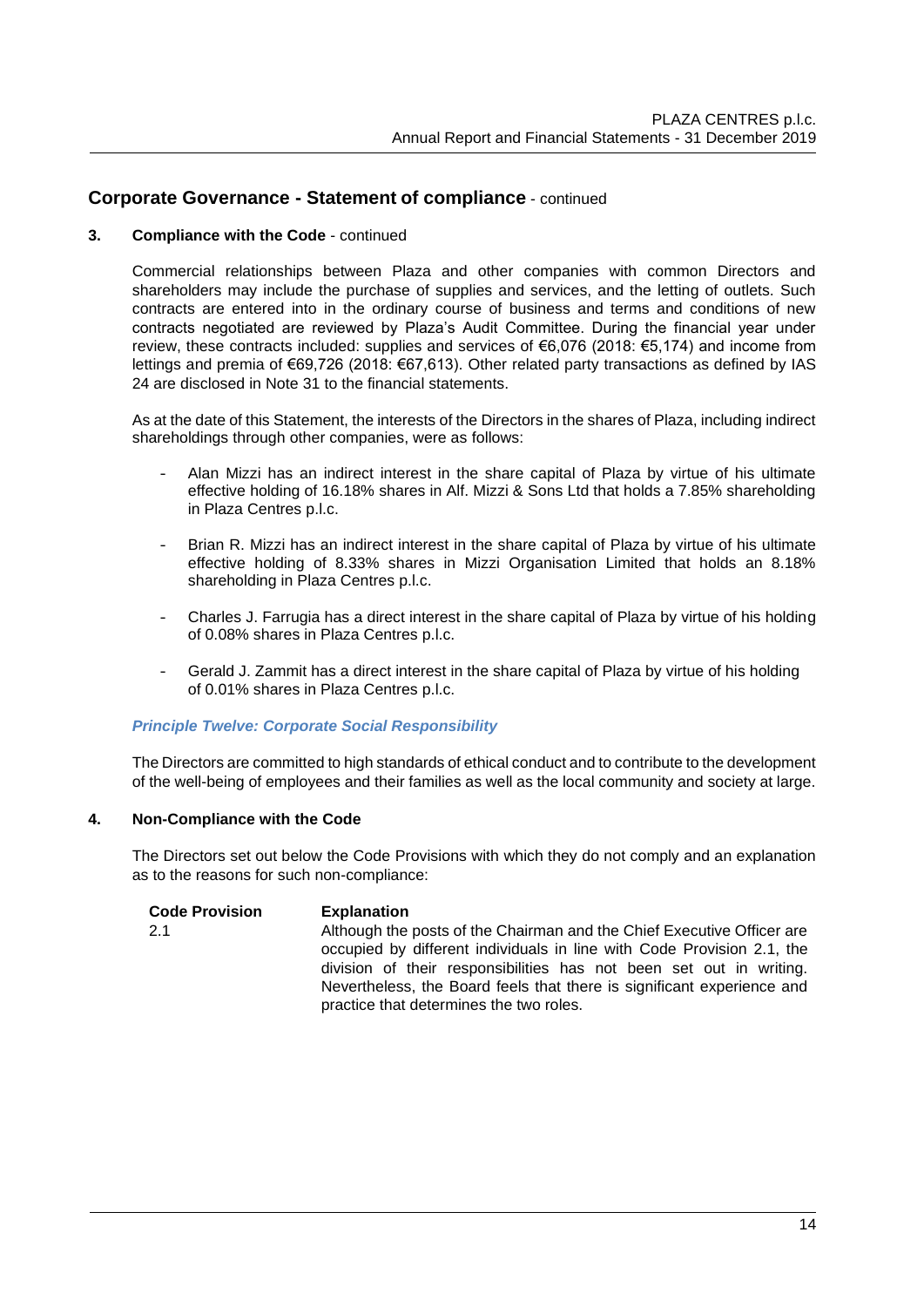# **4. Non-Compliance with the Code** - continued

| <b>Code Provision</b><br>2.3 | <b>Explanation</b><br>With respect to Code Provision 2.3, the Board notes that the Chairman<br>is also a member of the Executive Committee. However, the Board is of<br>the view that this function of the Chairman does not impinge on his<br>ability to bring to bear independent judgement to the Board.                                                                                                                                                                                                                                                                                                                                                                                                                                                                                                                                                                                                                                                                                                                    |
|------------------------------|--------------------------------------------------------------------------------------------------------------------------------------------------------------------------------------------------------------------------------------------------------------------------------------------------------------------------------------------------------------------------------------------------------------------------------------------------------------------------------------------------------------------------------------------------------------------------------------------------------------------------------------------------------------------------------------------------------------------------------------------------------------------------------------------------------------------------------------------------------------------------------------------------------------------------------------------------------------------------------------------------------------------------------|
| 4.2                          | The Board has not formally developed a succession policy for the future<br>composition of the Board of Directors as recommended by Code<br>Provision 4.2.7.                                                                                                                                                                                                                                                                                                                                                                                                                                                                                                                                                                                                                                                                                                                                                                                                                                                                    |
| 7.1                          | The Board has not appointed a committee for the purpose of<br>undertaking an evaluation of the Board's performance in accordance<br>with the requirements of Code Provision 7.1. The Board believes that<br>the size of Plaza and the Board itself does not warrant the establishment<br>of a committee specifically for the purpose of carrying out a performance<br>evaluation of its role. Whilst the requirement under Code Provision 7.1<br>might be useful in the context of larger companies having a more<br>complex set-up and a larger Board, the size of Plaza's Board is such<br>that it should enable it to evaluate its own performance without the<br>requirement of setting up an ad-hoc committee for this purpose. The<br>Board shall retain this matter under review over the coming year.                                                                                                                                                                                                                  |
| 8A                           | The Board has not appointed a Remuneration Committee in line with<br>Code Provision 8A, particularly in light of the objectivity with which<br>variable remuneration is computed. Variable remuneration payable to<br>Directors is subject to a cap and is computed on the basis of a simple,<br>automatic formula, which, in the Board's view, does not necessistate the<br>establishment of a separate Remuneration Committee. Variable<br>remuneration for Directors has only been introduced during 2017 and<br>the Board thus intends to keep under review the utility and possible<br>benefits of having a Remuneration Committee in due course.                                                                                                                                                                                                                                                                                                                                                                         |
| 8B                           | The Board has not appointed a Nominations Committee in line with<br>Code Provision 8B, particularly in the light of the specific manner in<br>which the Articles of Association require that Directors be appointed by<br>a shareholding qualification to the Board. The Board believes that the<br>current Articles of Association do not allow the Board itself to make any<br>recommendations to the shareholders for appointments of Directors and<br>that if this function were to be undertaken by the Board itself or a<br>Nominations Committee, they would only be able to make a non-binding<br>recommendation to the shareholders having the necessary qualification<br>to appoint Directors pursuant to the Articles of Association. The Board,<br>however, intends to keep under review the utility and possible<br>advantages of having a Nominations Committee and following an<br>evaluation may, if the need arises, make recommendations to the<br>shareholders for a change to the Articles of Association. |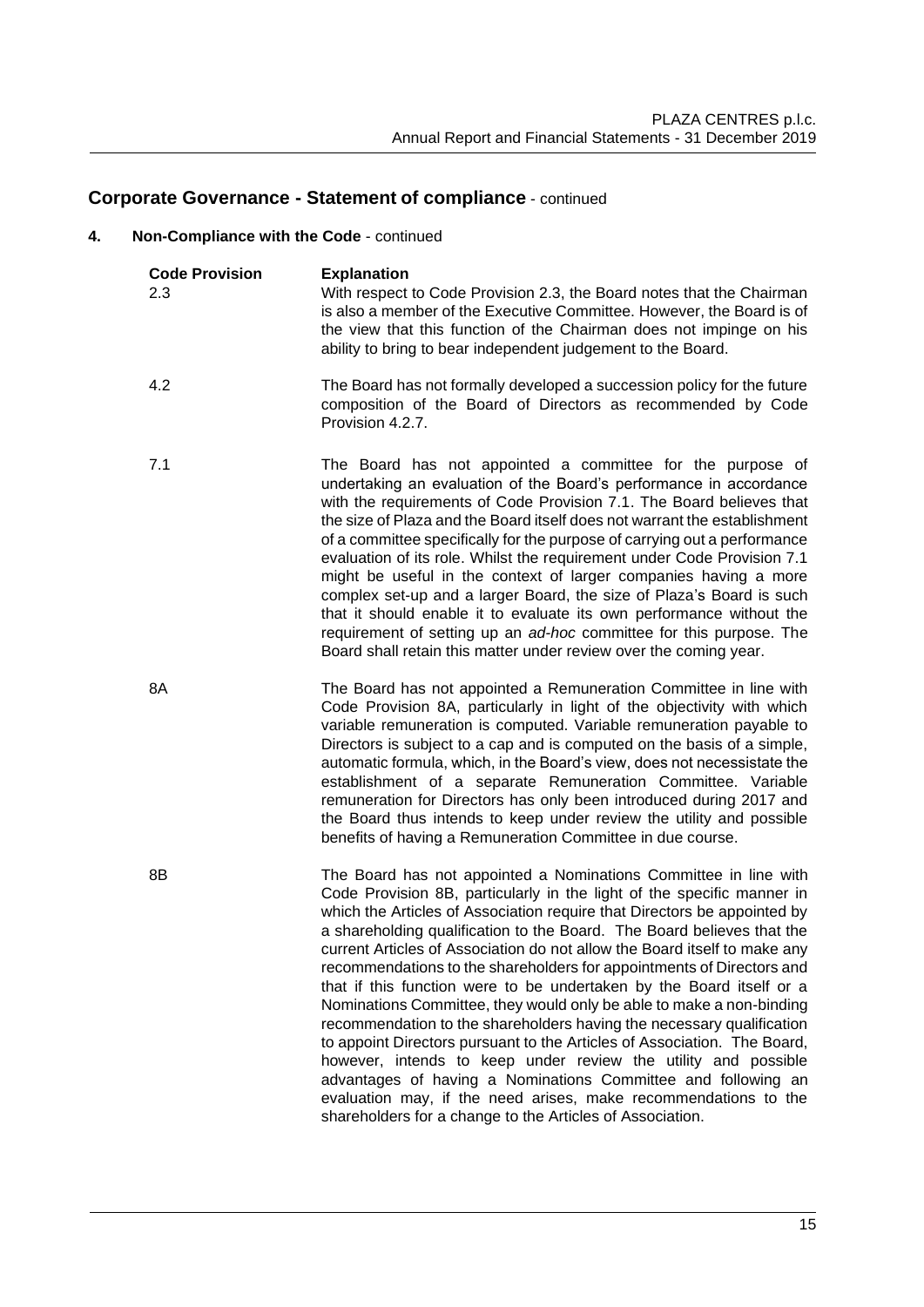#### **4. Non-Compliance with the Code** - continued

| <b>Code Provision</b> | <b>Explanation</b>                                                                                                                                                                                                                                                                                                                                                                                                                                                |
|-----------------------|-------------------------------------------------------------------------------------------------------------------------------------------------------------------------------------------------------------------------------------------------------------------------------------------------------------------------------------------------------------------------------------------------------------------------------------------------------------------|
| 9.3                   | There are no procedures in place within Plaza for the resolution of<br>conflicts between minority and controlling shareholders, nor does the<br>Memorandum and Articles of Association contemplate any mechanism<br>for arbitration in these instances. This is mitigated by ongoing open<br>dialogue between executive management and non-executive Directors<br>of Plaza, to ensure that such conflicts do not arise and if they do are<br>effectively managed. |
| 9.4                   | Plaza does not have a policy in place to allow minority shareholders to<br>present an issue to the Board.                                                                                                                                                                                                                                                                                                                                                         |

#### **5***.* **Internal control**

The Board is ultimately responsible for Plaza's system of internal controls and for reviewing its effectiveness. Such a system is designed to manage rather than eliminate risk to achieve business objectives, and can provide only reasonable, and not absolute, assurance against normal business risks or loss.

Through the Audit Committee, the Board reviews the effectiveness of Plaza's system of internal controls.

The key features of Plaza's system of internal control are as follows:

#### *Organisation*

Plaza operates through the CEO and Executive Committee with clear reporting lines and delegation of powers.

#### *Control Environment*

Plaza is committed to the highest standards of business conduct and seeks to maintain these standards across all its operations. Company policies and employee procedures are in place for the reporting and resolution of improper activities.

Plaza has an appropriate organisational structure for planning, executing, controlling and monitoring business operations in order to achieve its objectives.

#### *Risk Identification*

Management is responsible for the identification and evaluation of key risks applicable to their respective areas of business.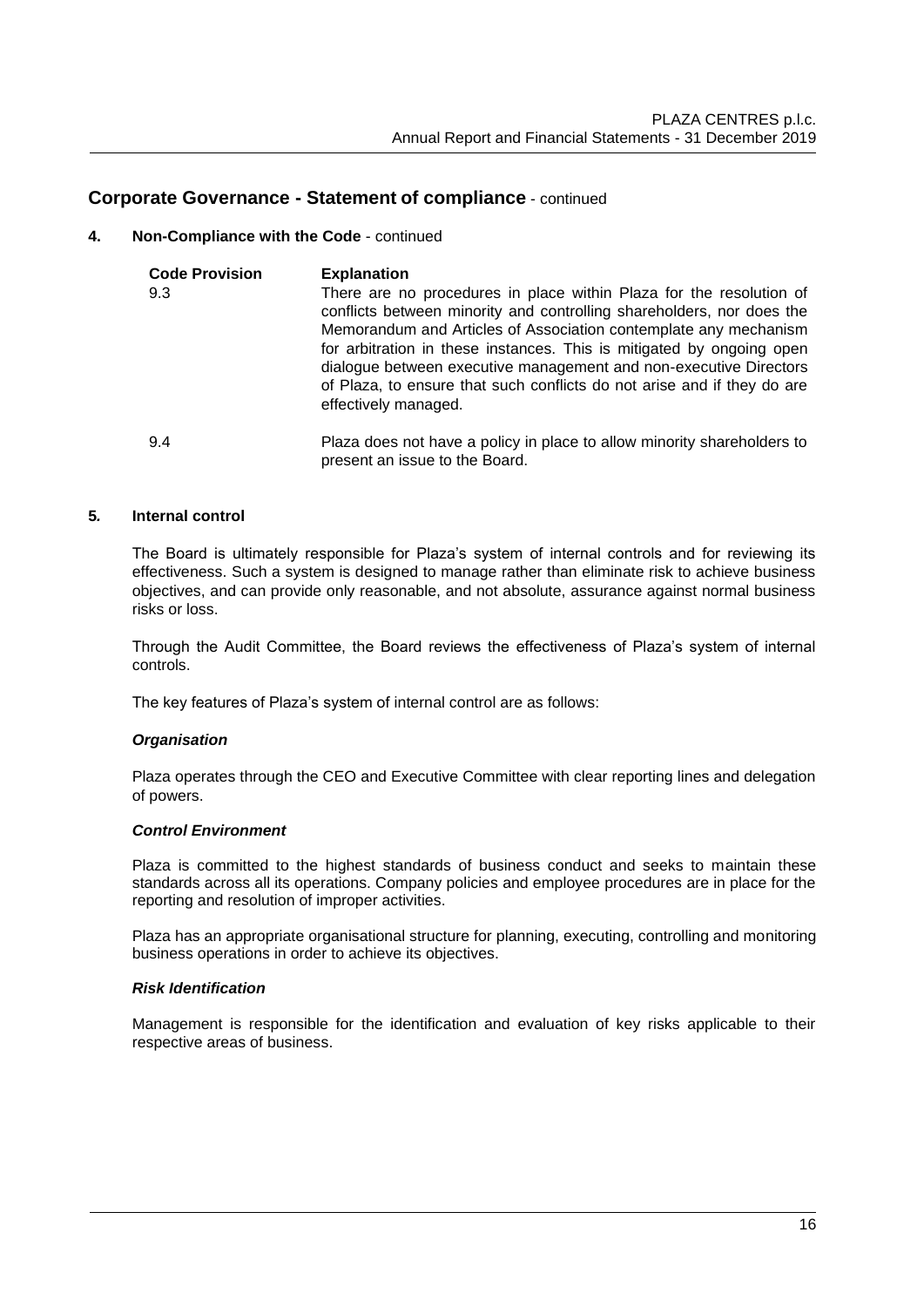### **6. General meetings**

The general meeting is the highest decision making body of Plaza and is regulated by Plaza's Articles of Association. All shareholders registered on the register of members of Plaza on a particular record date are entitled to attend and vote at general meetings. A general meeting is called by twenty-one (21) days' notice.

At an Annual General Meeting what is termed as "ordinary business" is transacted, namely, the declaration of a dividend, the consideration of the financial statements and the reports of the Directors and the auditors, the election of Directors, the appointment of auditors and the fixing of remuneration of Directors and auditors. Other business which may be transacted at a general meeting (including at the Annual General Meeting) will be dealt with as "Special Business".

Voting at any general meeting takes place by a show of hands or a poll where this is demanded. Subject to any rights or restrictions for the time being attached to any class or classes of shares, on a show of hands each shareholder is entitled to one vote and on a poll each shareholder is entitled to one vote for each share carrying voting rights of which he is a holder. Shareholders who cannot participate in the general meeting may appoint a proxy by written or electronic notification to Plaza. Appointed proxy holders enjoy the same rights to participate in the general meeting as those to which the shareholder they represent is entitled. Every shareholder represented in person or by proxy is entitled to ask questions which are pertinent and related to the items on the agenda of the general meeting and to have such questions answered by the Directors or such persons as the Directors may delegate for such person.

The Directors' statement of responsibilities for preparing the financial statements is set out on pages 4 and 5.

The information required by Listing Rule 5.97.5, where applicable for Plaza, is found in the Directors' Report.

Approved by the Board of Directors on 27 April 2020 and signed on its behalf by:

Chairman

Charles J. Farrugia Etienne Sciberras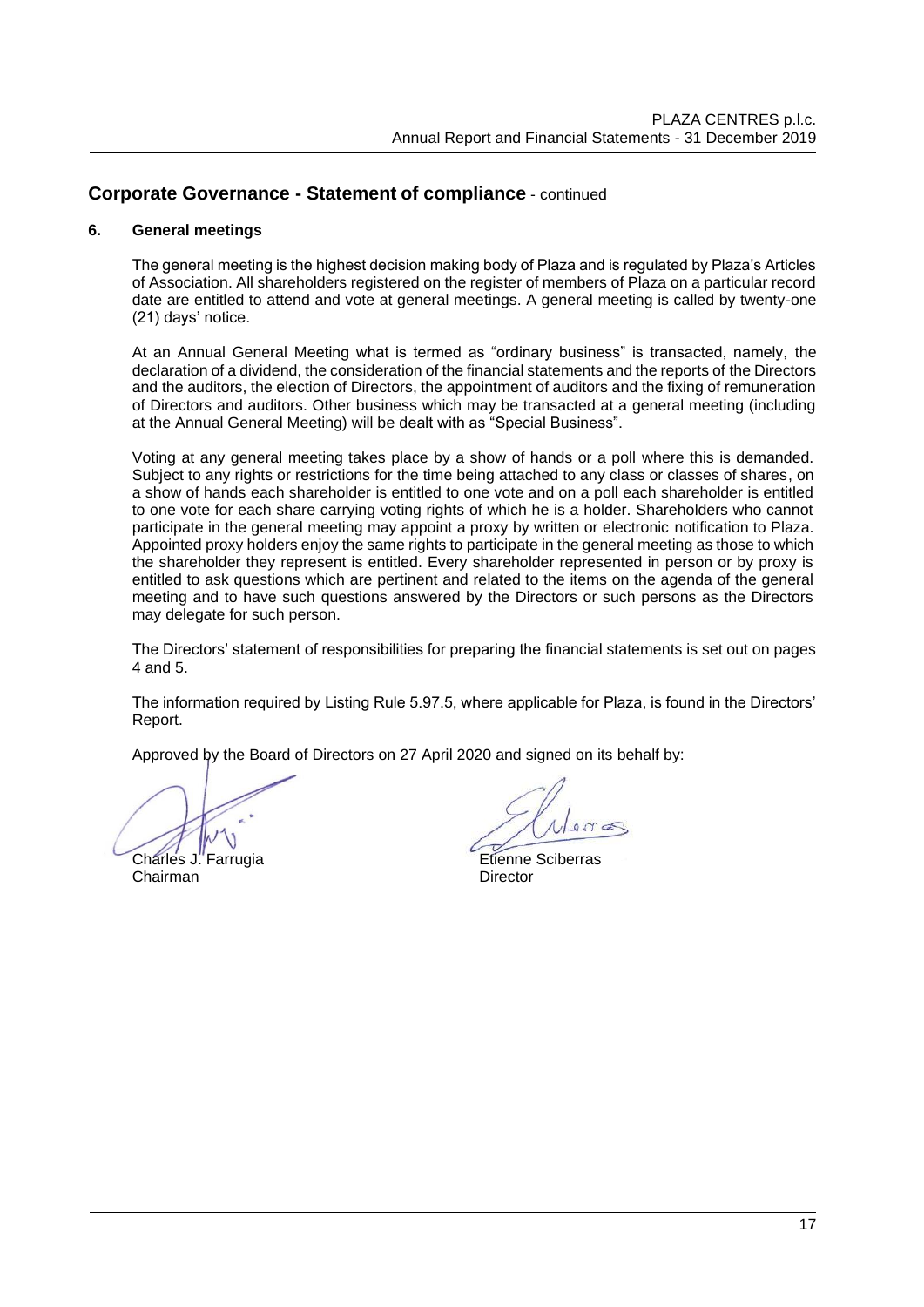

# *Independent auditor's report*

To the Shareholders of Plaza Centres p.l.c.

# *Report on the audit of the financial statements*

# *Our opinion*

In our opinion:

- Plaza Centres p.l.c.'s Group financial statements and Parent Company financial statements (the "financial statements") give a true and fair view of the Group's and the Parent Company's financial position as at 31 December 2019, and of the Group's and the Parent Company's financial performance and cash flows for the year then ended in accordance with International Financial Reporting Standards ('IFRSs') as adopted by the EU; and
- The financial statements have been prepared in accordance with the requirements of the Maltese Companies Act (Cap. 386).

Our opinion is consistent with our additional report to the Audit Committee.

#### **What we have audited**

Plaza Centres p.l.c.'s financial statements, set out on pages 25 to 67, comprise:

- the Consolidated and Parent Company statements of financial position as at 31 December 2019;
- the Consolidated and Parent Company income statements and statements of comprehensive income for the year then ended;
- the Consolidated and Parent Company statements of changes in equity for the year then ended;
- the Consolidated and Parent Company statements of cash flows for the year then ended; and
- the notes to the financial statements, which include a summary of significant accounting policies.

# *Basis for opinion*

We conducted our audit in accordance with International Standards on Auditing (ISAs). Our responsibilities under those standards are further described in the *Auditor's Responsibilities for the Audit of the Financial Statements* section of our report.

We believe that the audit evidence we have obtained is sufficient and appropriate to provide a basis for our opinion.

#### **Independence**

We are independent of the Group and the Parent Company in accordance with the International Ethics Standards Board for Accountants' Code of Ethics for Professional Accountants (IESBA Code) together with the ethical requirements of the Accountancy Profession (Code of Ethics for Warrant Holders) Directive issued in terms of the Accountancy Profession Act (Cap. 281) that are relevant to our audit of the financial statements in Malta. We have fulfilled our other ethical responsibilities in accordance with these Codes.

To the best of our knowledge and belief, we declare that non-audit services that we have provided to the Parent Company and its subsidiary are in accordance with the applicable law and regulations in Malta and that we have not provided non-audit services that are prohibited under Article 18A of the Accountancy Profession Act (Cap. 281).

The non-audit services that we have provided to the Group and its subsidiary, in the period from 1 January 2019 to 31 December 2019, are disclosed in Note 19 to the financial statements.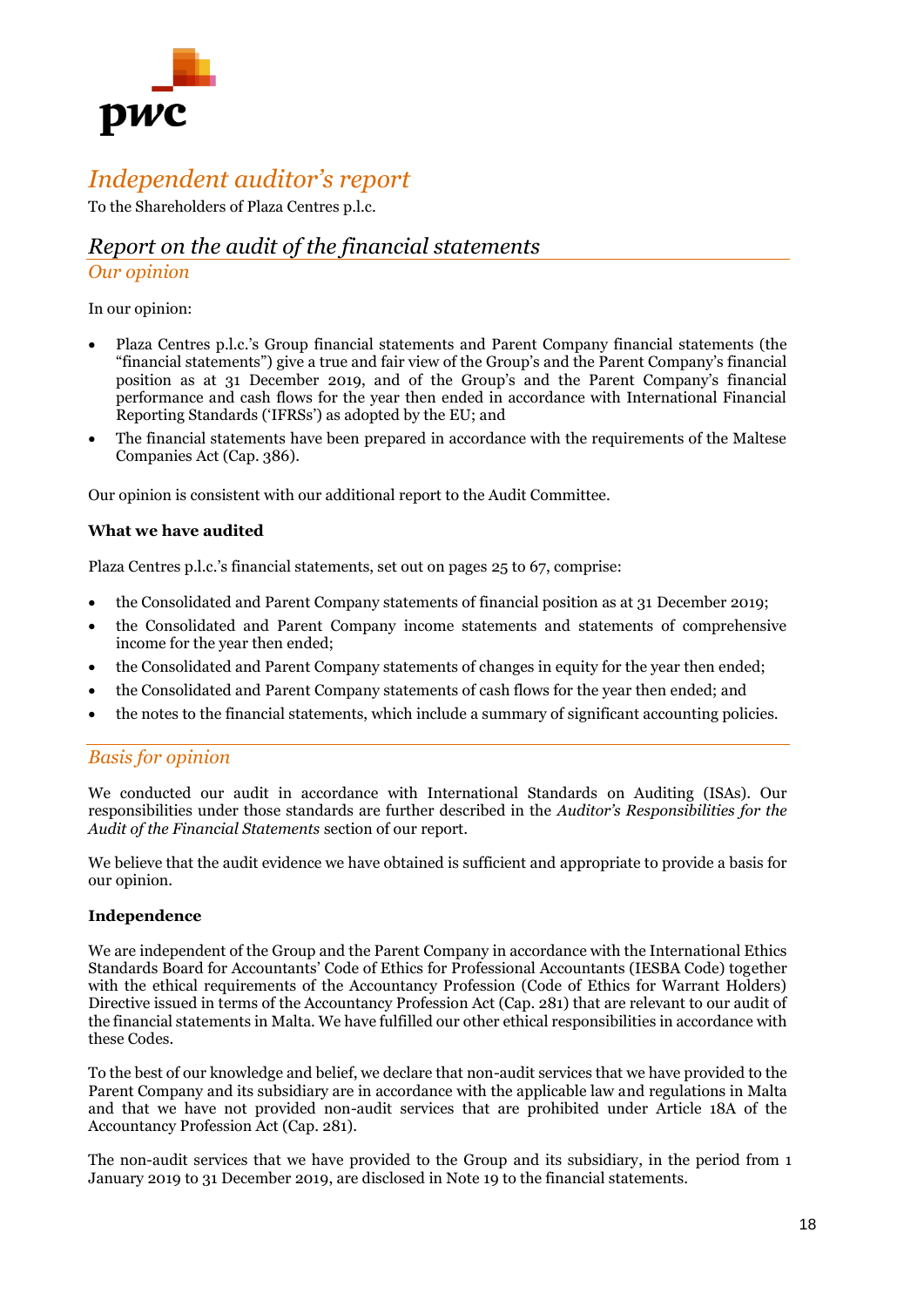

To the Shareholders of Plaza Centres p.l.c.

# *Our audit approach*

#### **Overview**



As part of designing our audit, we determined materiality and assessed the risks of material misstatement in the consolidated financial statements. In particular, we considered where the directors made subjective judgements; for example, in respect of significant accounting estimates that involved making assumptions and considering future events that are inherently uncertain. As in all of our audits, we also addressed the risk of management override of internal controls, including among other matters consideration of whether there was evidence of bias that represented a risk of material misstatement due to fraud.

#### **Materiality**

The scope of our audit was influenced by our application of materiality. An audit is designed to obtain reasonable assurance whether the financial statements are free from material misstatement. Misstatements may arise due to fraud or error. They are considered material if individually or in aggregate, they could reasonably be expected to influence the economic decisions of users taken on the basis of the consolidated financial statements.

Based on our professional judgement, we determined certain quantitative thresholds for materiality, including the overall group materiality for the consolidated financial statements as a whole as set out in the table below. These, together with qualitative considerations, helped us to determine the scope of our audit and the nature, timing and extent of our audit procedures and to evaluate the effect of misstatements, both individually and in aggregate on the financial statements as a whole.

| <b>Overall group materiality</b>                          | €93,000                                                                                                                                                                                                                                                                                              |
|-----------------------------------------------------------|------------------------------------------------------------------------------------------------------------------------------------------------------------------------------------------------------------------------------------------------------------------------------------------------------|
| How we determined it                                      | 5% of profit before tax                                                                                                                                                                                                                                                                              |
| <b>Rationale for the materiality</b><br>benchmark applied | We chose profit before tax as the benchmark because, in our<br>view, it is the metric against which the performance of the<br>Group is most commonly measured and is a generally accepted<br>benchmark. We chose 5%, which is within the range of<br>acceptable quantitative materiality thresholds. |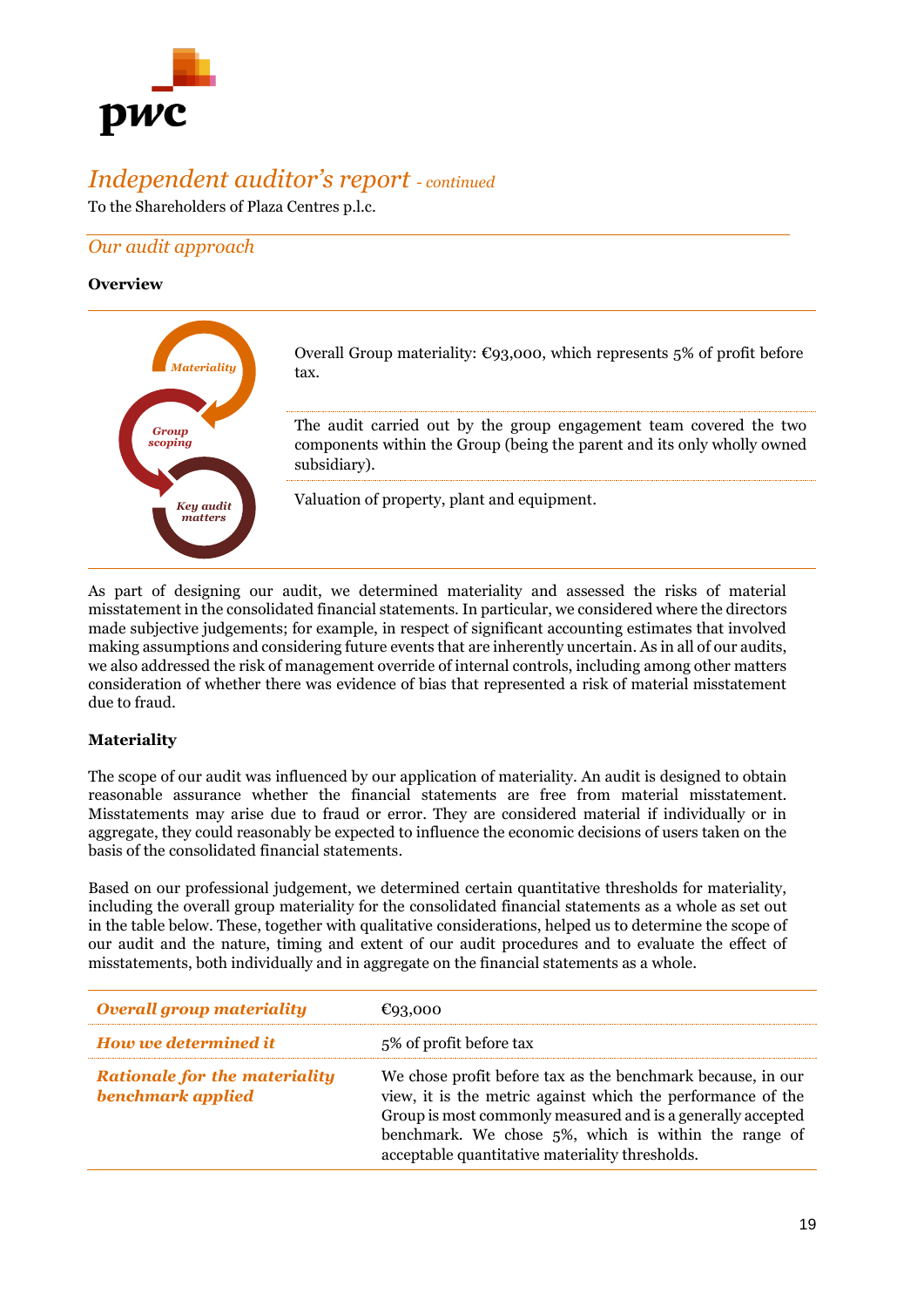

To the Shareholders of Plaza Centres p.l.c.

We agreed with the Audit Committee that we would report to them misstatements identified during our audit above €9,300 as well as misstatements below that amount that, in our view, warranted reporting for qualitative reasons.

#### **Key audit matters**

Key audit matters are those matters that, in our professional judgement, were of most significance in our audit of the financial statements of the current period. These matters were addressed in the context of our audit of the financial statements as a whole, and in forming our opinion thereon, and we do not provide a separate opinion on these matters.

| <b>Key audit matter</b>                                                                                                                                                                                                                                                                                                                                                                                                                                                                                                                        | How our audit addressed the Key audit<br>matter                                                                                                                                                                                                                                                                                                                                                        |
|------------------------------------------------------------------------------------------------------------------------------------------------------------------------------------------------------------------------------------------------------------------------------------------------------------------------------------------------------------------------------------------------------------------------------------------------------------------------------------------------------------------------------------------------|--------------------------------------------------------------------------------------------------------------------------------------------------------------------------------------------------------------------------------------------------------------------------------------------------------------------------------------------------------------------------------------------------------|
| Valuation of property, plant and equipment (Notes<br>4 and 11), relating to the Group and the Parent<br>Company                                                                                                                                                                                                                                                                                                                                                                                                                                |                                                                                                                                                                                                                                                                                                                                                                                                        |
| The Group's property comprises of two sites, the Plaza<br>Shopping and Commercial Centre (classified as<br>property, plant and equipment) and the Tigne Place<br>Commercial Property (classified as assets classified as<br>held for sale), having an aggregate value of $\epsilon$ 47.6<br>million. Both properties, which lease units primarily<br>for either office and retail activity, were revalued as at                                                                                                                                | We reviewed the respective valuation report and<br>preliminary sales agreement and discussed the<br>documents with the valuer and management<br>and confirmed that the valuation approaches<br>used were in accordance with professional<br>valuation standards.                                                                                                                                       |
| 31 December 2019.<br>As explained in Note 4 to the financial statements, the                                                                                                                                                                                                                                                                                                                                                                                                                                                                   | We agreed the property information in the<br>documents to the underlying property records<br>held by the Group.                                                                                                                                                                                                                                                                                        |
| valuations of the group properties were carried out<br>using two different techniques. The Plaza property<br>valuation was determined using the discounted cash<br>flow approach. The most significant estimates and<br>judgements affecting this valuation include the<br>projected pre-tax cash flows or rental income, the<br>growth rates and the discount rate. The valuation of<br>the Tigne Place property was based on the adjusted<br>sales comparison approach as evidenced by a<br>preliminary sales agreement dated December 2019. | With respect to the Plaza property, we tested the<br>data inputs, including the rental income streams<br>and the contracted rental inflation adjustments<br>by agreeing them to supporting rental<br>agreements. For the Tigne Place property, we<br>agreed the carrying amount to the value<br>disclosed in the preliminary sales agreement<br>and also reviewed the related terms and<br>conditions. |
| Following the valuation assessment performed:<br>- a revaluation surplus of $\epsilon$ 2.8 million<br>was<br>recognised in relation to the Tigne Place property;<br>- the Plaza property's fair value established by the<br>architect was not materially different from the<br>carrying amount and accordingly no adjustment<br>was required.                                                                                                                                                                                                  | We also engaged our in-house valuation experts<br>to assess the appropriateness of the fair values,<br>particularly by understanding the methodology<br>and assumptions being used, testing the<br>accuracy of the workings within the respective<br>valuation<br>models<br>and<br>challenging<br>the<br>assumptions used.                                                                             |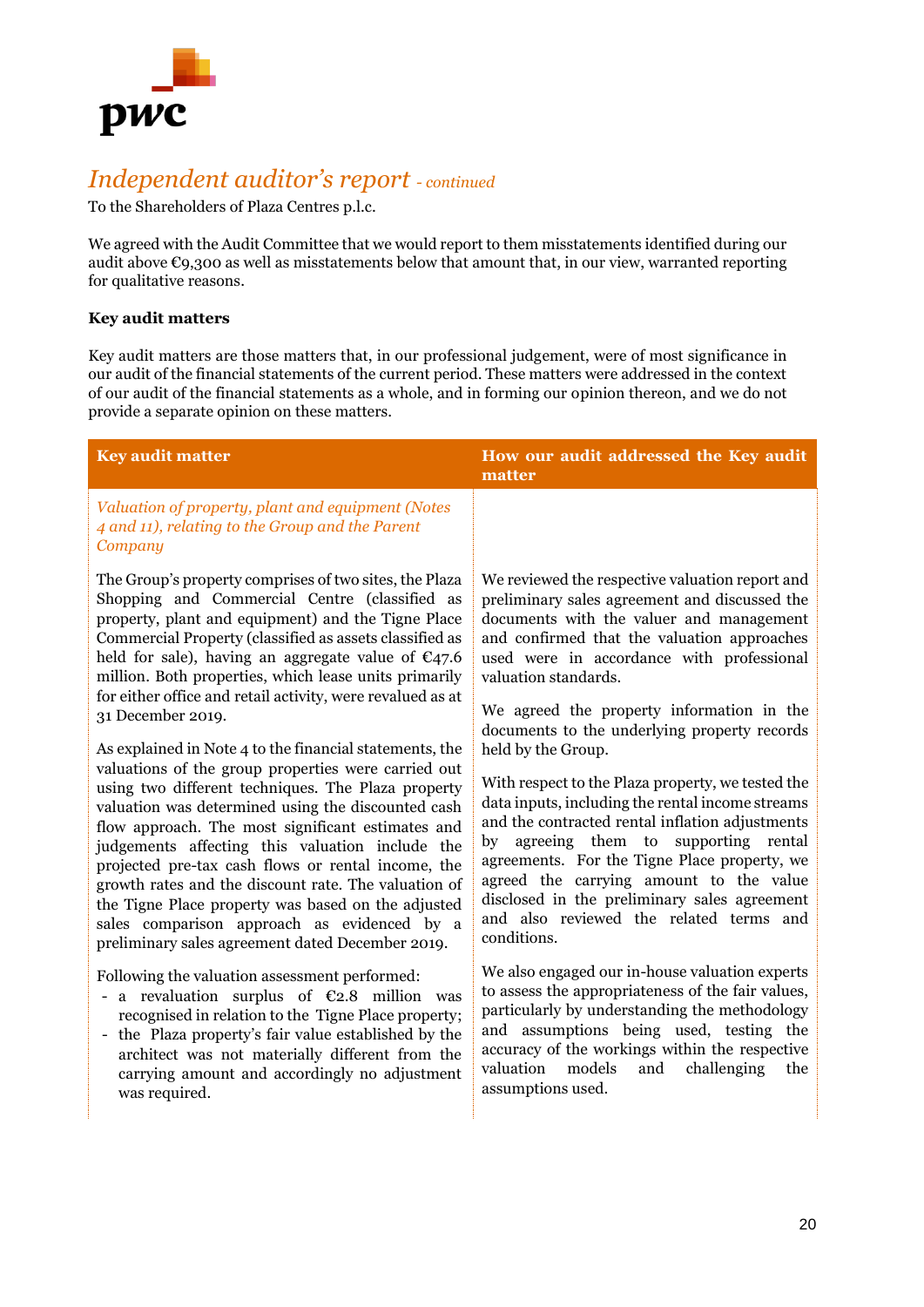

To the Shareholders of Plaza Centres p.l.c.

| <b>Key audit matter</b>                                                                                                                                                                                                                                    | How our audit addressed the Key audit<br>matter                                                                                                                                                                                                                                                                                                                                                                |
|------------------------------------------------------------------------------------------------------------------------------------------------------------------------------------------------------------------------------------------------------------|----------------------------------------------------------------------------------------------------------------------------------------------------------------------------------------------------------------------------------------------------------------------------------------------------------------------------------------------------------------------------------------------------------------|
| We focused on this area because of the significance of<br>the carrying value of the properties in the<br>consolidated and parent company statements of<br>financial position and the judgemental nature of the<br>assumptions used in the valuation model. | We discussed the valuations with the Audit<br>Committee and concluded, based on our audit<br>work, that the Group's property valuations were<br>within an acceptable range of values. The<br>valuations as at 31 December 2019 did not<br>contemplate the impact of COVID-19, which is<br>considered to be a non-adjusting post balance<br>sheet event as explained in Note 32 to the<br>financial statements. |

#### **How we tailored our group audit scope**

The Group is composed of two components: Plaza Centres p.l.c. (the parent company) and Tigne Place Limited (its wholly owned subsidiary). We tailored the scope of our audit in order to perform sufficient work on both components to enable us to provide an opinion on the consolidated financial statements as a whole, taking into account the structure of the Group, the accounting processes and controls, and the industry in which the Group operates.

The group audit team performed all of this work by applying the overall Group materiality, together with additional procedures performed on the consolidation. This gave us sufficient appropriate audit evidence for our opinion on the Group financial statements as a whole.

# *Other information*

The directors are responsible for the other information. The other information comprises the directors' report (but does not include the financial statements and our auditor's report thereon).

Our opinion on the financial statements does not cover the other information, including the directors' report.

In connection with our audit of the financial statements, our responsibility is to read the other information identified above and, in doing so, consider whether the other information is materially inconsistent with the financial statements or our knowledge obtained in the audit, or otherwise appears to be materially misstated.

With respect to the directors' report, we also considered whether the directors' report includes the disclosures required by Article 177 of the Maltese Companies Act (Cap. 386).

Based on the work we have performed, in our opinion:

- The information given in the directors' report for the financial year for which the financial statements are prepared is consistent with the financial statements; and
- the directors' report has been prepared in accordance with the Maltese Companies Act (Cap. 386).

In addition, in light of the knowledge and understanding of the entity and its environment obtained in the course of the audit, we are required to report if we have identified material misstatements in the directors' report and other information that we obtained prior to the date of this auditor's report. We have nothing to report in this regard.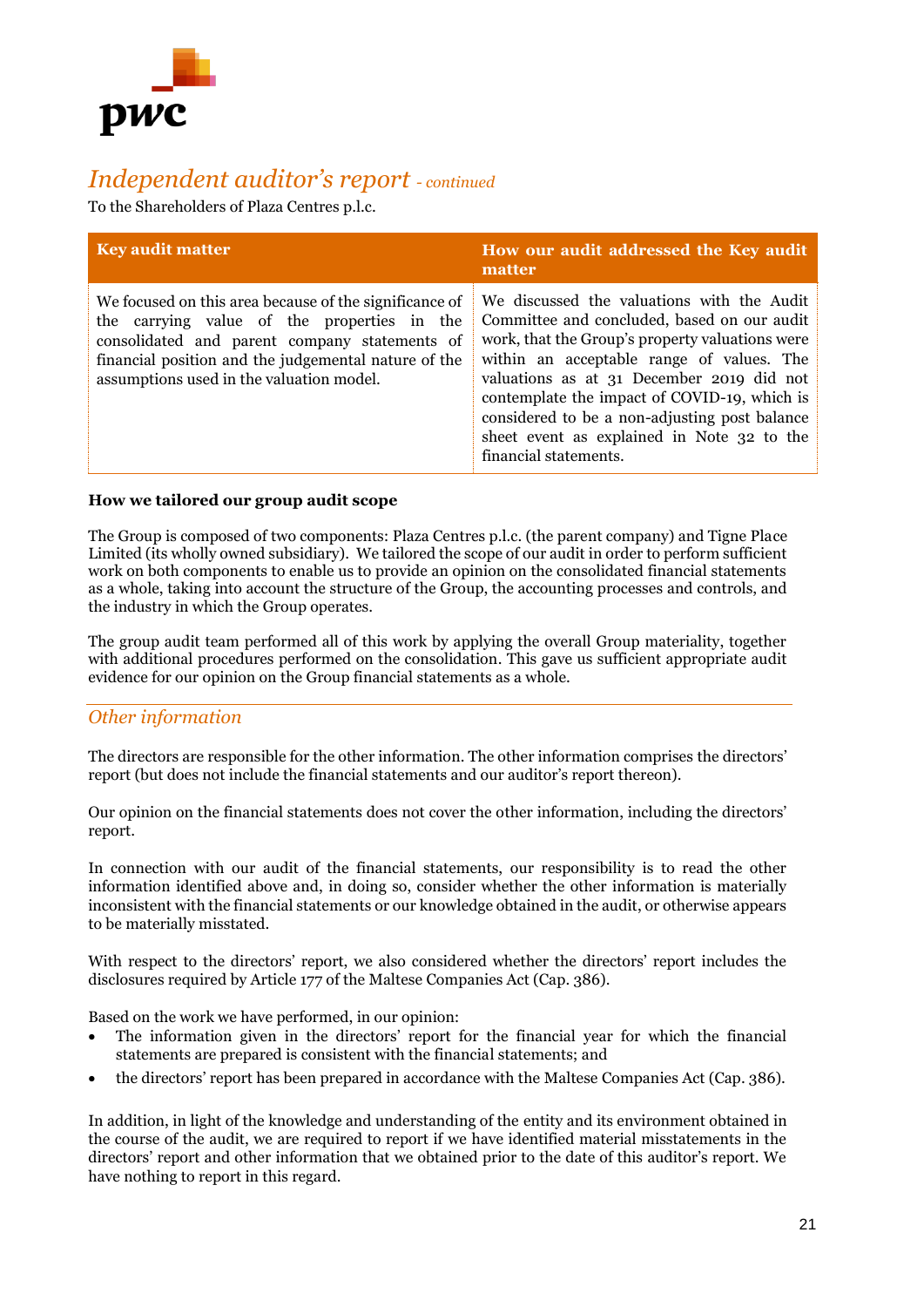

To the Shareholders of Plaza Centres p.l.c.

# *Responsibilities of the directors and those charged with governance for the financial statements*

The directors are responsible for the preparation of financial statements that give a true and fair view in accordance with IFRSs as adopted by the EU and the requirements of the Maltese Companies Act (Cap. 386), and for such internal control as the directors determine is necessary to enable the preparation of financial statements that are free from material misstatement, whether due to fraud or error.

In preparing the financial statements, the directors are responsible for assessing the Group's and the Parent Company's ability to continue as a going concern, disclosing, as applicable, matters related to going concern and using the going concern basis of accounting unless the directors either intend to liquidate the Group or the Parent Company or to cease operations, or have no realistic alternative but to do so.

Those charged with governance are responsible for overseeing the Group's financial reporting process.

# *Auditor's responsibilities for the audit of the financial statements*

Our objectives are to obtain reasonable assurance about whether the financial statements as a whole are free from material misstatement, whether due to fraud or error, and to issue an auditor's report that includes our opinion. Reasonable assurance is a high level of assurance, but is not a guarantee that an audit conducted in accordance with ISAs will always detect a material misstatement when it exists. Misstatements can arise from fraud or error and are considered material if, individually or in the aggregate, they could reasonably be expected to influence the economic decisions of users taken on the basis of these financial statements.

As part of an audit in accordance with ISAs, we exercise professional judgement and maintain professional scepticism throughout the audit. We also:

- Identify and assess the risks of material misstatement of the financial statements, whether due to fraud or error, design and perform audit procedures responsive to those risks, and obtain audit evidence that is sufficient and appropriate to provide a basis for our opinion. The risk of not detecting a material misstatement resulting from fraud is higher than for one resulting from error, as fraud may involve collusion, forgery, intentional omissions, misrepresentations, or the override of internal control.
- Obtain an understanding of internal control relevant to the audit in order to design audit procedures that are appropriate in the circumstances, but not for the purpose of expressing an opinion on the effectiveness of the Group's and the Parent Company's internal control.
- Evaluate the appropriateness of accounting policies used and the reasonableness of accounting estimates and related disclosures made by the directors.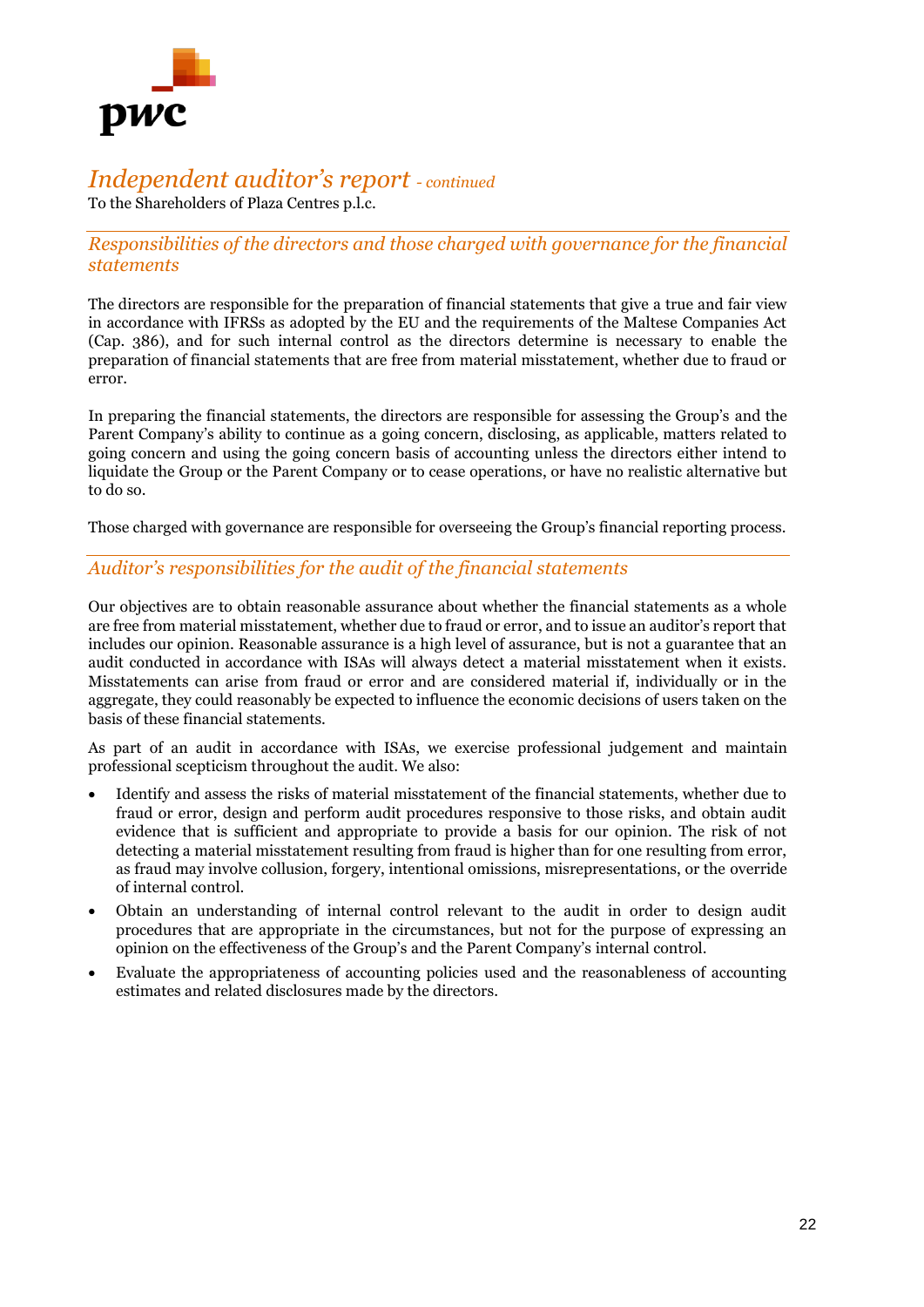

To the Shareholders of Plaza Centres p.l.c.

- Conclude on the appropriateness of the directors' use of the going concern basis of accounting and, based on the audit evidence obtained, whether a material uncertainty exists related to events or conditions that may cast significant doubt on the Group's or the Parent Company's ability to continue as a going concern. If we conclude that a material uncertainty exists, we are required to draw attention in our auditor's report to the related disclosures in the financial statements or, if such disclosures are inadequate, to modify our opinion. Our conclusions are based on the audit evidence obtained up to the date of our auditor's report. However, because not all future events or conditions can be predicted, this statement is not a guarantee as to the Group's and the Parent Company's ability to continue as a going concern. In particular, it is difficult to evaluate all of the potential implications that COVID-19 will have on the Group's and the Parent Company's trade, customers and suppliers**,** and the disruption to its business and the overall economy.
- Evaluate the overall presentation, structure and content of the financial statements, including the disclosures, and whether the financial statements represent the underlying transactions and events in a manner that achieves fair presentation.
- Obtain sufficient appropriate audit evidence regarding the financial information of the entities or business activities within the Group to express an opinion on the consolidated financial statements. We are responsible for the direction, supervision and performance of the group audit. We remain solely responsible for our audit opinion.

We communicate with those charged with governance regarding, among other matters, the planned scope and timing of the audit and significant audit findings, including any significant deficiencies in internal control that we identify during our audit.

We also provide those charged with governance with a statement that we have complied with relevant ethical requirements regarding independence, and to communicate with them all relationships and other matters that may reasonably be thought to bear on our independence, and where applicable, related safeguards.

From the matters communicated with those charged with governance, we determine those matters that were of most significance in the audit of the financial statements of the current period and are therefore the key audit matters. We describe these matters in our auditor's report unless law or regulation precludes public disclosure about the matter or when, in extremely rare circumstances, we determine that a matter should not be communicated in our report because the adverse consequences of doing so would reasonably be expected to outweigh the public interest benefits of such communication.

# *Report on other legal and regulatory requirements*

*Report on the statement of compliance with the Principles of Good Corporate Governance*

The Listing Rules issued by the Malta Listing Authority require the directors to prepare and include in their Annual Report a Statement of Compliance providing an explanation of the extent to which they have adopted the Code of Principles of Good Corporate Governance and the effective measures that they have taken to ensure compliance throughout the accounting period with those Principles.

The Listing Rules also require the auditor to include a report on the Statement of Compliance prepared by the directors.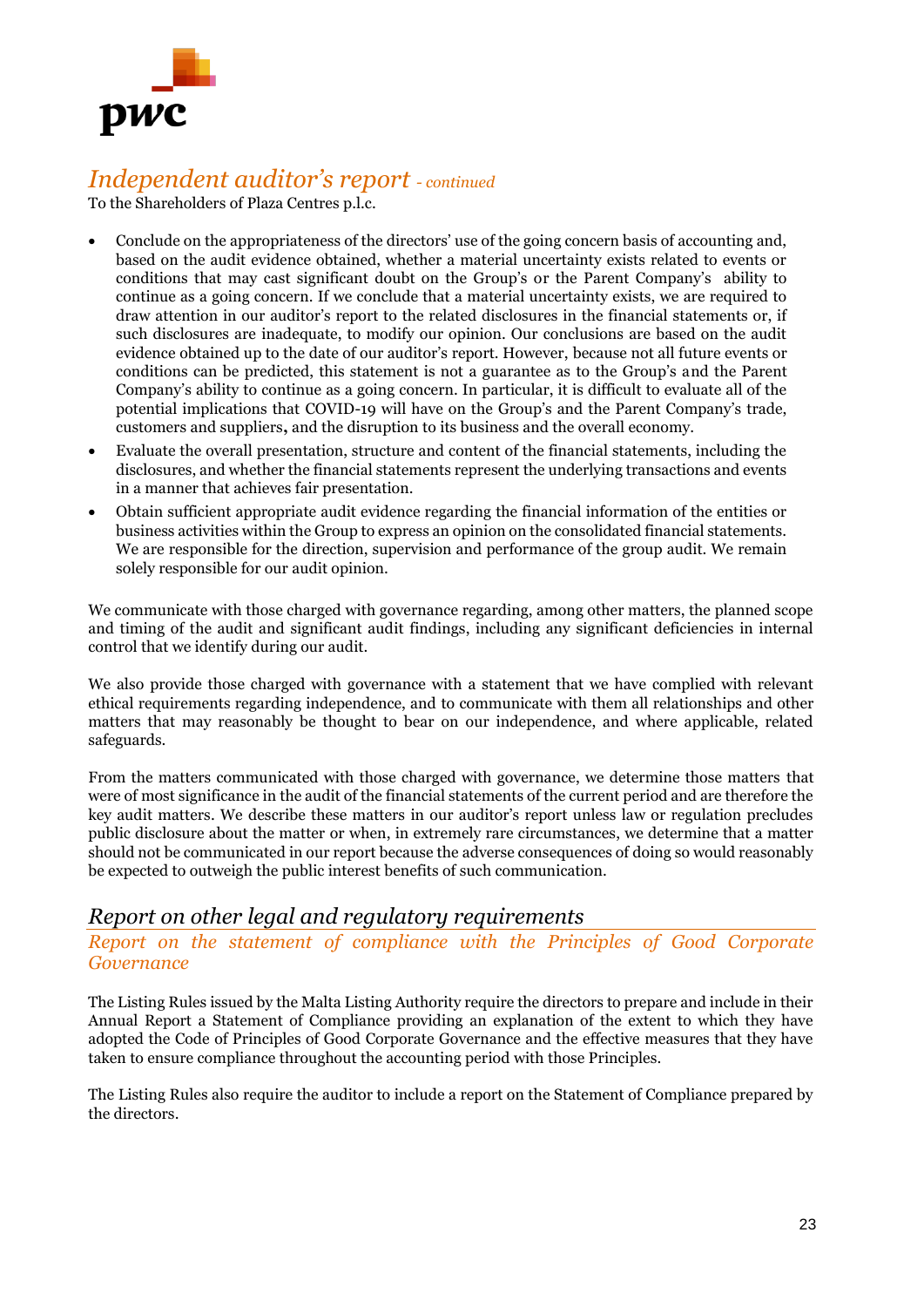

To the Shareholders of Plaza Centres p.l.c.

We read the Statement of Compliance and consider the implications for our report if we become aware of any apparent misstatements or material inconsistencies with the financial statements included in the Annual Report. Our responsibilities do not extend to considering whether this statement is consistent with any other information included in the Annual Report.

We are not required to, and we do not, consider whether the Board's statements on internal control included in the Statement of Compliance cover all risks and controls, or form an opinion on the effectiveness of the Company's corporate governance procedures or its risk and control procedures.

In our opinion, the Statement of Compliance set out on pages 6 to 17 has been properly prepared in accordance with the requirements of the Listing Rules issued by the Malta Listing Authority.

# *Other matters on which we are required to report by exception*

We also have responsibilities:

- under the Maltese Companies Act (Cap. 386) to report to you if, in our opinion:
	- − Adequate accounting records have not been kept, or that returns adequate for our audit have not been received from branches not visited by us.
	- The financial statements are not in agreement with the accounting records and returns.
	- We have not received all the information and explanations we require for our audit.
- under the Listing Rules to review the statement made by the directors that the business is a going concern together with supporting assumptions or qualifications as necessary.

We have nothing to report to you in respect of these responsibilities.

# *Appointment*

We were first appointed as auditors of the Parent Company for the financial year ended 31 December 1978. Our appointment has been renewed annually by shareholder resolution representing a total period of uninterrupted engagement appointment of 42 years. The Parent Company became listed on a regulated market on 6 June 2000.

#### **PricewaterhouseCoopers**

78, Mill Street Qormi Malta

Lucienne Pace Ross Partner

27 April 2020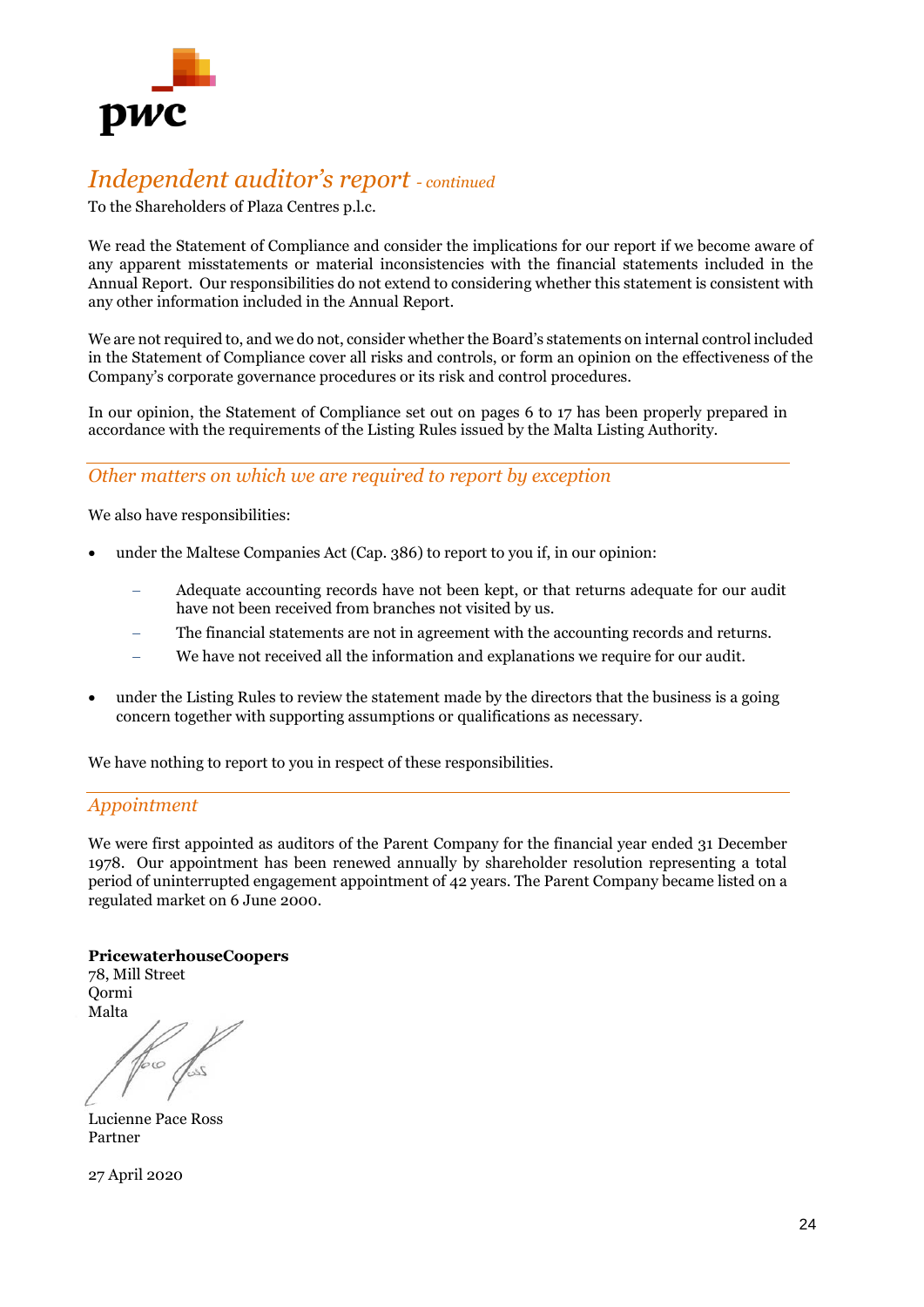# **Statements of financial position**

|                                                                                                                                                  |                               | As at 31 December                                 |                                                   |                                                   |                                                   |
|--------------------------------------------------------------------------------------------------------------------------------------------------|-------------------------------|---------------------------------------------------|---------------------------------------------------|---------------------------------------------------|---------------------------------------------------|
|                                                                                                                                                  | <b>Notes</b>                  | Group<br>2019                                     | 2018                                              | 2019                                              | Company<br>2018                                   |
| <b>ASSETS</b><br><b>Non-current assets</b><br>Property, plant and equipment<br>Intangible assets<br>Investment in subsidiary<br>Loans receivable | 4<br>5<br>6<br>$\overline{7}$ | €<br>34,094,820<br>16,958                         | €<br>45,044,982                                   | €<br>34,094,820<br>16,958<br>100,000<br>5,303,970 | €<br>34,244,982<br>100,000<br>5,203,059           |
| Total non-current assets                                                                                                                         |                               | 34, 111, 778                                      | 45,044,982                                        | 39,515,748                                        | 39,548,041                                        |
| <b>Current assets</b><br>Trade and other receivables<br>Financial assets at fair value through<br>profit or loss<br><b>Current tax assets</b>    | 8<br>9                        | 558,777<br>343,428                                | 671,039<br>53,200<br>48,828                       | 1,227,971<br>343,428                              | 1,171,055<br>53,200<br>48,828                     |
| Cash and cash equivalents                                                                                                                        | 10                            | 330,757                                           | 218,565                                           | 302,518                                           | 46,601                                            |
| Assets classified as held for sale                                                                                                               | 11                            | 1,232,962<br>13,500,000                           | 991,632                                           | 1,873,917                                         | 1,319,684                                         |
| Total current assets                                                                                                                             |                               | 14,732,962                                        | 991,632                                           | 1,873,917                                         | 1,319,684                                         |
| <b>Total assets</b>                                                                                                                              |                               | 48,844,740                                        | 46,036,614                                        | 41,389,665                                        | 40,867,725                                        |
| <b>EQUITY AND LIABILITIES</b><br><b>Capital and reserves</b><br>Share capital<br>Share premium<br>Revaluation reserve<br>Retained earnings       | 12<br>13<br>14                | 5,648,400<br>3,094,868<br>19,078,343<br>3,660,660 | 5,648,400<br>3,094,868<br>16,169,315<br>3,122,366 | 5,648,400<br>3,094,868<br>16,018,900<br>3,427,534 | 5,648,400<br>3,094,868<br>16,022,391<br>3,010,323 |
| <b>Total equity</b>                                                                                                                              |                               | 31,482,271                                        | 28,034,949                                        | 28,189,702                                        | 27,775,982                                        |
| <b>Non-current liabilities</b><br>Trade and other payables<br>Lease liabilities<br>Borrowings<br>Deferred tax liabilities                        | 15<br>4<br>16<br>17           | 107,274<br>19,150<br>11,110,903<br>4,208,213      | 119,294<br>11,527,504<br>4,381,119                | 107,274<br>19,150<br>8,371,663<br>3,533,423       | 119,294<br>8,355,177<br>3,549,002                 |
| Total non-current liabilities                                                                                                                    |                               | 15,445,540                                        | 16,027,917                                        | 12,031,510                                        | 12,023,473                                        |
| <b>Current liabilities</b><br>Trade and other payables<br>Lease liabilities<br>Current tax liabilities<br>Borrowings                             | 15<br>4<br>16                 | 1,009,841<br>4,850<br>467,859<br>434,379          | 1,093,877<br>457,200<br>422,671                   | 756,890<br>4,850<br>406,713                       | 691,582<br>376,688                                |
| Total current liabilities                                                                                                                        |                               | 1,916,929                                         | 1,973,748                                         | 1,168,453                                         | 1,068,270                                         |
| <b>Total liabilities</b>                                                                                                                         |                               | 17,362,469                                        | 18,001,665                                        | 13,199,963                                        | 13,091,743                                        |
| <b>Total equity and liabilities</b>                                                                                                              |                               | 48,844,740                                        | 46,036,614                                        | 41,389,665                                        | 40,867,725                                        |

The notes on pages 31 to 67 are an integral part of these financial statements.

The financial statements on pages 25 to 67 were authorised for issue by the Board on 27 April 2020 and were signed on its behalf by:

Charles J. Farrugia Etienne Sciberras Chairman Director

 $Aeras$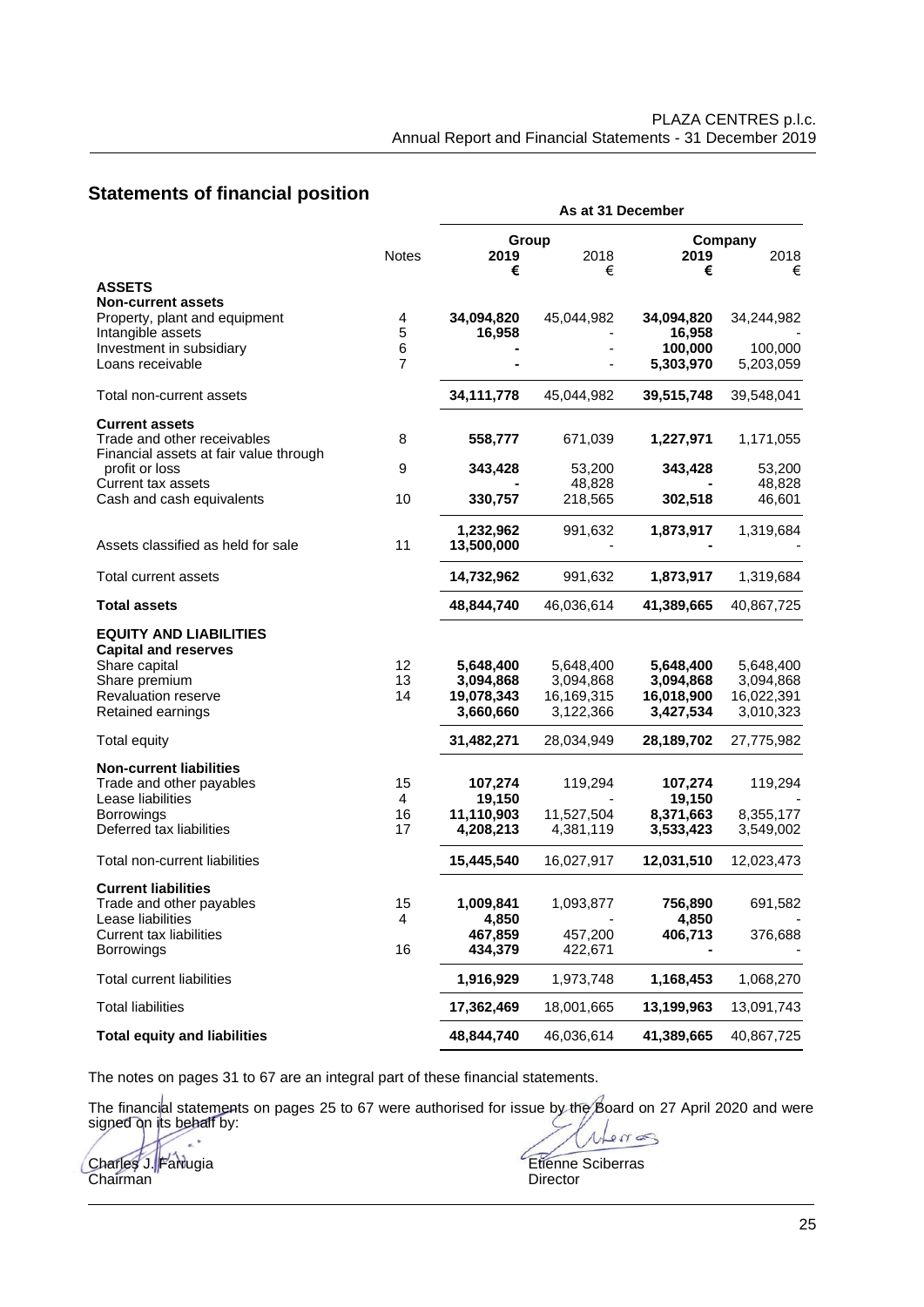# **Income statements**

| <b>Notes</b><br>18 | Group<br>2019<br>€ | 2018<br>€  | Company<br>2019<br>€ | 2018<br>€  |
|--------------------|--------------------|------------|----------------------|------------|
|                    |                    |            |                      |            |
|                    |                    |            |                      |            |
|                    |                    |            |                      |            |
|                    | 3,550,432          | 3,270,409  | 2,761,271            | 2,568,269  |
|                    |                    |            | 42,000               | 42,000     |
| 19                 | (100, 449)         | (91, 541)  | (92, 620)            | (87, 987)  |
| 19                 | (585, 660)         | (593, 963) | (554, 523)           | (560, 843) |
|                    |                    |            |                      |            |
|                    | 2,864,323          | 2,584,905  | 2,156,128            | 1,961,439  |
| 19                 | (577, 640)         | (552, 303) | (422, 433)           | (414, 078) |
|                    | 2,286,683          | 2,032,602  | 1,733,695            | 1,547,361  |
| 21                 | 38,702             | (378)      | 38,702               | (378)      |
| 22                 | 3,741              | 3,543      | 227,073              | 224,520    |
| 29                 | (458, 135)         | (464, 217) | (356, 381)           | (351, 544) |
|                    | 1,870,991          | 1,571,550  | 1,643,089            | 1,419,959  |
| 24                 | (512, 830)         | (476, 201) | (406, 011)           | (396, 589) |
|                    | 1,358,161          | 1,095,349  | 1,237,078            | 1,023,370  |
| 26                 | <b>4c81</b>        | 3c88       |                      |            |
|                    |                    |            |                      |            |

The notes on pages 31 to 67 are an integral part of these financial statements.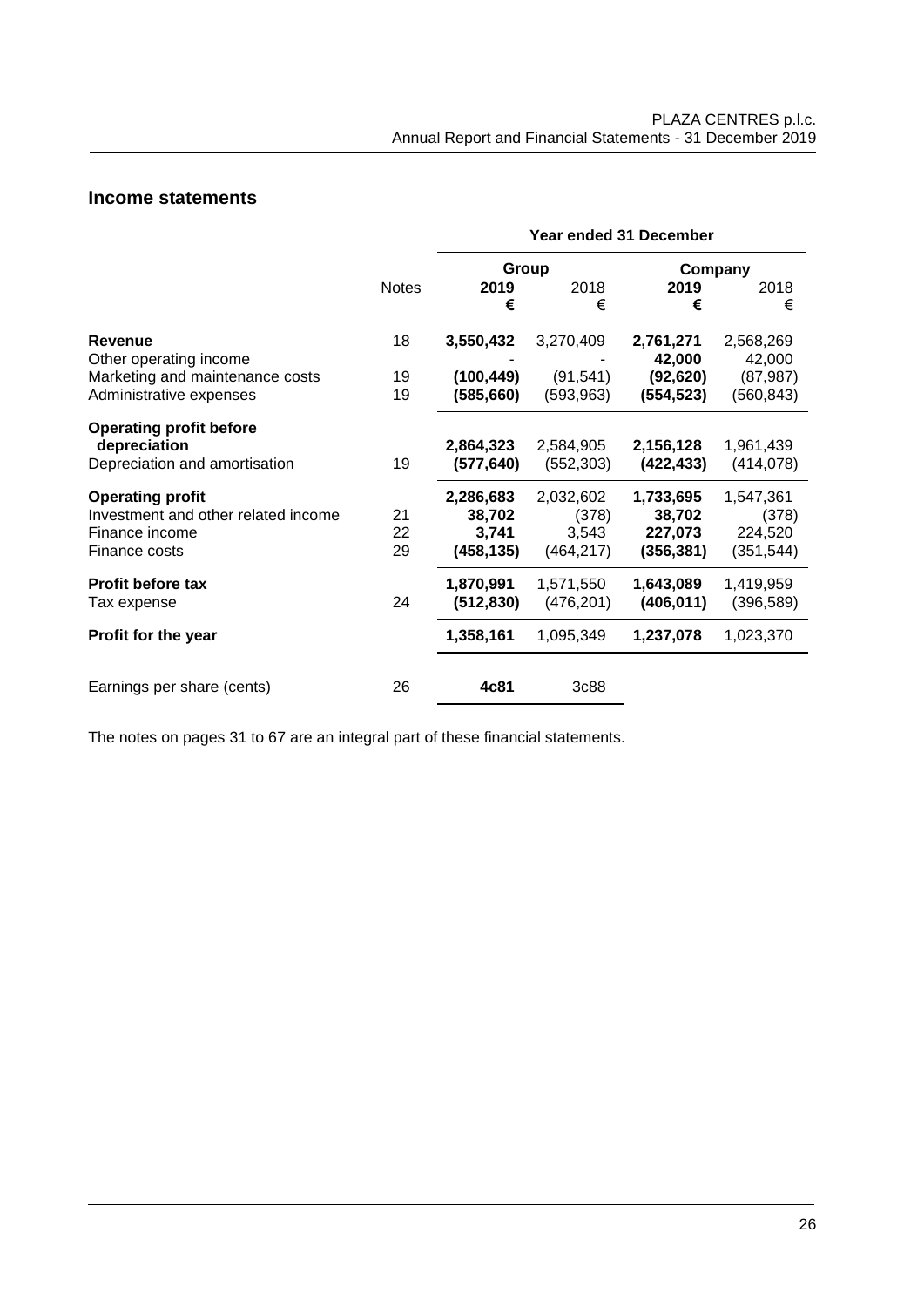# **Statements of comprehensive income**

|                                                                                                                   |              | <b>Year ended 31 December</b> |            |           |           |
|-------------------------------------------------------------------------------------------------------------------|--------------|-------------------------------|------------|-----------|-----------|
|                                                                                                                   |              | Group                         |            | Company   |           |
|                                                                                                                   | <b>Notes</b> | 2019<br>€                     | 2018<br>€  | 2019<br>€ | 2018<br>€ |
| Profit for the year                                                                                               |              | 1,358,161                     | 1,095,349  | 1,237,078 | 1,023,370 |
| Other comprehensive income:<br>Items that will not be reclassified to<br>profit or loss                           |              |                               |            |           |           |
| Revaluation surplus on land and<br>buildings arising during year, before<br>deferred tax                          | 14           | 2,755,192                     | 979,251    |           |           |
| Movements in deferred tax<br>liability on revalued land and<br>buildings determined on the<br>basis applicable to |              |                               |            |           |           |
| property disposals                                                                                                | 14, 17       | 165,084                       | (833, 390) | 7,757     | (1,063)   |
| Total other comprehensive income                                                                                  |              | 2,920,276                     | 145,861    | 7,757     | (1,063)   |
| <b>Total comprehensive income</b><br>for the year                                                                 |              | 4,278,437                     | 1,241,210  | 1,244,835 | 1,022,307 |

The notes on pages 31 to 67 are an integral part of these financial statements.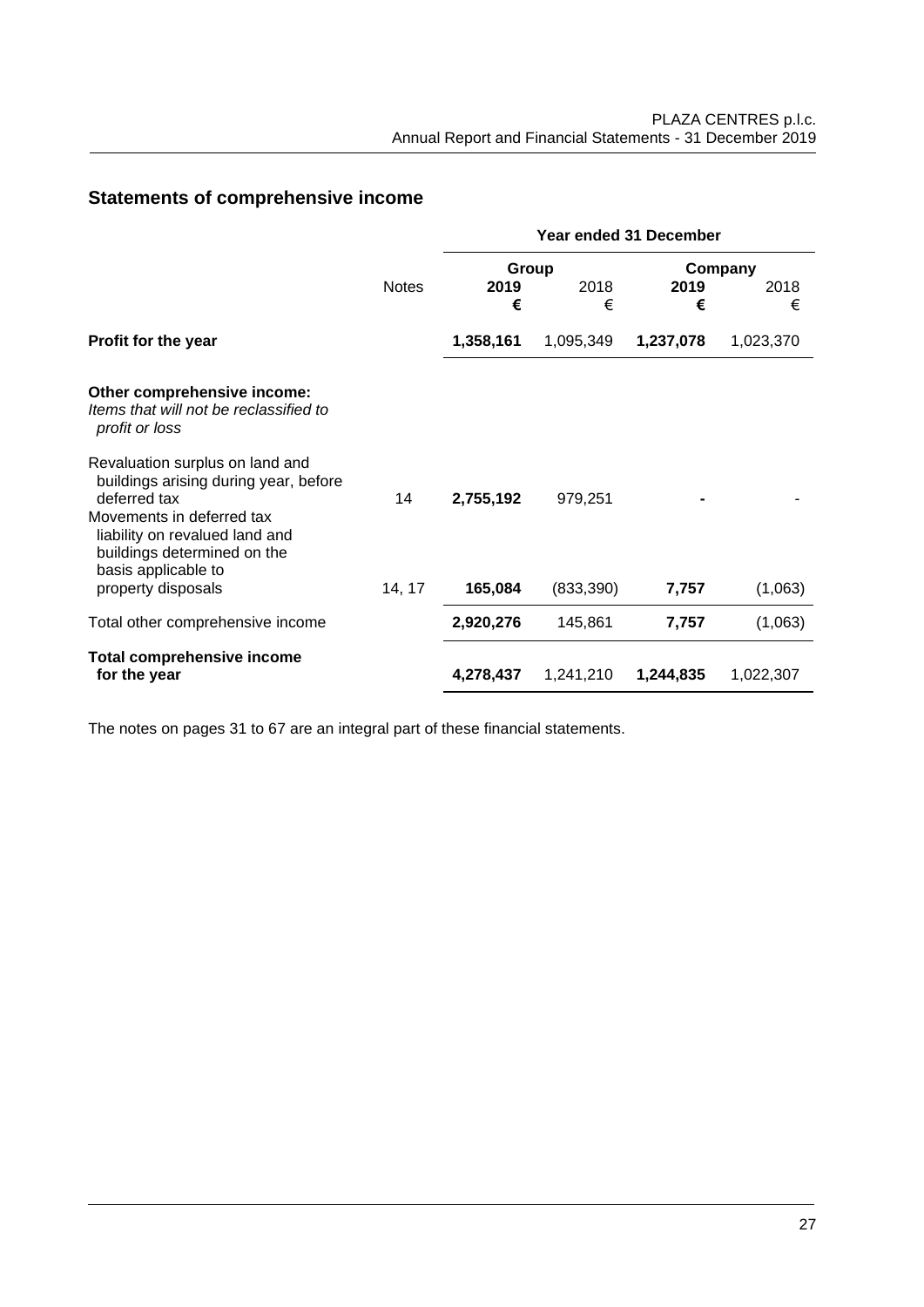# **Statements of changes in equity**

| Group                                                                                                                                                |              | <b>Share</b><br>capital | <b>Share</b><br>premium | <b>Revaluation</b><br>reserves | <b>Retained</b><br>earnings<br>€ | <b>Total</b><br>equity |
|------------------------------------------------------------------------------------------------------------------------------------------------------|--------------|-------------------------|-------------------------|--------------------------------|----------------------------------|------------------------|
|                                                                                                                                                      | <b>Notes</b> | €                       | €                       | €                              |                                  | €                      |
| Balance at 1 January 2018                                                                                                                            |              | 5,648,400               | 3,094,868               | 16,034,702                     | 2,846,884                        | 27,624,854             |
| <b>Comprehensive income</b><br>Profit for the year                                                                                                   |              |                         |                         |                                | 1,095,349                        | 1,095,349              |
| Other comprehensive income:<br>Revaluation surplus on land and<br>buildings arising during year,<br>before deferred tax<br>Movements in deferred tax | 14           |                         |                         | 979,251                        |                                  | 979,251                |
| liability determined on the basis<br>applicable to property disposals                                                                                | 14, 17       |                         |                         | (833, 390)                     |                                  | (833, 390)             |
| Depreciation transfer through<br>asset use, net of deferred tax                                                                                      | 14, 17       |                         |                         | (11,248)                       | 11,248                           |                        |
| Total other comprehensive income                                                                                                                     |              |                         | $\blacksquare$          | 134,613                        | 11,248                           | 145,861                |
| <b>Total comprehensive income</b>                                                                                                                    |              |                         | L.                      | 134,613                        | 1,106,597                        | 1,241,210              |
| <b>Transactions with owners</b><br>Dividends for 2017                                                                                                | 27           |                         |                         |                                | (831, 115)                       | (831, 115)             |
| Balance at 31 December 2018                                                                                                                          |              | 5,648,400               | 3,094,868               | 16,169,315                     | 3,122,366                        | 28,034,949             |
| <b>Comprehensive income</b><br>Profit for the year                                                                                                   |              |                         |                         |                                | 1,358,161                        | 1,358,161              |
| Other comprehensive income:<br>Revaluation surplus on land and<br>buildings arising during year,<br>before deferred tax<br>Movements in deferred tax | 14           |                         |                         | 2,755,192                      |                                  | 2,755,192              |
| liability determined on the basis<br>applicable to property disposals                                                                                | 14, 17       |                         |                         | 165,084                        |                                  | 165,084                |
| Depreciation transfer through<br>asset use, net of deferred tax                                                                                      | 14, 17       |                         |                         | (11,248)                       | 11,248                           |                        |
| Total other comprehensive income                                                                                                                     |              |                         |                         | 2,909,028                      | 11,248                           | 2,920,276              |
| Total comprehensive income                                                                                                                           |              |                         |                         | 2,909,028                      | 1,369,409                        | 4,278,437              |
| <b>Transactions with owners</b><br>Dividends for 2018                                                                                                | 27           |                         |                         |                                | (831, 115)                       | (831, 115)             |
| <b>Balance at 31 December 2019</b>                                                                                                                   |              | 5,648,400               | 3,094,868               | 19,078,343                     | 3,660,660                        | 31,482,271             |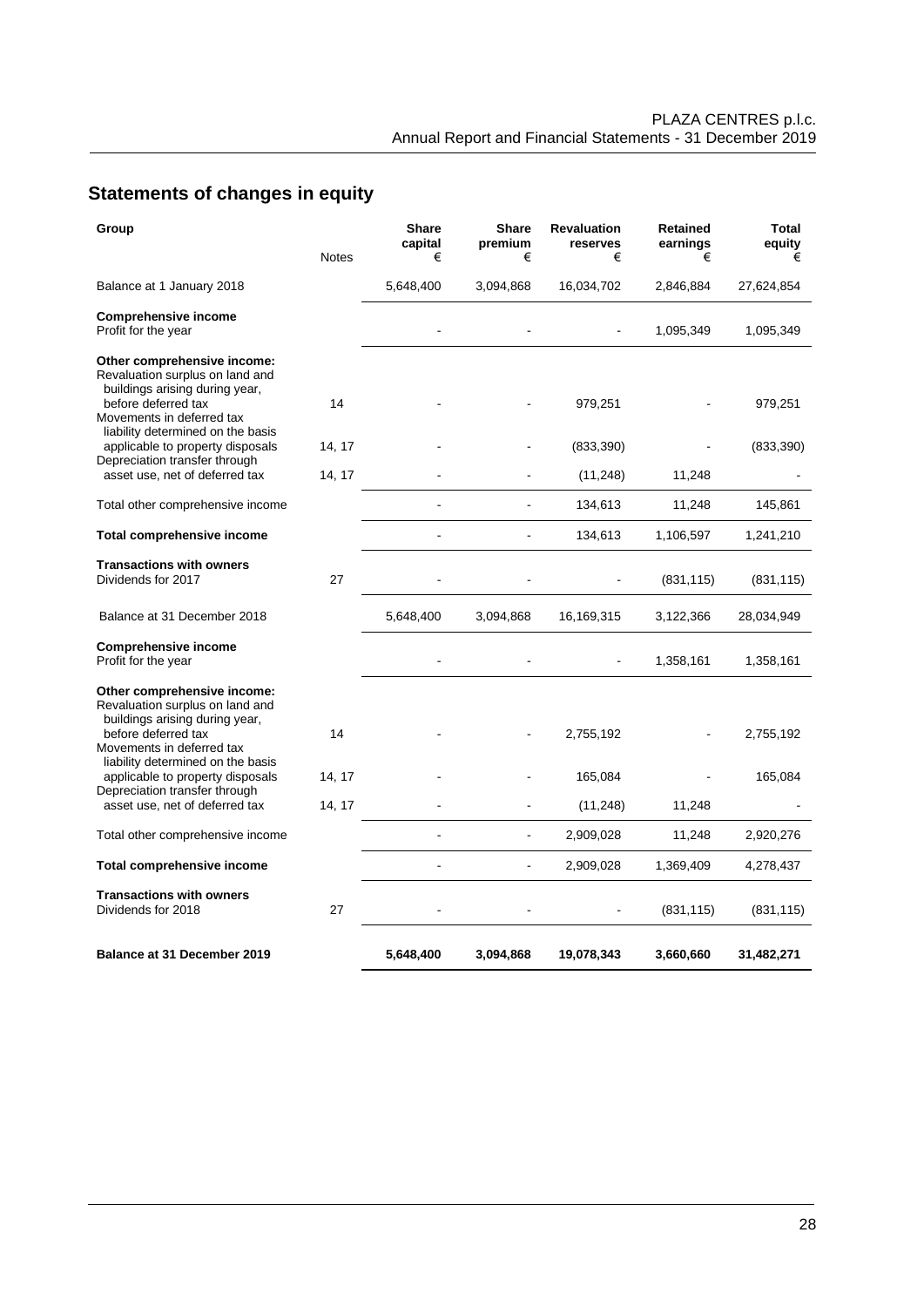# **Statements of changes in equity** - continued

| Company                                                                                                                | <b>Notes</b> | <b>Share</b><br>capital<br>€ | <b>Share</b><br>premium<br>€ | <b>Revaluation</b><br>reserves<br>€ | Retained<br>earnings<br>€ | <b>Total</b><br>equity<br>€ |
|------------------------------------------------------------------------------------------------------------------------|--------------|------------------------------|------------------------------|-------------------------------------|---------------------------|-----------------------------|
| Balance at 1 January 2018                                                                                              |              | 5,648,400                    | 3,094,868                    | 16,034,702                          | 2,806,820                 | 27,584,790                  |
| <b>Comprehensive income</b><br>Profit for the year                                                                     |              |                              |                              |                                     | 1,023,370                 | 1,023,370                   |
| Other comprehensive income:<br>Movement in deferred tax<br>liability determined on the basis<br>applicable to property |              |                              |                              |                                     |                           |                             |
| disposals<br>Depreciation transfer through                                                                             | 14, 17       |                              |                              | (1,063)                             |                           | (1,063)                     |
| asset use, net of deferred tax                                                                                         | 14, 17       |                              |                              | (11, 248)                           | 11,248                    |                             |
| Total other comprehensive income                                                                                       |              |                              | $\blacksquare$               | (12, 311)                           | 11,248                    | (1,603)                     |
| Total comprehensive income                                                                                             |              |                              | $\overline{a}$               | (12, 311)                           | 1,034,618                 | 1,022,307                   |
| <b>Transactions with owners</b><br>Dividends for 2017                                                                  | 27           |                              |                              |                                     | (831, 115)                | (831, 115)                  |
| Balance at 31 December 2018                                                                                            |              | 5,648,400                    | 3,094,868                    | 16,022,391                          | 3,010,323                 | 27,775,982                  |
| <b>Comprehensive income</b><br>Profit for the year                                                                     |              |                              |                              |                                     | 1,237,078                 | 1,237,078                   |
| Other comprehensive income:<br>Movement in deferred tax                                                                |              |                              |                              |                                     |                           |                             |
| liability determined on the basis<br>applicable to property disposals                                                  | 14, 17       |                              |                              | 7,757                               |                           | 7,757                       |
| Depreciation transfer through<br>asset use, net of deferred tax                                                        | 14, 17       |                              |                              | (11,248)                            | 11,248                    |                             |
| Total other comprehensive income                                                                                       |              |                              | $\blacksquare$               | (3, 491)                            | 11,248                    | 7,757                       |
| Total comprehensive income                                                                                             |              |                              |                              | (3, 491)                            | 1,248,326                 | 1,244,835                   |
| <b>Transactions with owners</b><br>Dividends for 2018                                                                  | 27           |                              |                              |                                     | (831, 115)                | (831, 115)                  |
| Balance at 31 December 2019                                                                                            |              | 5,648,400                    | 3,094,868                    | 16,018,900                          | 3,427,534                 | 28,189,702                  |

The notes on pages 31 to 67 are an integral part of these financial statements.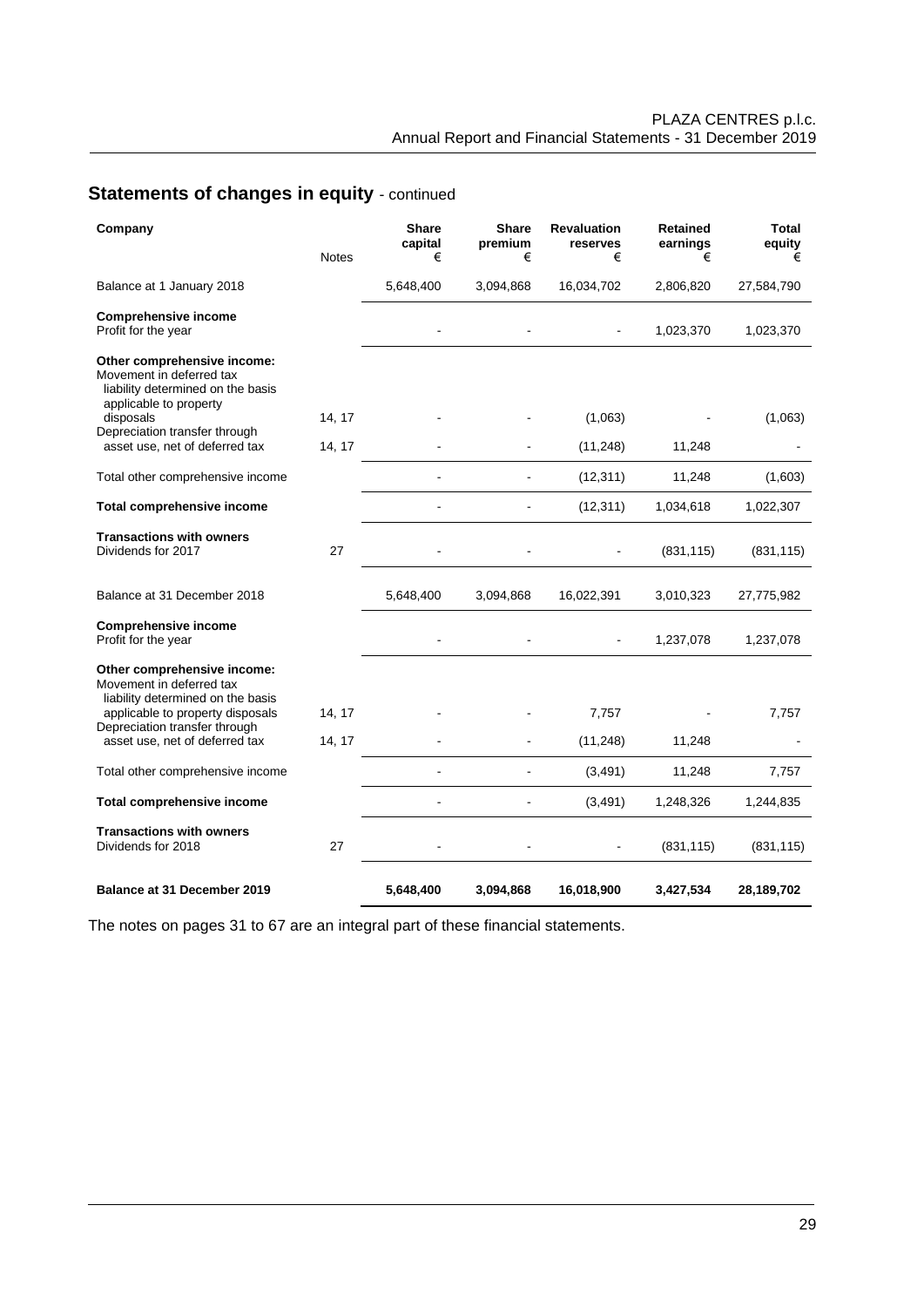# **Statements of cash flows**

|                                                                                                        |              | Year ended 31 December                         |                                             |                                              |                                             |  |
|--------------------------------------------------------------------------------------------------------|--------------|------------------------------------------------|---------------------------------------------|----------------------------------------------|---------------------------------------------|--|
|                                                                                                        | <b>Notes</b> | Group<br>2019<br>€                             | 2018<br>€                                   | Company<br>2019<br>€                         | 2018<br>€                                   |  |
| <b>Cash flows from operating</b><br>activities                                                         |              |                                                |                                             |                                              |                                             |  |
| Cash generated from operations<br>Interest received<br>Interest paid<br>Net income tax (paid)/refunded | 28           | 2,628,997<br>3,741<br>(438, 850)<br>(461, 165) | 2,529,515<br>3,543<br>(446, 150)<br>121,525 | 2,124,300<br>3,741<br>(337,096)<br>(334,980) | 1,789,103<br>3,543<br>(333, 477)<br>167,885 |  |
| Net cash generated from operating<br>activities                                                        |              | 1,732,723                                      | 2,208,433                                   | 1,455,965                                    | 1,627,054                                   |  |
| <b>Cash flows from investing</b><br>activities<br>Payments for property, plant and                     |              |                                                |                                             |                                              |                                             |  |
| equipment and intangible assets<br>Payments for purchase of equity                                     |              | (452, 746)                                     | (782, 443)                                  | (352, 731)                                   | (659,060)                                   |  |
| investments<br>Proceeds from refunds arising<br>from unallocated equity                                |              |                                                | (343,000)                                   |                                              | (343,000)                                   |  |
| investments<br>Loans advanced to subsidiary<br>Dividends received from equity                          | 7            | 88,739                                         |                                             | 88,739<br>(100, 911)                         | (6, 517)                                    |  |
| investments                                                                                            | 21           | 2,735                                          | 2,422                                       | 2,735                                        | 2,422                                       |  |
| Net cash used in investing<br>activities                                                               |              | (361, 272)                                     | (1, 123, 021)                               | (362, 168)                                   | (1,006,155)                                 |  |
| <b>Cash flows from financing</b><br>activities                                                         |              |                                                |                                             |                                              |                                             |  |
| Repayments of bank borrowings<br>Principal elements of lease                                           | 16           | (421, 379)                                     | (539, 132)                                  |                                              |                                             |  |
| payments<br>Dividends paid                                                                             | 4<br>27      | (6, 765)<br>(831, 115)                         | (831, 115)                                  | (6, 765)<br>(831, 115)                       | (831, 115)                                  |  |
| Net cash used in financing<br>activities                                                               |              | (1, 259, 259)                                  | (1,370,247)                                 | (837, 880)                                   | (831, 115)                                  |  |
| Net movement in cash and cash<br>equivalents                                                           |              | 112,192                                        | (284, 835)                                  | 255,917                                      | (210, 216)                                  |  |
| Cash and cash equivalents at<br>beginning of year                                                      |              | 218,565                                        | 503,400                                     | 46,601                                       | 256,817                                     |  |
| Cash and cash equivalents at<br>end of year                                                            | 10           | 330,757                                        | 218,565                                     | 302,518                                      | 46,601                                      |  |

The notes on pages 31 to 67 are an integral part of these financial statements.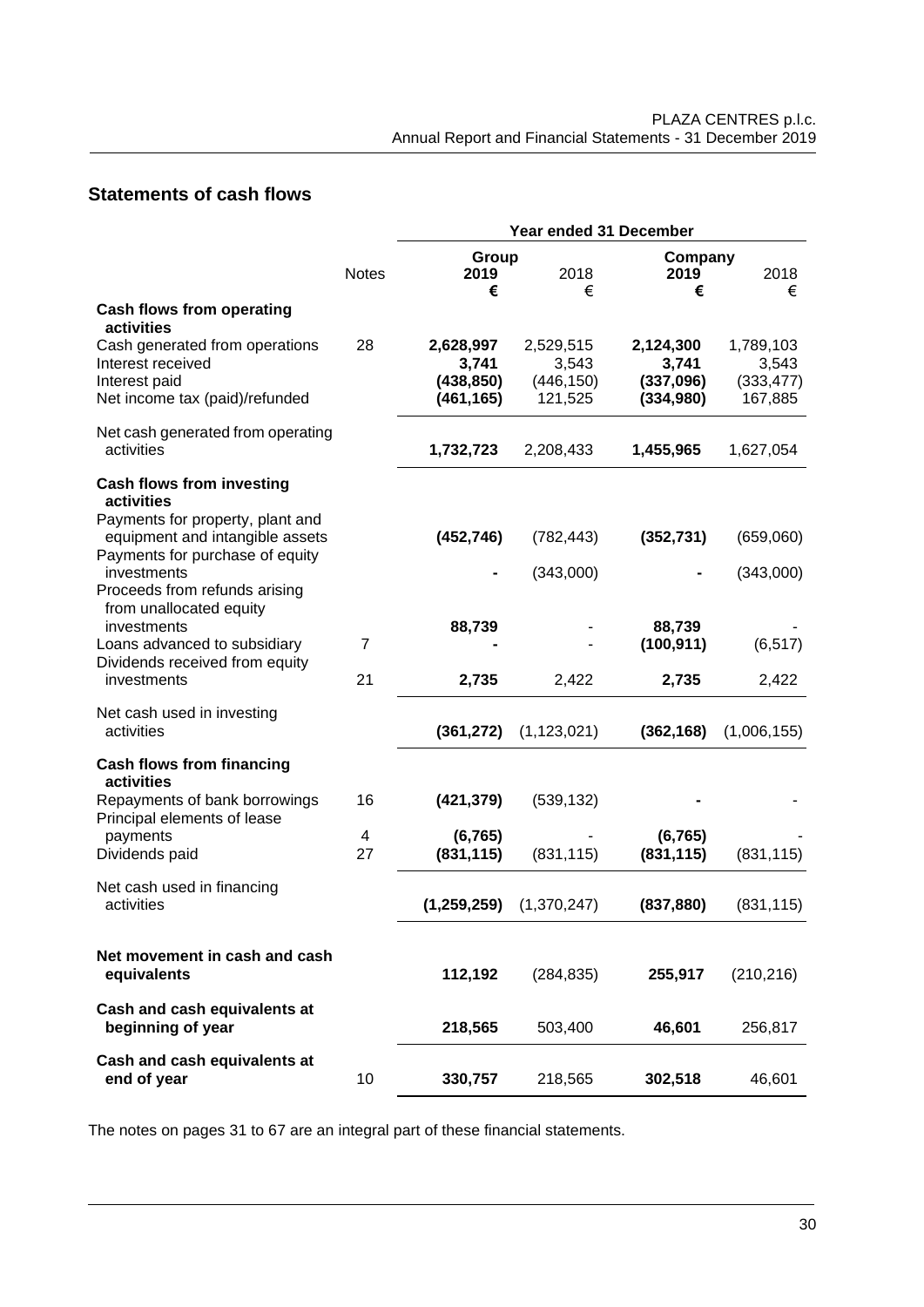# **Notes to the financial statements**

#### **1. Summary of significant accounting policies**

The principal accounting policies applied in the preparation of these financial statements are set out below. These policies have been consistently applied to all the years presented, unless otherwise stated.

#### **1.1 Basis of preparation**

The consolidated financial statements include the financial statements of Plaza Centres p.l.c. and its subsidiary. These financial statements have been prepared in accordance with International Financial Reporting Standards (IFRSs) as adopted by the EU and the requirements of the Maltese Companies Act (Cap. 386). They have been prepared under the historical cost convention, as modified by the fair valuation of the land and buildings class of property, plant and equipment, and available-for-sale financial assets.

The preparation of financial statements in conformity with IFRSs as adopted by the EU requires the use of certain accounting estimates. It also requires Directors to exercise their judgement in the process of applying the Group's accounting policies (see Note 3 - Critical accounting estimates and judgements).

#### *Standards, interpretations and amendments to published standards effective in 2019*

In 2019, the Group adopted new standards, amendments and interpretations to existing standards that are mandatory for the Group accounting period beginning on 1 January 2019. The adoption of these revisions to the requirements of IFRSs as adopted by the EU resulted in changes to the Group accounting policies impacting the financial performance and position. The Group had to change its accounting policies, for leases where the Group is the lessee, as a result of adopting IFRS 16, 'Leases' but the Group did not require retrospective adjustments. The new accounting policies are disclosed in Note 1.20 below. The other amendments did not have any impact on the Group's accounting policies and did not require retrospective adjustments.

#### *Standards, interpretations and amendments to published standards that are not yet effective*

Certain new standards, amendments and interpretations to existing standards have been published by the date of authorisation for issue of these financial statements but are not mandatory for the Group's current financial period ended 31 December 2019. The Group has not early adopted these revisions to the requirements of IFRSs as adopted by the EU and the company's Directors are of the opinion that, there are no requirements that will have a possible significant impact on the Group's financial statements in the period of initial application.

#### **1.2 Segment reporting**

Operating segments are reported in a manner consistent with the internal reporting provided to the chief operating decision-maker. The chief operating decision-maker, who is responsible for allocating resources and assessing performance of the operating segments has been identified as the Parent Company's Board of Directors that makes strategic decisions. The Board of Directors considers the Group to be made up of one segment, that is to lease, manage and market commercial property.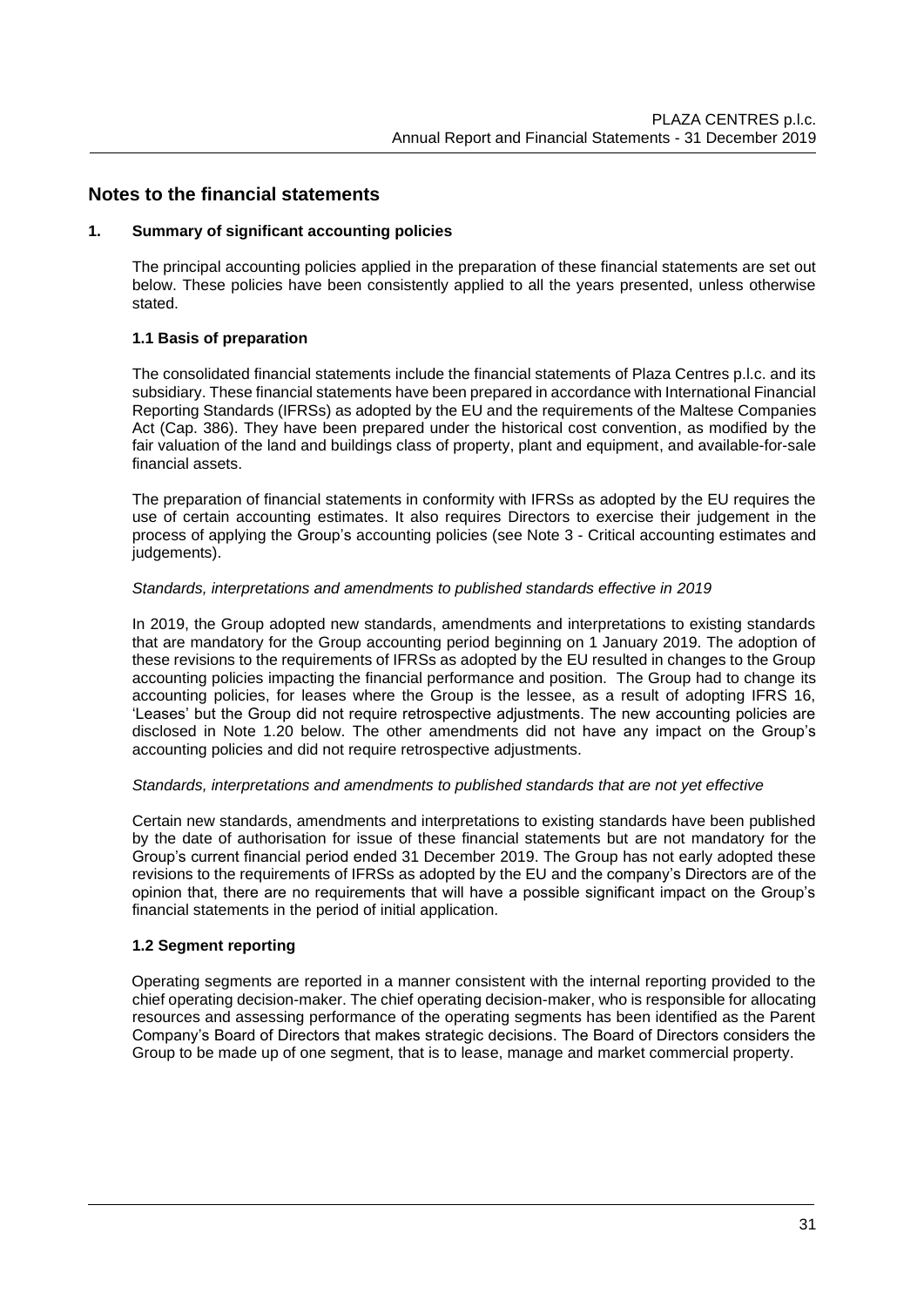#### **1.3 Consolidation**

Subsidiaries are all entities over which the Group has the power to govern the financial and operating policies generally accompanying a shareholding of more than one half of the voting rights. Subsidiaries are fully consolidated from the date on which control is transferred to the Group. They are de-consolidated from the date that control ceases.

The Group uses the acquisition method of accounting to account for business combinations. The consideration transferred for the acquisition of a subsidiary is the fair values of the assets transferred, the liabilities incurred and the equity interests issued by the Group. Acquisition-related costs are expensed as incurred. Identifiable assets acquired and liabilities and contingent liabilities assumed in a business combination are measured initially at their fair values at the acquisition date. On an acquisition-by-acquisition basis, the Group recognises any non-controlling interest in the acquiree either at fair value or at the non-controlling interest's proportionate share of the acquiree's net assets.

The excess of the consideration transferred, the amount of any non-controlling interest in the acquiree and the acquisition-date fair value of any previous equity interest in the acquiree over the fair value of the identifiable net assets acquired is recorded as goodwill. If this is less than the fair value of the net assets of the subsidiary acquired in the case of a bargain purchase, the difference is recognised directly in profit or loss.

Inter-company transactions, balances and unrealised gains on transactions between group companies are eliminated. Unrealised losses are also eliminated unless the transaction provides evidence of an impairment of the asset transferred. Accounting policies of subsidiaries are changed where necessary to ensure consistency with the policies adopted by the Group.

In the Company's separate financial statements, investments in subsidiaries are accounted for by the cost method of accounting i.e. at cost less impairment. Provisions are recorded where, in the opinion of the Directors, there is an impairment in value. Where there has been an impairment in the value of an investment, it is recognised as an expense in the period in which the diminution is identified. The results of subsidiaries are reflected in the Company's separate financial statements only to the extent of dividends receivable. On disposal of an investment, the difference between the net disposal proceeds and the carrying amount is charged or credited to profit or loss.

#### **1.4 Foreign currency translation**

#### (a) Functional and presentation currency

Items included in the financial statements of each of the Group's entities are measured using the currency of the primary economic environment in which the entity operates ('the functional currency'). The consolidated financial statements are presented in euro, which is the Company's functional currency and the Group's presentation currency.

#### (b) Transactions and balances

Foreign currency transactions are translated into the functional currency using the exchange rates prevailing at the dates of the transactions. Foreign exchange gains and losses resulting from the settlement of such transactions and from the translation at year-end exchange rates of monetary assets and liabilities denominated in foreign currencies are recognised in profit or loss.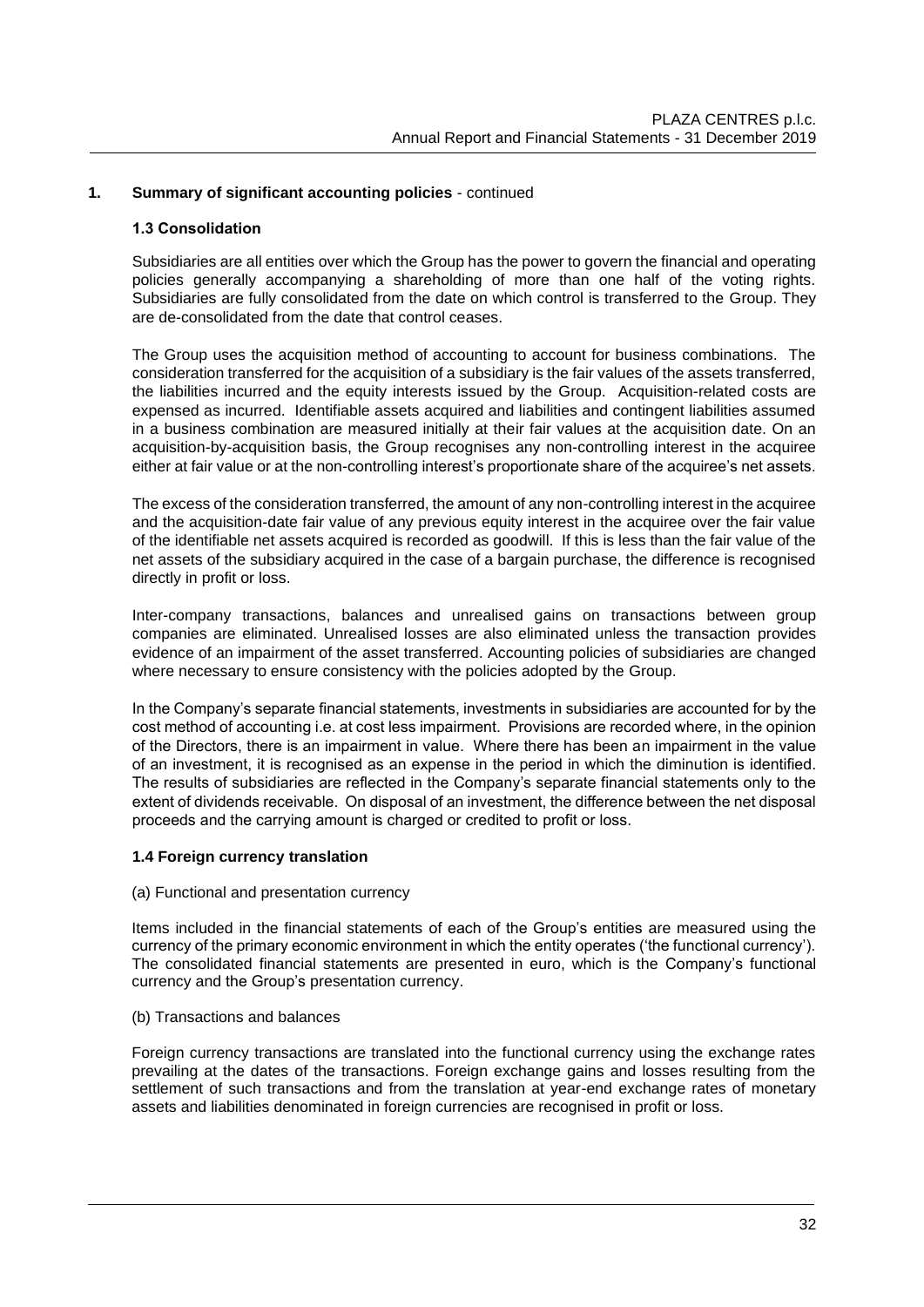#### **1.5 Property, plant and equipment**

The Group owns and operates commercial property that is fully serviced and which activity extends beyond the mere leasing out of retail space. The extent of the services provided by the Group is deemed to be significant to the arrangement with the tenants as a whole. Accordingly, the commercial property owned and managed by the Group is treated as property, plant and equipment under the requirements of IAS 16 rather than investment property under IAS 40.

Property, plant and equipment, comprising land and buildings, electrical installations, plant, machinery and equipment, and furniture and fittings are initially recorded at cost. Land and buildings are subsequently shown at market value, based on periodic, but at least triennial valuations by external independent valuers, less subsequent depreciation for buildings. Valuations are carried out on a regular basis such that the carrying amount of property does not differ materially from that which would be determined using fair values at the end of the reporting period. Any accumulated depreciation at the date of revaluation is eliminated against the gross carrying amount of the asset, and the net amount is restated to the revalued amount of the asset. All other property, plant and equipment is stated at historical cost less depreciation. Historical cost includes expenditure that is directly attributable to the acquisition of the items. Borrowing costs which are incurred for the purpose of acquiring or constructing a qualifying asset are capitalised as part of its cost (Note 1.19).

Subsequent costs are included in the asset's carrying amount or recognised as a separate asset, as appropriate, only when it is probable that future economic benefits associated with the item will flow to the Group and the cost of the item can be measured reliably. All other repairs and maintenance are charged to profit or loss during the financial period in which they are incurred.

Increases in the carrying amount arising on revaluation of land and buildings are credited to other comprehensive income and shown as a revaluation reserve in shareholders' equity. Decreases that offset previous increases of the same asset are charged in other comprehensive income and debited against the revaluation reserve directly in equity; all other decreases are charged to profit or loss. Each year the difference between depreciation based on the revalued carrying amount of the asset charged to profit or loss and depreciation based on the asset's original cost, net of any related deferred income taxes, is transferred from the revaluation reserve to retained earnings.

Land is not depreciated as it is deemed to have an indefinite life. Depreciation on other assets is calculated using the straight-line method to allocate their cost or revalued amount to their residual values over their estimated useful lives, as follows:

|                                | %              |
|--------------------------------|----------------|
| <b>Buildings</b>               | $1 - 10$       |
| Electrical installations       |                |
| Plant, machinery and equipment | $5 - 20$       |
| Furniture and fittings         | $3.33 - 33.33$ |

Assets in the course of construction are not depreciated.

The assets' residual values and useful lives are reviewed and adjusted if appropriate, at the end of each reporting period.

An asset's carrying amount is written down immediately to its recoverable amount if the asset's carrying amount is greater than its estimated recoverable amount (Note 1.8).

Gains and losses on disposals are determined by comparing proceeds with the carrying amount and are recognised in profit or loss. When revalued assets are sold, the amounts included in the revaluation reserve relating to that asset are transferred to retained earnings.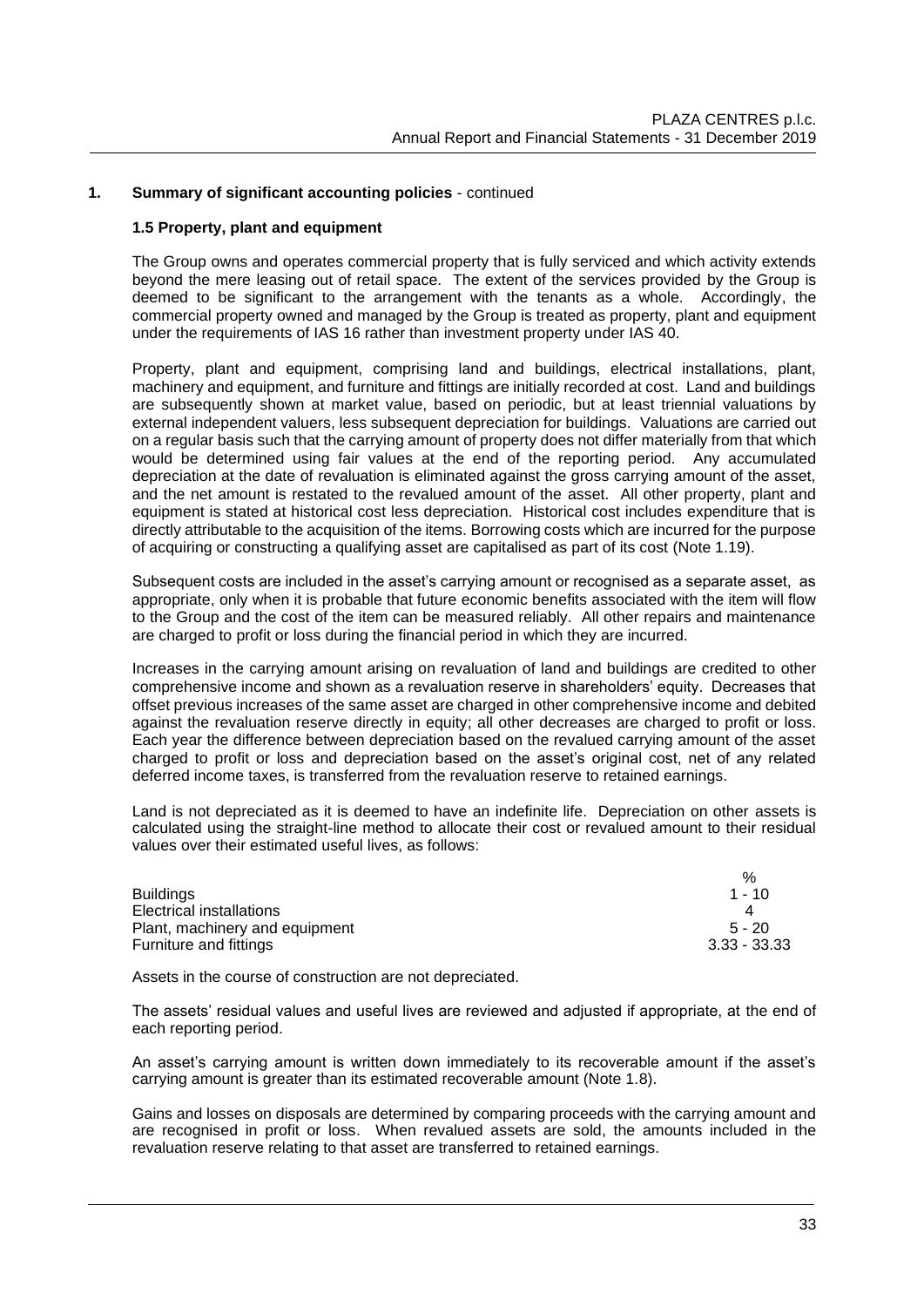### **1.6 Intangible assets – computer software**

Acquired computer software applications are capitalised on the basis of the costs incurred to acquire and bring to use the specific software. These costs are amortised over their estimated useful lives four (4) years. Costs associated with developing or maintaining computer software programmes are recognised as an expense as incurred. Amortisation is included within 'administrative expenses' in profit or loss.

## **1.7 Non-current assets held for sale**

Non-current assets (or disposal groups) are classified as assets held for sale and stated at the lower of carrying amount and fair value less costs to sell if their carrying amount is to be recovered principally through a sale transaction rather than through a continuing use, and a sale is considered highly probable. These assets may be a component of the entity, a disposal group or an individual non-current asset.

#### **1.8 Impairment of non-financial assets**

Assets that have an indefinite useful life are not subject to depreciation and are tested annually for impairment. Assets that are subject to depreciation are reviewed for impairment whenever events or changes in circumstances indicate that the carrying amount may not be recoverable. An impairment loss is recognised for the amount by which the asset's carrying amount exceeds its recoverable amount. The recoverable amount is the higher of an asset's fair value less costs to sell and value in use. For the purposes of assessing impairment, assets are grouped at the lowest levels for which there are separately identifiable cash flows (cash-generating units). Non-financial assets other than goodwill that suffered impairment are reviewed for possible reversal of the impairment at the end of each reporting period.

#### **1.9 Financial assets**

# *(a) Classification*

The Group classifies its financial assets in the following measurement categories:

- those to be measured subsequently at fair value (either through OCI or through profit or loss), and
- those to be measured at amortised cost.

The classification depends on the entity's business model for managing the financial assets and the contractual terms of the cash flows.

For assets measured at fair value, gains and losses will either be recorded in profit or loss or OCI. For investments in equity instruments that are not held for trading, this will depend on whether the Group has made an irrevocable election at the time of initial recognition to account for the equity investment at fair value through other comprehensive income (FVOCI).

The Group reclassifies debt investments when and only when its business model for managing those assets changes.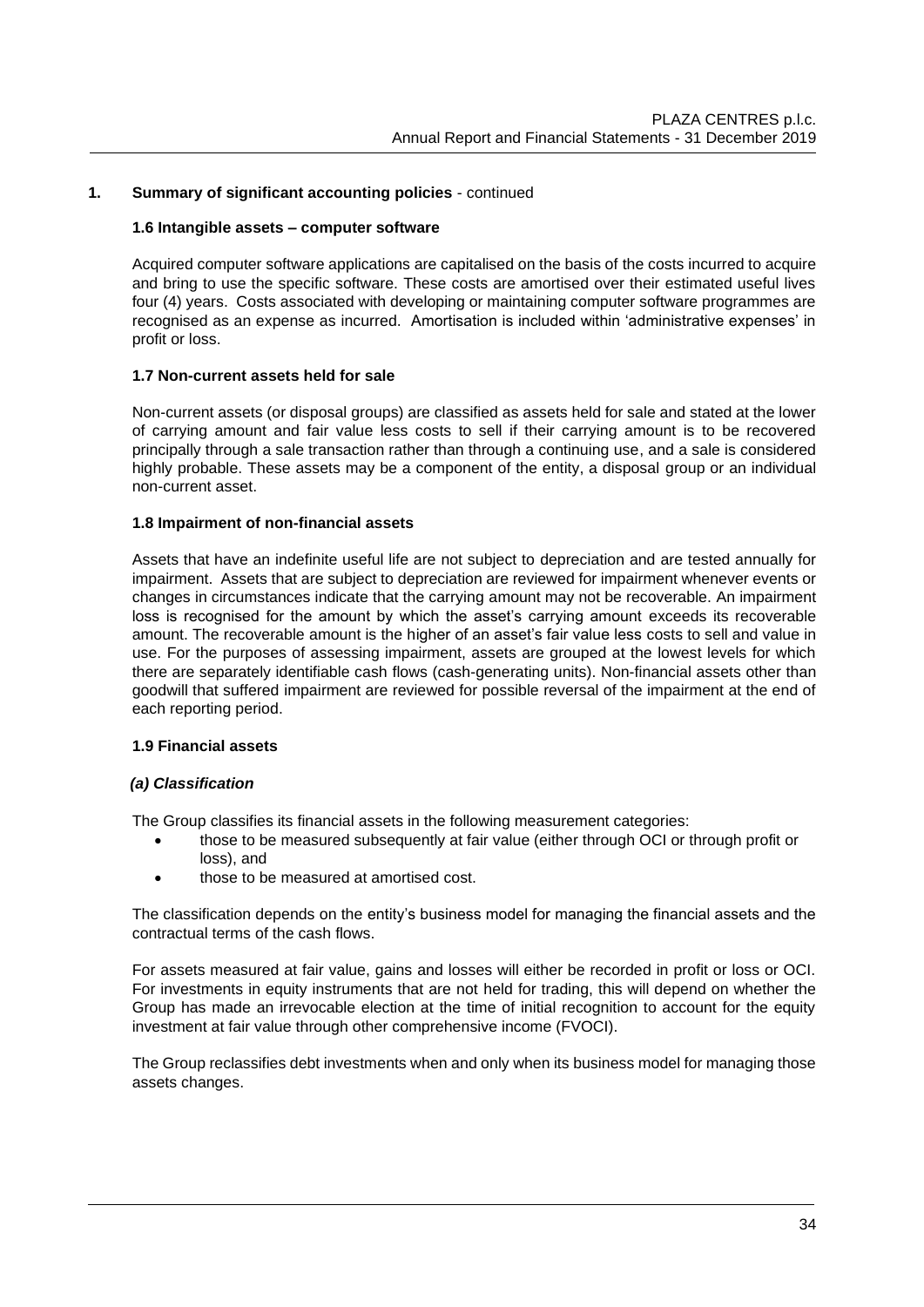#### **1.9 Financial assets** - continued

#### *(b) Recognition and derecognition*

Regular way purchases and sales of financial assets are recognised on trade-date, the date on which the Group commits to purchase or sell the asset. Financial assets are derecognised when the rights to receive cash flows from the financial assets have expired or have been transferred and the Company has transferred substantially all the risks and rewards of ownership.

#### *(c) Measurement*

At initial recognition, the Group measures a financial asset at its fair value plus, in the case of a financial asset not at fair value through profit or loss (FVPL), transaction costs that are directly attributable to the acquisition of the financial asset. Transaction costs of financial assets carried at FVPL are expensed in profit or loss.

Financial assets with embedded derivatives are considered in their entirety when determining whether their cash flows are solely payment of principal and interest.

#### *Debt instruments*

Subsequent measurement of debt instruments depends on the Group's business model for managing the asset and the cash flow characteristics of the asset. The Group classifies its debt instruments as follows:

• Amortised cost: Assets that are held for collection of contractual cash flows where those cash flows represent solely payments of principal and interest are measured at amortised cost. Interest income from these financial assets are included in finance income using the effective interest rate method. Any gain or loss arising on derecognition is recognised directly in profit or loss and presented in other gains/(losses) together with foreign exchange gains and losses. Impairment losses are presented separate line item in the statement of profit or loss.

#### *Equity instruments*

The Group subsequently measures all equity investments at fair value. Where the Group's management has elected to present fair value gains and losses on equity investment in OCI, there's no subsequent reclassification of fair value gains and losses to profit or loss following the derecognition of the investment. Dividends from such investments continue to be recognised in profit or loss as other income when the Group's right to receive payments is established.

Changes in the fair value of financial assets at FVPL are recognised in other gains/(losses) in the statement of profit or loss as applicable. Impairment losses (and reversal of impairment losses) on equity investments measured at FVOCI are not reported separately from other changes in fair value.

#### *(d) Impairment*

The Group assess on a forward looking basis the expected credit losses associated with its debt instruments carried at amortised cost. The impairment methodology applied depends on whether there has been a significant increase in credit risk.

For trade and other receivables, the Group applied the simplified approach permitted by IFRS 9, which requires expected lifetime losses to be recognised from initial recognition of the receivables.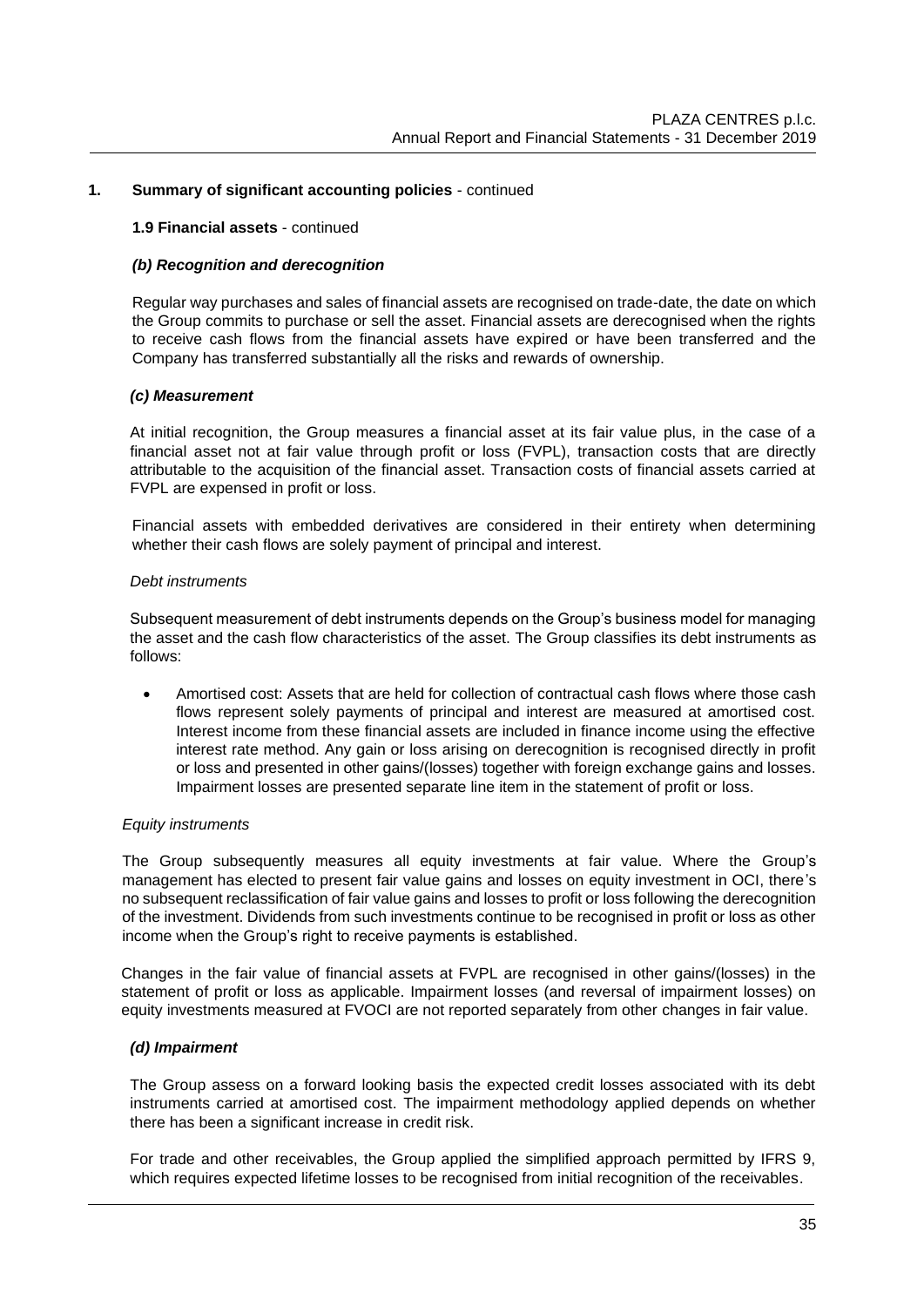#### **1.10 Loans receivable**

All loans receivable are recognised when cash is advanced to the borrowers. Loans receivable are initially recognised at the fair value of cash consideration given or proceeds advanced, plus transaction costs. These financial assets are subsequently carried at amortised cost using the effective interest method, less expected credit loss allowances.

#### **1.11 Trade and other receivables**

Trade receivables comprise amounts due from tenants for services performed in the ordinary course of business. If collection is expected in one year or less (or in the normal operating cycle of the business if longer), they are classified as current assets. If not, they are presented as non-current assets.

Trade receivables are recognised initially at fair value and subsequently measured at amortised cost using the effective interest method, less expected credit loss allowances.

Trade receivables are recognised initially at the amount of consideration that is unconditional unless they contain significant financing components, when they are recognised at fair value. The Group holds the trade receivables with the objective to collect the contractual cash flows and therefore measures them subsequently at amortised cost using the effective interest method.

#### **1.12 Cash and cash equivalents**

Cash and cash equivalents are carried in the statement of financial position at face value. In the statement of cash flows, cash and cash equivalents includes cash in hand, deposits held at call with banks and bank overdrafts, if any. Bank overdrafts are shown within borrowings in current liabilities in the statement of financial position.

#### **1.13 Share capital**

Ordinary shares are classified as equity. Incremental costs directly attributable to the issue of new ordinary shares are shown as a deduction in equity from the proceeds.

#### **1.14 Financial liabilities**

The Group recognises a financial liability in its statement of financial position when it becomes a party to the contractual provisions of the instrument. The Group's financial liabilities, are classified as financial liabilities measured at amortised cost, i.e. not at fair value through profit or loss other than derivative contracts, under IFRS 9. Financial liabilities not at fair value through profit or loss, are recognised initially at fair value, being the fair value of consideration received, net of transaction costs that are directly attributable to the acquisition or the issue of the financial liability. These liabilities are subsequently measured at amortised cost. The Group derecognises a financial liability from its statement of financial position when the obligation specified in the contract or arrangement is discharged, is cancelled or expires.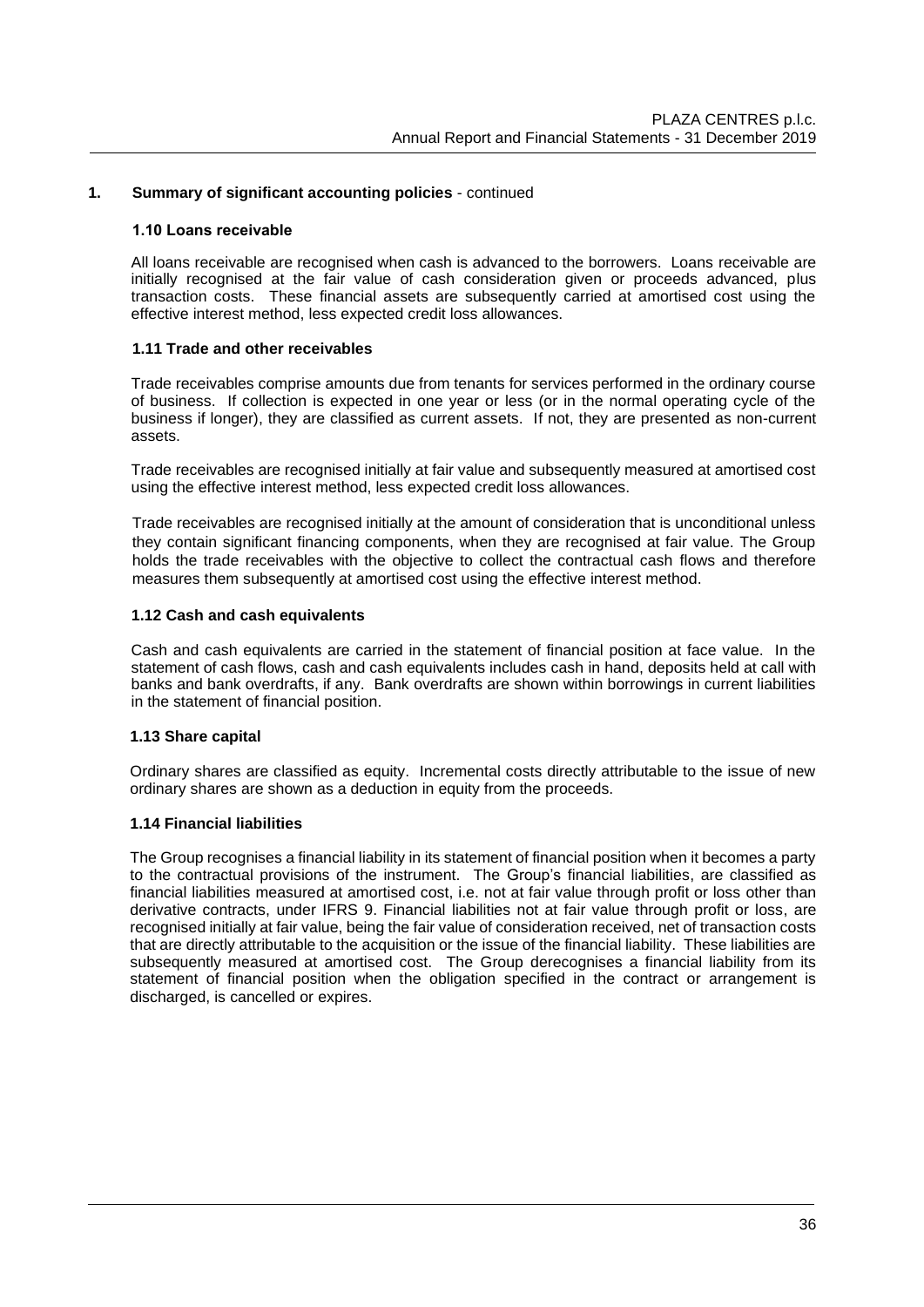#### **1.15 Trade and other payables**

Trade payables comprise obligations to pay for goods or services that have been acquired in the ordinary course of business from suppliers. Accounts payable are classified as current liabilities if payment is due within one year or less (or in the normal operating cycle of the business if longer). If not, they are presented as non-current liabilities.

Deferred income comprises advance payments for rent receivable relating to subsequent periods and rental premia that are credited to profit or loss on a straight-line basis over the lease term.

Trade and other payables are recognised initially at fair value and subsequently measured at amortised cost using the effective interest method.

#### **1.16 Borrowings**

Borrowings are recognised initially at the fair value of proceeds received, net of transaction costs incurred. Borrowings are subsequently carried at amortised cost; any difference between the proceeds (net of transaction costs) and the redemption value is recognised in profit or loss over the period of the borrowings using the effective interest method. Borrowings are classified as current liabilities unless the Group has an unconditional right to defer settlement of the liability for at least twelve months after the end of the reporting period.

#### **1.17 Offsetting financial instruments**

Financial assets and liabilities are offset and the net amount reported in the statement of financial position when there is a legally enforceable right to set off the recognised amounts and there is an intention to settle on a net basis, or realise the asset and settle the liability simultaneously.

#### **1.18 Current and deferred tax**

The tax expense for the period comprises current and deferred tax. Tax is recognised in profit or loss, except to the extent that it relates to items recognised in other comprehensive income or directly in equity. In this case, the tax is also recognised in other comprehensive income or directly in equity, respectively.

Deferred tax is recognised using the liability method, on temporary differences arising between the tax bases of assets and liabilities and their carrying amounts in the financial statements. However, deferred tax is not accounted for if it arises from initial recognition of an asset or liability in a transaction other than a business combination that at the time of the transaction affects neither accounting nor taxable profit or loss. Deferred tax is determined using tax rates (and laws) that have been enacted or substantively enacted by the end of the reporting period and are expected to apply when the related deferred tax asset is realised or the deferred tax liability is settled.

Under this method, the Group is required to make a provision for deferred taxes on the revaluation of property, plant and equipment. Such deferred tax is charged or credited directly to the revaluation reserve. Deferred tax on the difference between the actual depreciation on the property and the equivalent depreciation based on the historical cost of the property is realised through profit or loss.

Deferred tax assets are recognised only to the extent that it is probable that future taxable profit will be available against which the temporary differences can be utilised.

Deferred tax assets and liabilities are offset when there is a legally enforceable right to offset current tax assets against current tax liabilities and when the deferred tax assets and liabilities relate to income taxes levied by the same taxation authority on either the same taxable entity or different taxable entities where there is an intention to settle the balances on a net basis.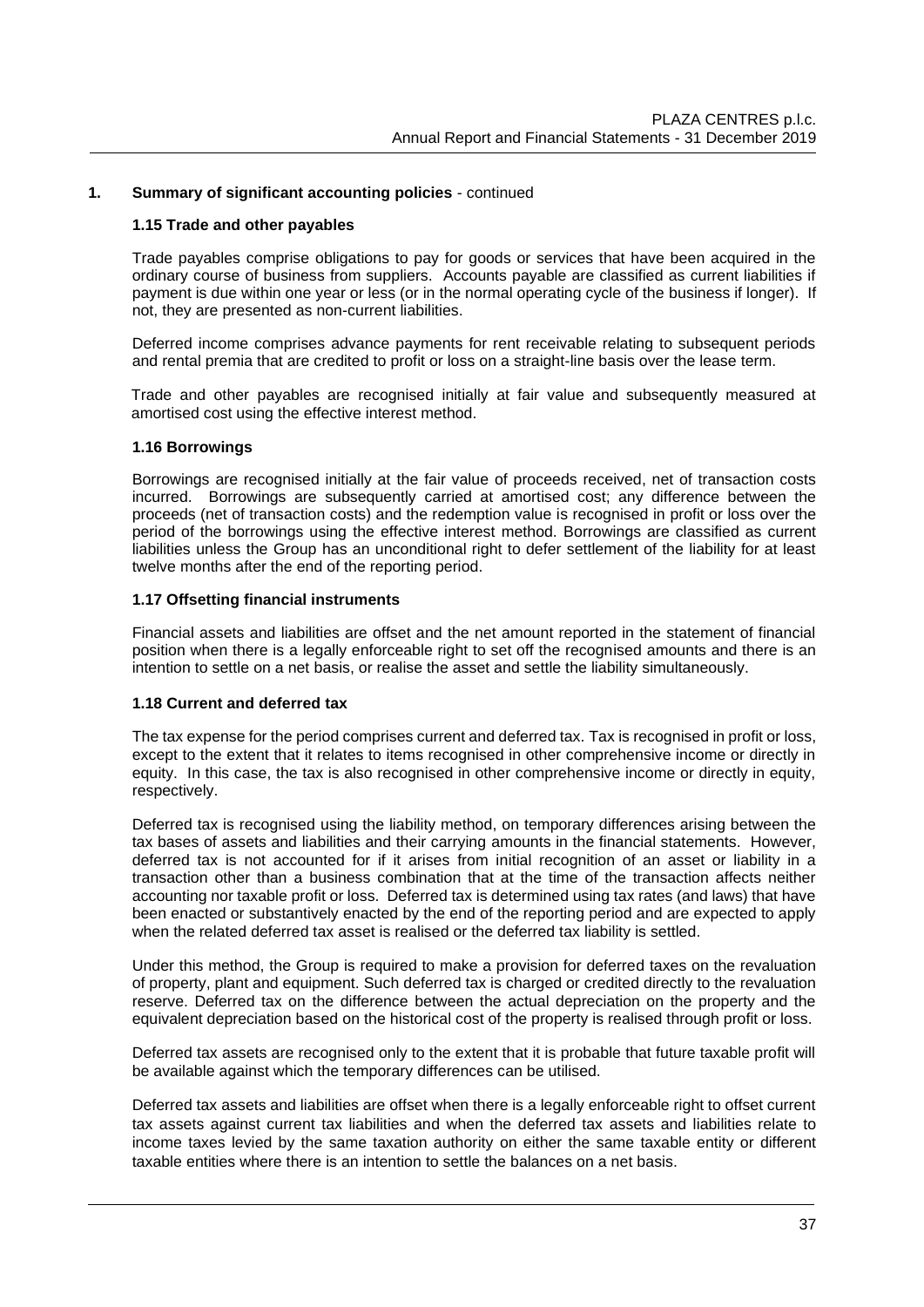#### **1.19 Revenue recognition**

Revenue is measured at the fair value of the consideration received or receivable for the sale of services in the ordinary course of the Group's activities. Revenue is recognised upon performance of services, and is stated net of sales tax, returns, rebates and discounts.

The Group recognises revenue when the amount of revenue can be reliably measured; when it is probable that future economic benefits will flow to the entity and when specific criteria have been met for each of the Group's activities as described below:

#### (a) Rental income

Rents receivable and premia charged to clients are included in the financial statements as revenue. Leases in which a significant portion of the risks and rewards of ownership are retained by the lessor are classified as operating leases. Payments received under operating leases are credited to profit or loss on a straight-line basis over the period of the lease.

#### (b) Finance income

Interest income is recognised in profit or loss as it accrues, unless collectability is in doubt.

#### **1.20 Leases**

(a) A group undertaking is the lessee

At inception of a contract, an entity shall assess whether the contract is, or contains, a lease. A contract is, or contains, a lease if the contract conveys the right to control the use of an identified asset for a period of time in exchange for consideration.

As explained in Note 1.1 above, the Group has changed its accounting policy for leases where the Group is the lessee.

Until 31 December 2018, leases of assets in which a significant portion of the risks and rewards of ownership were effectively retained by the lessor were classified as operating leases. Payments made under operating leases were charged to profit or loss on a straight-line basis over the period of the lease.

With effect from 1 January 2019, leases are recognised as a right-of-use asset and a corresponding liability at the date at which the leased asset is available for use by the Group.

Assets and liabilities arising from a lease are initially measured on a present value basis. Lease liabilities include the net present value of the following lease payments:

- fixed payments (including in-substance fixed payments), less any lease incentives receivable • variable lease payments that are based on an index or a rate, initially measured using the index or rate as at the commencement date
- amounts expected to be payable by the Group under residual value guarantees
- the exercise price of a purchase option if the Group is reasonably certain to exercise that option, and
- payments of penalties for terminating the lease, if the lease term reflects the Group exercising that option.

Lease payments to be made under reasonably certain extension options are also included in the measurement of the liability.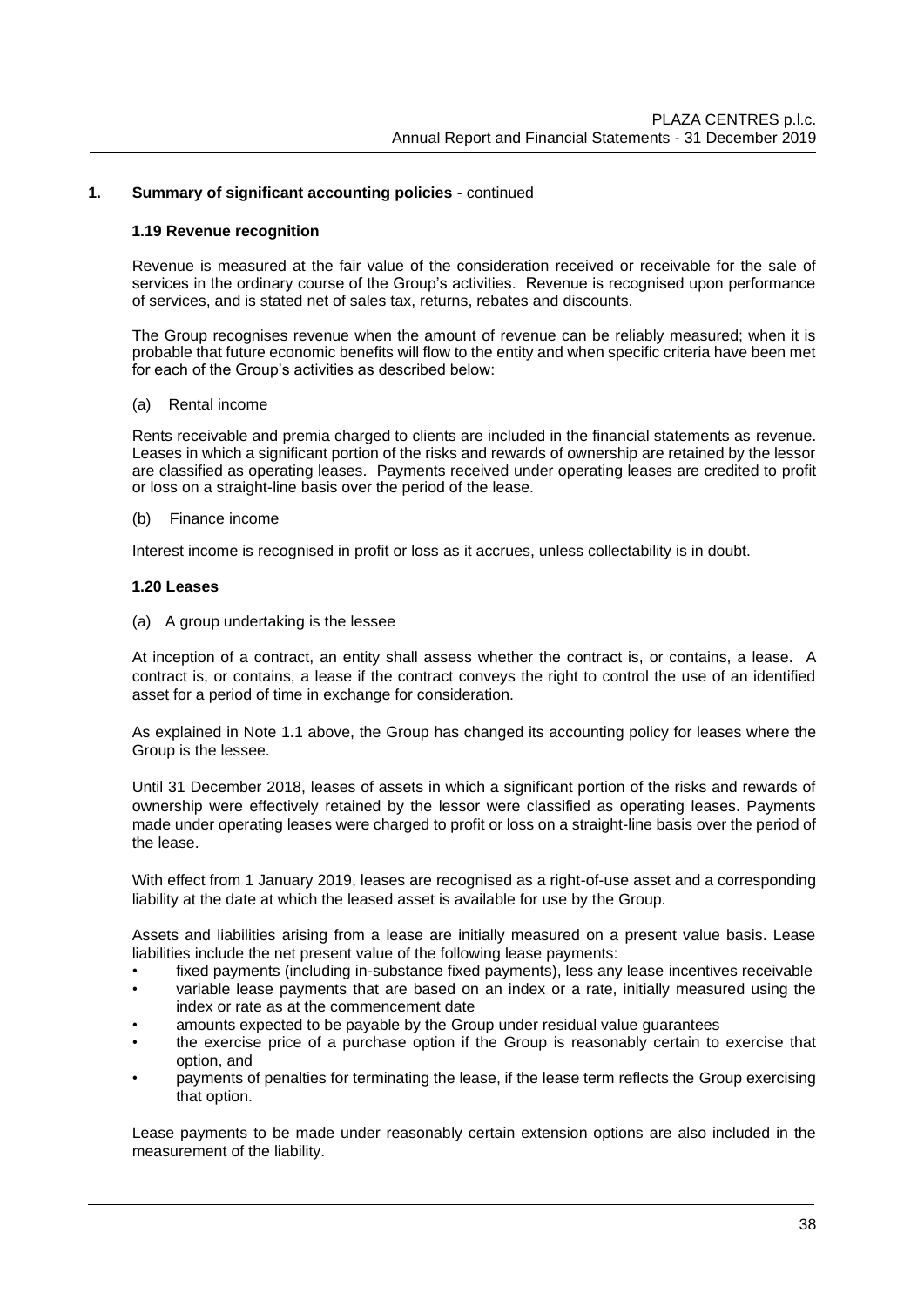#### **1.20 Leases** - continued

The lease payments are discounted using the interest rate implicit in the lease. If that rate cannot be readily determined, which is generally the case for leases in the Group, the lessee's incremental borrowing rate is used, being the rate that the individual lessee would have to pay to borrow the funds necessary to obtain an asset of similar value to the right-of-use asset in a similar economic environment with similar terms, security and conditions.

To determine the incremental borrowing rate, the Group:

- where possible, uses recent third-party financing received by the lessee as a starting point, adjusted to reflect changes in financing conditions since third party financing was received;
- uses a build-up approach that starts with a risk-free interest rate adjusted for credit risk for leases held by the Group, where there is no third party financing; and
- makes adjustments specific to the lease, e.g. term, country, currency and security.

Lease payments are allocated between principal and finance cost. The finance cost is charged to profit or loss over the lease period so as to produce a constant periodic rate of interest on the remaining balance of the liability for each period.

Right-of-use assets are measured at cost comprising the following:

- the amount of the initial measurement of lease liability;
- any lease payments made at or before the commencement date less any lease incentives received; and
- any initial direct costs.

Right-of-use assets are generally depreciated over the shorter of the asset's useful life and the lease term on a straight-line basis. If the Group is reasonably certain to exercise a purchase option, the right-of-use asset is depreciated over the underlying asset's useful life.

Payments associated with short-term leases and all leases of low-value assets are recognised on a straight-line basis as an expense in profit or loss. Short-term leases are leases with a lease term of 12 months or less. In determining the lease term, management considers all facts and circumstances that create an economic incentive to exercise an extension option, or not exercise a termination option. Extension options (or periods after termination options) are only included in the lease term if the lease is reasonably certain to be extended (or not terminated).

The lease term is reassessed if an option is actually exercised (or not exercised) or the Group becomes obliged to exercise (or not exercise) it. The assessment of reasonable certainty is only revised if a significant event or a significant change in circumstances occurs, which affects this assessment, and that is within the control of the lessee.

#### (b) A group undertaking is the lessor

Assets leased out under operating leases are included in property, plant and equipment in the statement of financial position and are accounted for in accordance with accounting policy 1.5. They are depreciated over their expected useful lives on a basis consistent with similar owned property, plant and equipment. Rental income from operating leases is recognised in profit or loss on a straightline basis over the lease term.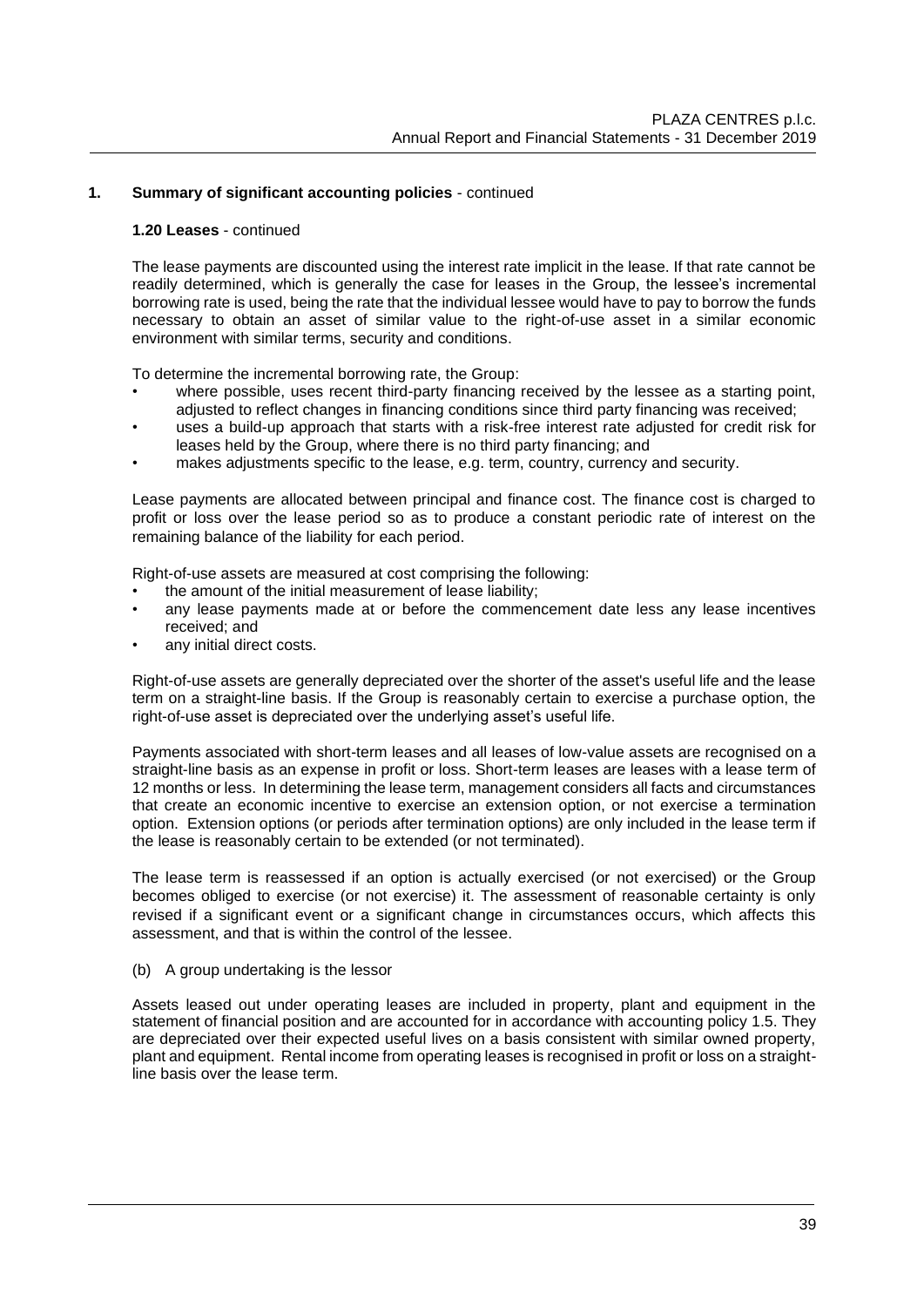#### **1.21 Borrowing costs**

Borrowing costs which are incurred for the purpose of acquiring or constructing qualifying property, plant and equipment, are capitalised as part of its cost. Qualifying assets are assets that necessarily take a substantial period of time to get ready for their intended use or sale.

Borrowing costs are capitalised while acquisition or construction is actively underway, during the period of time that is required to complete and prepare the asset for its intended use. Capitalisation of borrowing costs is ceased once the asset is substantially ready for its intended use or sale and is suspended if the development of the asset is suspended. All other borrowing costs are expensed. Borrowing costs are recognised for all interest-bearing instruments on an accrual basis using the effective interest method. Interest costs include the effect of amortising any difference between initial net proceeds and redemption value in respect of interest-bearing borrowings.

#### **1.22 Dividend distribution**

Dividend distribution to the Company's shareholders is recognised as a liability in the financial statements in the period in which the dividends are approved by the shareholders.

#### **2. Financial risk management**

#### **2.1 Financial risk factors**

The Group's activities potentially expose it to a variety of financial risks: market risk (including price risk, cash flow and fair value interest rate risk), credit risk and liquidity risk. The Group's overall risk management focuses on the unpredictability of financial markets and seeks to minimise potential adverse effects on the Group's financial performance. The Group did not make use of derivative financial instruments to hedge risk exposures during the current and preceding financial years. The Board provides principles for overall risk management, as well as policies covering risks referred to above.

- *(a) Market risk*
- (i) Foreign exchange risk

Foreign exchange risk arises from future commercial transactions and recognised assets and liabilities which are denominated in a currency that is not the entity's functional currency. The Group's transactions and recognised assets and liabilities are all denominated in euro and hence the Group is not exposed to foreign exchange risk.

(ii) Cash flow and fair value interest rate risk

The Group's significant interest-bearing assets and liabilities, and related interest rate and maturity information, are disclosed in Notes 7, 8 and 16.

The Group's instruments which are subject to fixed interest rates comprise the bonds issued to the general public (Note 16) and overdue receivables (Note 8). The Company's fixed interest instruments also comprise loans receivable from subsidiary (Note 7). In this respect, the Group and the Company are potentially exposed to fair value interest rate risk in view of the fixed interest nature of these instruments, which are however measured at amortised cost.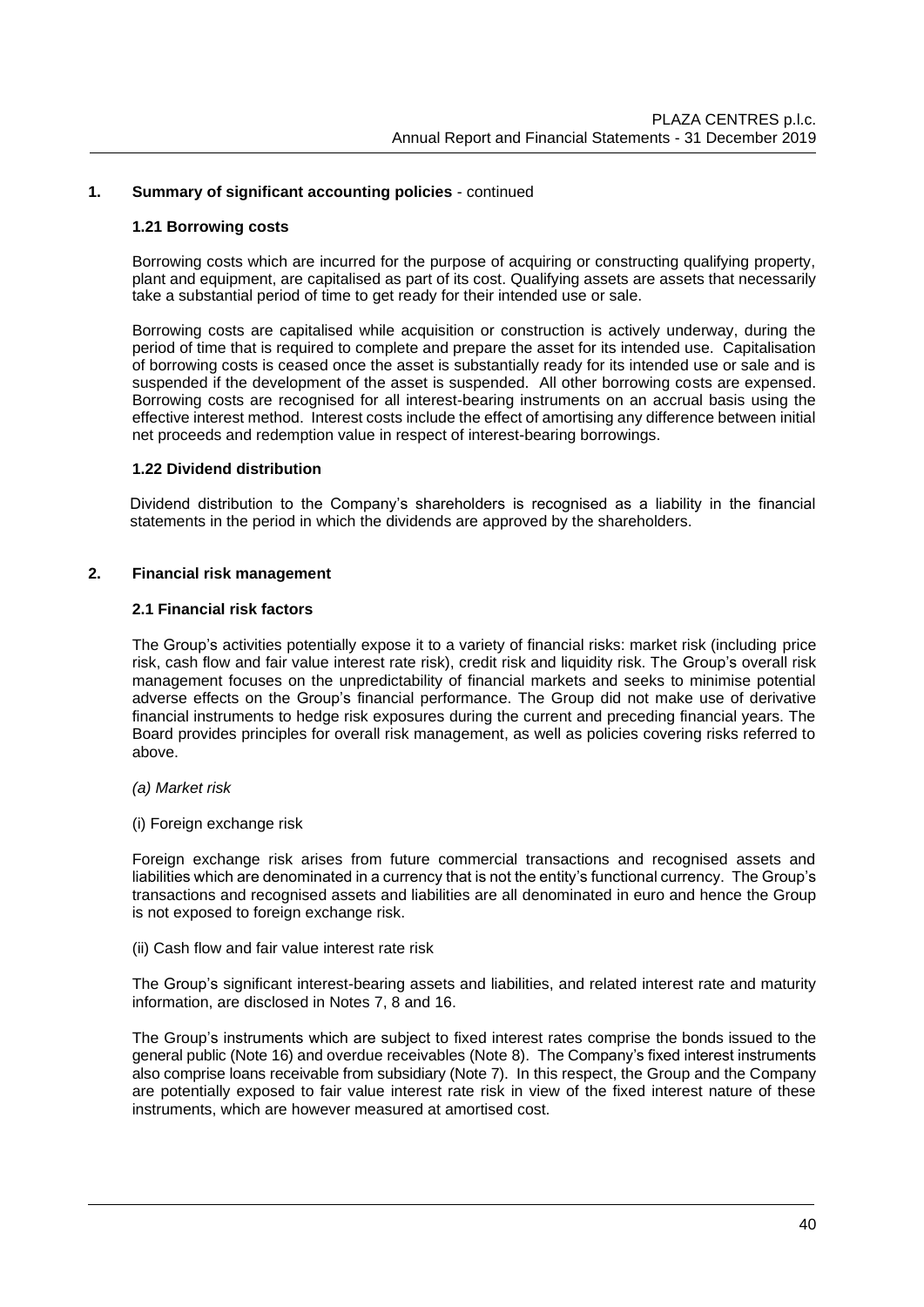The Group's cash flow interest rate risk principally arises from bank borrowings issued at variable rates (Note 16), which exposes the Group to cash flow interest rate risk. Management monitors the impact of changes in market interest rates on amounts reported in profit or loss in respect of these instruments. The Group's operating cash flows are substantially independent of changes in market interest rates. Based on the above, management considers the potential impact on profit or loss of a defined interest rate shift that is reasonably possible at the end of the reporting period to be immaterial.

#### (iii) Price risk

The Group is exposed to equity securities price risk in view of investments held by the Parent Company which have been classified in the statement of financial position as financial assets at fair value through profit or loss. These equity investments are quoted on the Malta Stock Exchange (refer to Note 9) and are accordingly incorporated in the MSE equity index. In the context of the Group's and Company's figures reported in the statement of financial position, the impact of a reasonable possible shift in the MSE equity index on the Company's available-for-sale revaluation reserve is not deemed significant.

#### *(b) Credit risk*

Financial assets that potentially subject the Group to credit risk consist principally of cash and cash equivalents and credit exposure to customers, including outstanding receivables and committed transactions. The Company is also exposed to credit risk with respect to loans to its subsidiary.

The Group's and the Company's exposures to credit risk as at the end of each reporting period are analysed as follows:

|                                              | Group   |                          | Company   |           |
|----------------------------------------------|---------|--------------------------|-----------|-----------|
|                                              | 2019    | 2018                     | 2019      | 2018      |
|                                              | €       | €                        | €         | €         |
| Financial assets measured at amortised cost: |         |                          |           |           |
| Loans receivable (Note 7)                    |         | $\overline{\phantom{a}}$ | 5,303,970 | 5,203,059 |
| Trade and other receivables (Note 8)         | 413,965 | 627,671                  | 1,093,454 | 1,134,050 |
| Cash and cash equivalents (Note 10)          | 330,757 | 218.565                  | 302,518   | 46,601    |
|                                              | 744.722 | 846.236                  | 6.699.942 | 6.383.710 |

The maximum exposure to credit risk at the end of the reporting period in respect of the financial assets mentioned above is equivalent to their carrying amount. The Group does not hold any collateral as security in this respect.

#### *Cash and cash equivalents*

The group's cash and cash equivalents are held with local financial institutions with high quality standing or rating. While cash and cash equivalents are also subject to the impairment requirements of IFRS 9, the identified impairment loss is insignificant.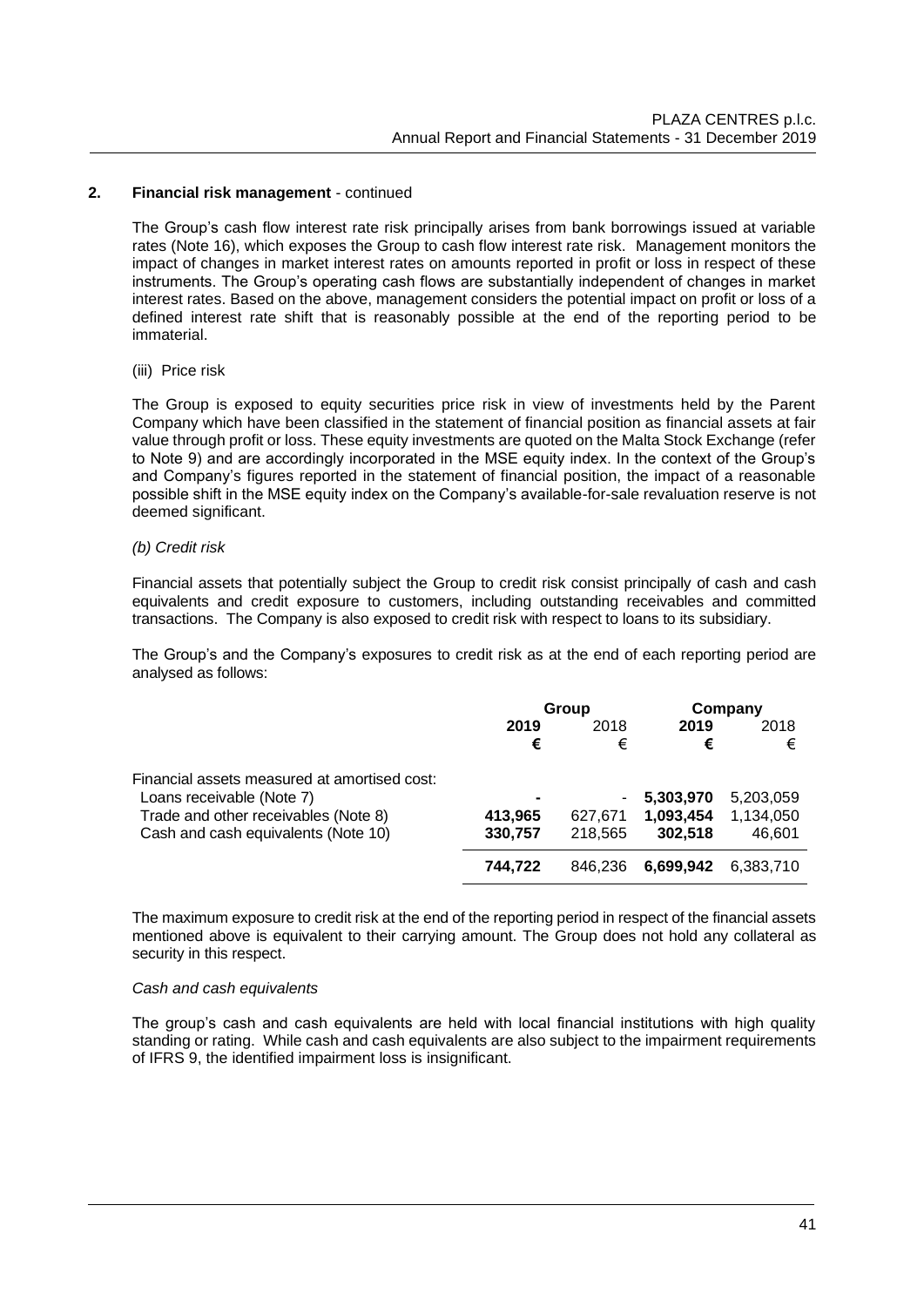#### *Trade receivables*

The group's trade receivables do not contain significant financing components, and accordingly the group applies the IFRS 9 simplified approach to provide for lifetime expected credit loss for all trade receivables, irrespective of whether these have demonstrated a significant increase in credit risk. The Group assesses the credit quality of its tenants, the majority of which are unrated, taking into account financial position, past experience and other factors. The Group manages credit limits and exposures actively in a practicable manner such that there are no material past due amounts receivable from tenants as at the end of the reporting period. The Group monitors the performance of its trade receivables on a regular basis to identify incurred collection losses, which are inherent in the Group's debtors, taking into account historical experience in collection of accounts receivable. Concentration of credit risk with respect to trade receivables is limited due to the number of customers comprising the Group's debtor base.

To measure the expected credit losses, trade receivables have been grouped based on shared credit risk characteristics and the days past due. The expected loss rates are based on the payment profiles of sales over a period of time before the reporting date and the corresponding historical credit losses experienced within this period. The historical loss rates are adjusted to reflect current and forwardlooking information on macroeconomic factors affecting the ability of the tenants to settle the receivables. The Group adjusts the historical loss rates based on expected changes in these factors. The Group's debtors are principally in respect of transactions with tenants for whom there is no recent history of default. Management does not expect any material losses from non-performance by these tenants.

On the basis of the matters described above and considering that the Group never experienced material defaults from its receivables, any identified expected credit loss is deemed to be insignificant. Credit loss allowances also include specific provisions against credit impaired individual exposures with the amount of the provisions being equivalent to the balances attributable to credit impaired receivables. The individually credit impaired trade receivables mainly relate to independent customers which are in unexpectedly difficult economic situations and which are accordingly not meeting repayment obligations. In this respect, the group has recognised specific impairment provisions during the current financial year, against credit impaired individual exposures which have demonstrated objective evidence of being impaired. As at 31 December 2019, trade receivables for the Group and the Company amounting to €18,575 (2018: €10,585) and €17,974 (2018: €9,984) respectively were impaired.

Trade receivables are written off when there is no reasonable expectation of recovery. Indicators that there is no reasonable expectation of recovery include, amongst others, the failure of a debtor to engage in a repayment plan with the group. Impairment losses on trade receivables are presented as net impairment losses within operating profit. Subsequent recoveries of amounts previously written off are credited against the same line item.

Categorisation of receivables as past due is determined by the Group on the basis of the nature of the credit terms in place and credit arrangements actually utilised in managing exposures with customers. At 31 December 2019, the Group had an amount of €33,448 (2018: €9,329) which was part due by over 120 days but not credit impaired.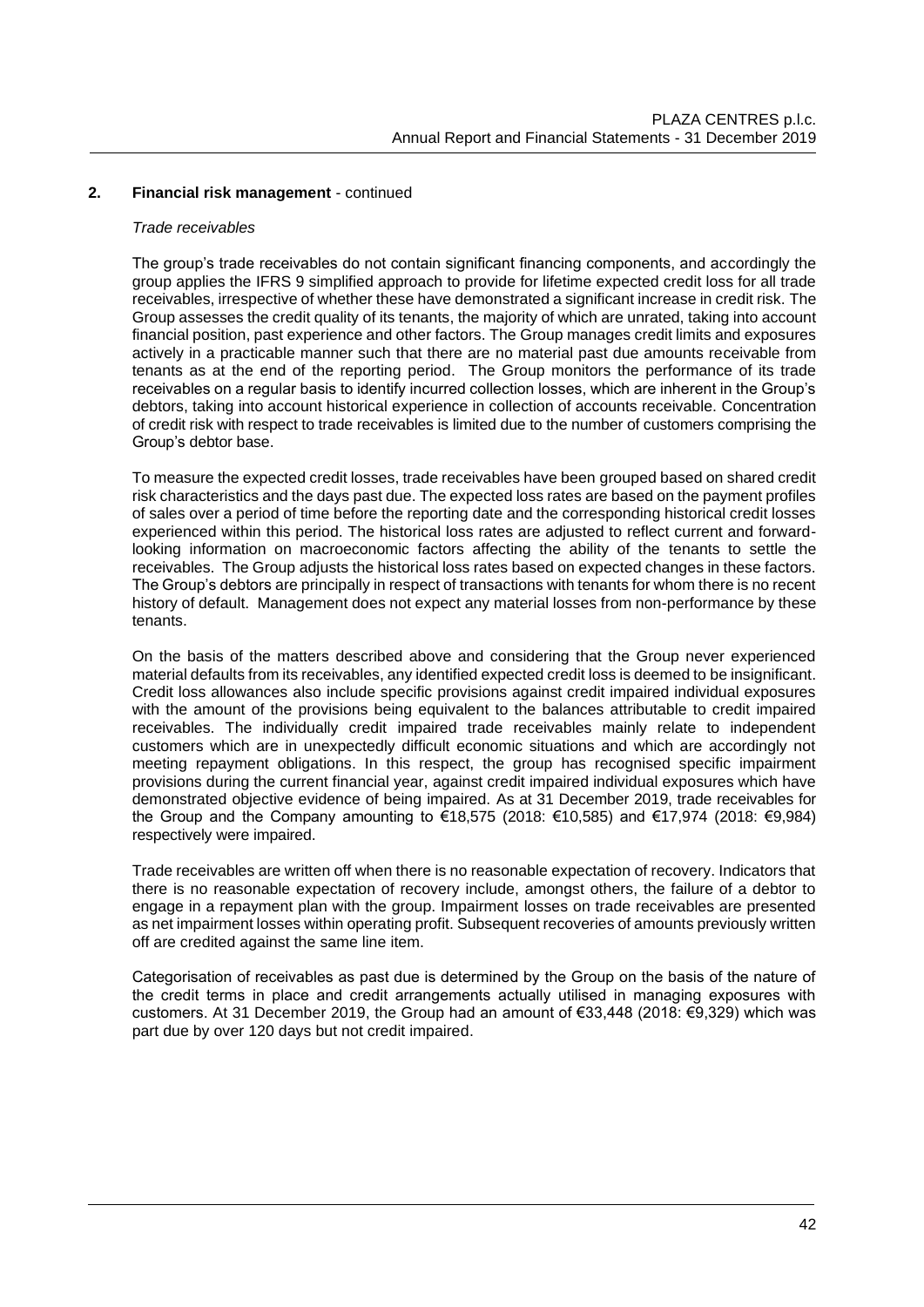#### *Other receivables*

With respect to other receivables as at 31 December 2019, while such amounts are also subject to the impairment requirements of IFRS 9, the identified expected credit loss is not deemed to be significant. With respect to the other receivables as at 31 December 2018, no credit risk had been envisaged in view of the fact that such amounts represented funds deposited with the company's financial intermediary in advance for the purchase of future equity investments, which deal was concluded in January 2019.

#### *Amounts receivable from subsidiary*

The Company's loans receivable referred to in the table above consist of advances to subsidiary which have been primarily effected out of the bond issue proceeds. Management monitors intra-group credit exposures at individual entity level on a regular basis and ensures timely performance of these assets in the context of overall group liquidity management. The Company assesses the credit quality of the subsidiary taking into account financial position, performance and other factors. The Company takes cognisance of the related party relationship with this entity and management does not expect any losses from non-performance or default. As at 31 December 2019, the application of the expected credit risk model of IFRS 9, resulted in the recognition of a loss allowance of €64,821 (2018: €64,821) on the loans receivable from subsidiary.

Other balances owed by subsidiary are included within the Company's trade and other receivables. Since these other balances owed by subsidiary are repayable on demand, expected credit losses are based on the assumption that repayment of the balance is demanded at the reporting date. Accordingly, the expected credit loss allowance attributable to such balances is insignificant.

#### *(c) Liquidity risk*

The Group is exposed to liquidity risk in relation to meeting future obligations associated with its financial liabilities, which comprise principally interest-bearing borrowings and trade and other payables (refer to Notes 16 and 15 respectively). Prudent liquidity risk management includes maintaining sufficient cash and committed credit lines to ensure the availability of an adequate amount of funding to meet the Group's obligations.

The Group's liquidity risk is actively managed by ensuring that net cash inflows from the Group's trading operations are monitored in relation to cash outflows and arising from the Group's borrowings, principally bonds and bank loans, covering principle and interest payments as reflected in more detail in Note 16. Such note gives an analysis of the Group's borrowings into relevant maturity groupings based on the remaining term at the end of the reporting period to the contractual maturity date. The amounts disclosed are the contractual undiscounted cash flows and when applicable are inclusive of interest.

The key objective of the Group's liquidity management process is that of channelling a regular stream of net cash flows to fund bond and other interest and capital repayment obligations, and strengthening the Group's reserves with the residual amounts. Management monitors liquidity risk by means of cash flow forecasts on the basis of expected cash flows over a twelve month period and ensures that no additional financing facilities are expected to be required over the coming year. The Directors are of the opinion that the Group's liquidity risk is not deemed to be material in view of the matching of cash inflows and outflows arising from expected maturities of financial instruments, expectations for future income streams from existing and new contracts, coupled with the Group's committed borrowing facilities that it can access to meet liquidity needs as disclosed further in Note 16.

Balances due within twelve months are stated at their carrying amount, as the impact of discounting is not significant.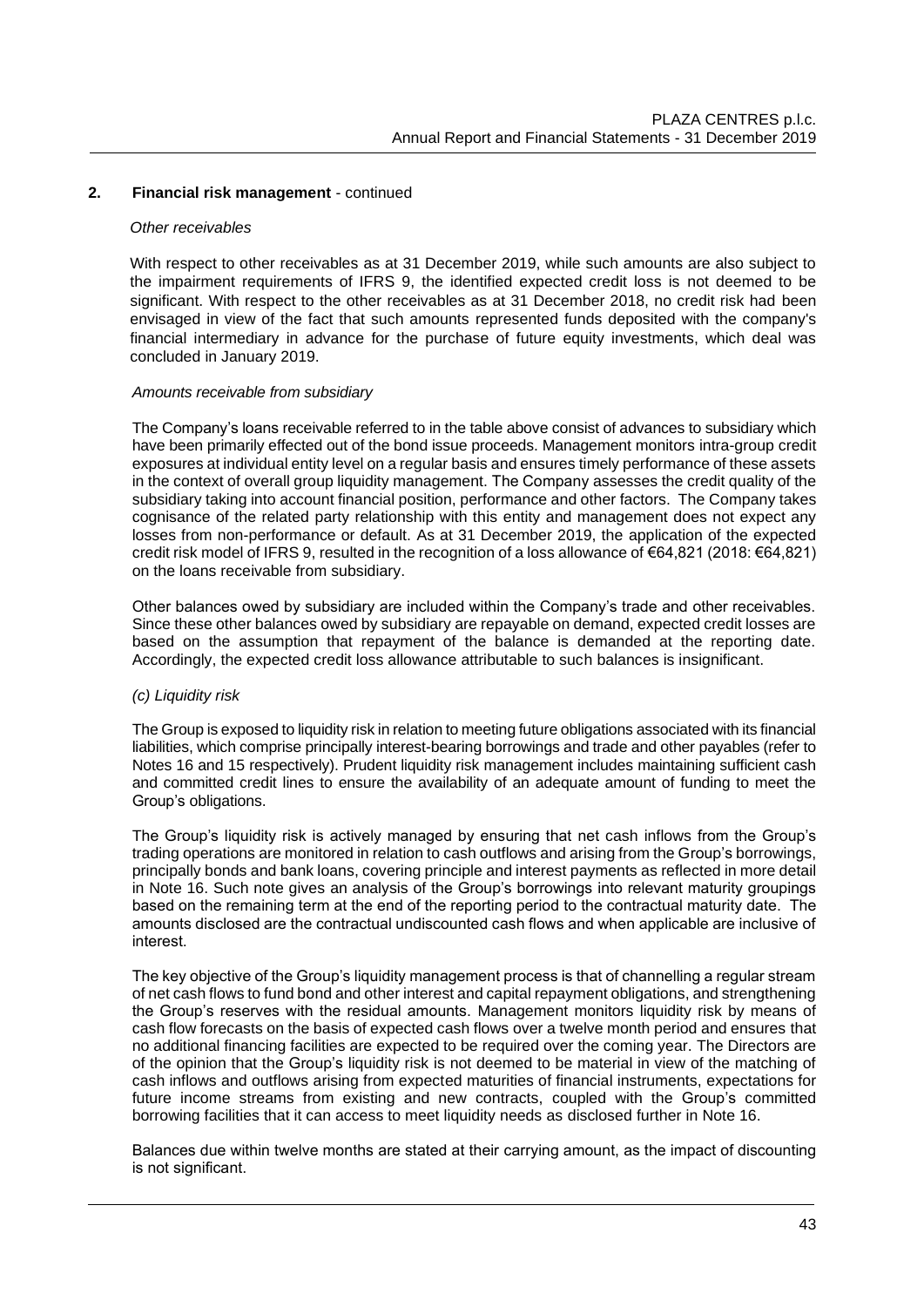#### **2.2 Capital risk management**

The Group's objectives when managing capital are to safeguard the Group's ability to continue as a going concern in order to provide returns for shareholders and benefits for other stakeholders and to maintain an optimal capital structure to reduce the cost of capital. In order to maintain or adjust the capital structure, the Parent Company may issue new shares or adjust the amount of dividends paid to shareholders.

The Group's equity, as disclosed in the statement of financial position, constitutes its capital. The Group maintains the level of capital by reference to its financial obligations and commitments arising from operational requirements. In view of the nature of the Group's activities and the extent of borrowings or debt, the capital level as at the end of the reporting period is deemed adequate by the Directors.

#### **2.3 Fair values of financial instruments**

#### *(a) Financial instruments carried at fair value*

The Group is required to disclose for financial instruments that are measured in the statement of financial position at fair value, fair value measurements by level of the following fair value measurement hierarchy:

- Quoted prices (unadjusted) in active markets for identical assets (level 1).
- Inputs other than quoted prices included within level 1 that are observable for the asset or liability either directly i.e. as prices, or indirectly i.e. derived from prices (level 2).
- Inputs for the asset or liability that are not based on observable market data i.e. unobservable inputs (level 3).

The fair value of the Group's equity investments (refer to Note 9) is based on quoted market prices at the end of the reporting period. A market is regarded as active if quoted prices are readily and regularly available from an exchange, dealer or broker and those prices represent actual and regularly occurring market transactions on an arm's length basis. The quoted market price used for the financial assets held by the Group is the current bid price quoted on the Malta Stock Exchange. Accordingly, the Group's investments are categorised as level 1 instruments since these investments are listed in an active market. These assets have been categorised as level 1 since initial recognition.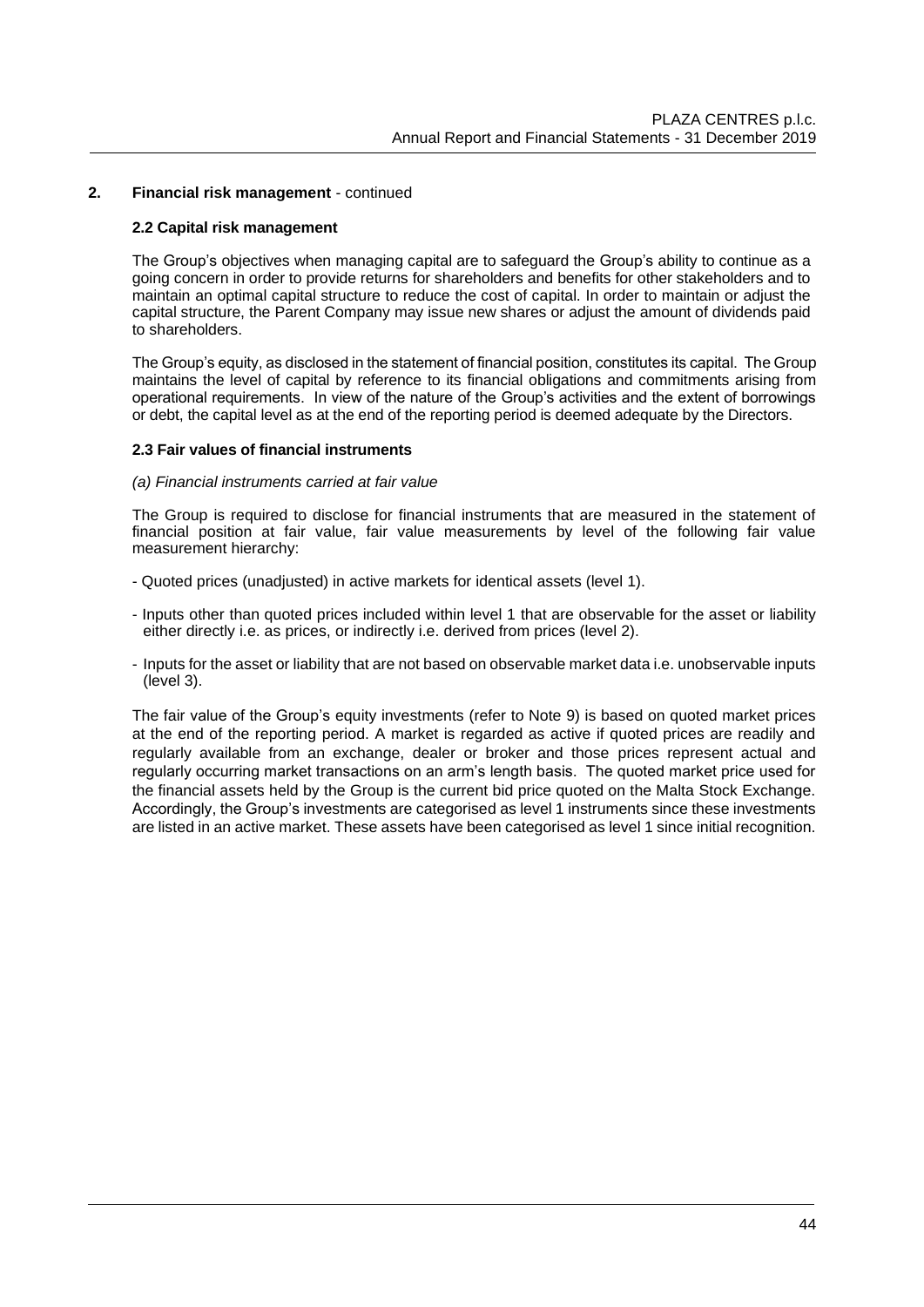#### *(b) Financial instruments not carried at fair value*

At 31 December 2019 and 2018, the carrying amounts of cash at bank, receivables, payables, accrued expenses and short-term borrowings reflected in the financial statements are reasonable estimates of fair value in view of the nature of these instruments or the relatively short period of time between the origination of the instruments and their expected realisation.

The fair value of non-current financial instruments for disclosure purposes is estimated by discounting the future contractual cash flows at the current market interest rate that is available to the Group for similar financial instruments. The carrying amount of the Company's non-current loans to subsidiary fairly approximates the estimated fair value of these assets based on discounted cash flows. The fair value of the Group's non-current floating interest rate bank borrowings at the end of the reporting period is not significantly different from the carrying amounts. The current market interest rates utilised for discounting purposes, which were almost equivalent to the respective instruments' contractual interest rates, are deemed observable and accordingly these fair value estimates have been categorised as level 2 within the fair value measurement hierarchy required by IFRS 7, 'Financial Instruments: Disclosures'. Information on the fair value of the bonds issued to the public is disclosed in Note 16 to the financial statements. The fair value estimate in this respect is deemed level 1 as it constitutes a quoted price in an active market.

#### **3. Critical accounting estimates and judgements**

Estimates and judgements are continually evaluated and based on historical experience and other factors including expectations of future events that are believed to be reasonable under the circumstances. In the opinion of the Directors, the accounting estimates and judgements made in the course of preparing these financial statements, are not difficult, subjective or complex to a degree which would warrant their description as critical in terms of the requirements of IAS 1.

As referred to in Note 4 to the financial statements, the company's property, plant and equipment is fair valued on 31 December on the basis of professional advice, which considers the cash flows emanating from the operation of the property and other key inputs, namely the discount and growth rates.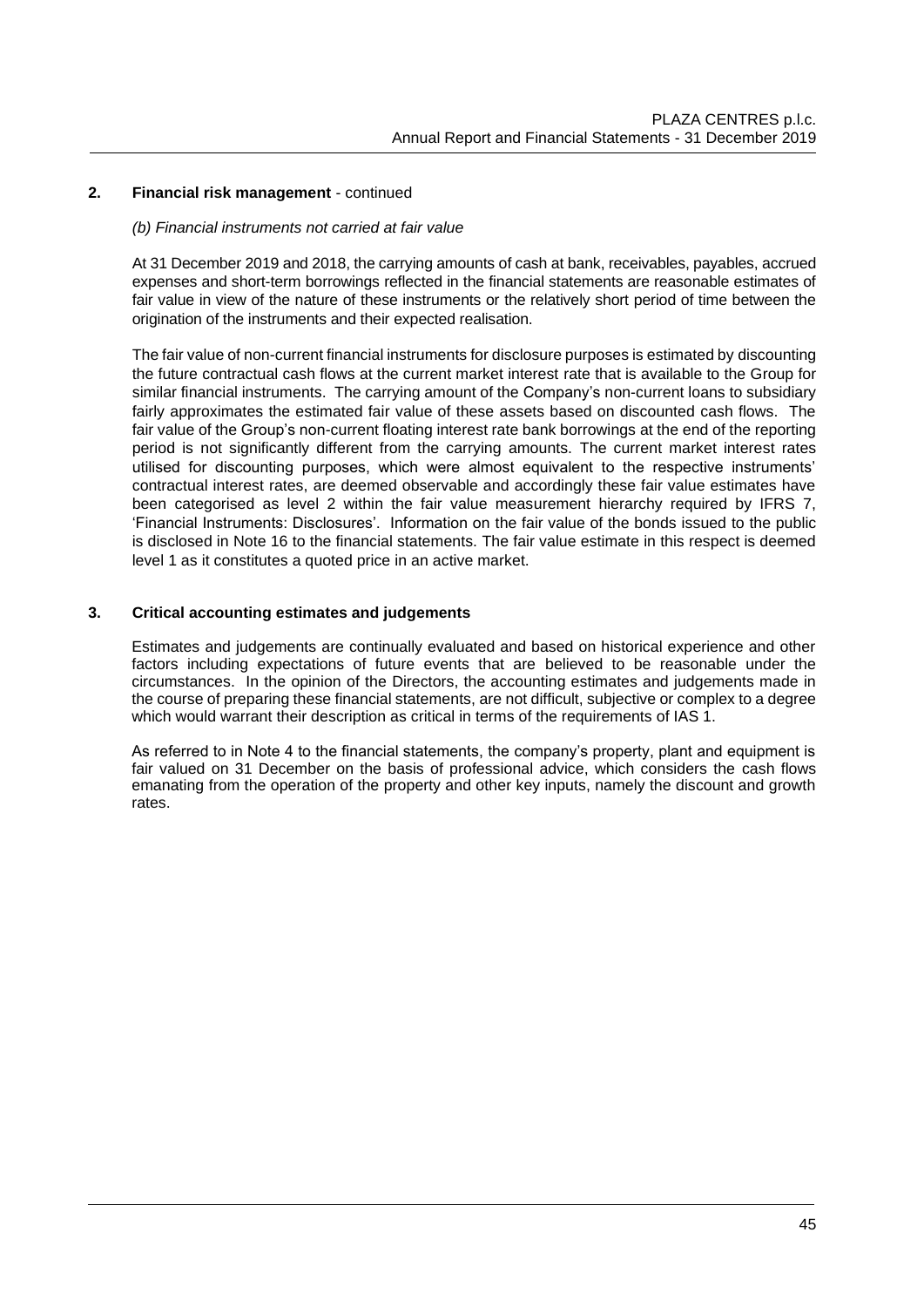# **4. Property, plant and equipment**

**Group**

|                                                                                                           | Land<br>and<br>€         | Electrical<br>buildings installations<br>€ | Plant,<br>machinery<br>and<br>equipment<br>€ | Furniture,<br>fixtures and<br>fittings<br>€ | Right-<br>of-use<br>assets<br>€ | Total<br>€                  |
|-----------------------------------------------------------------------------------------------------------|--------------------------|--------------------------------------------|----------------------------------------------|---------------------------------------------|---------------------------------|-----------------------------|
| At 1 January 2018<br>Cost or valuation<br>Accumulated depreciation                                        | 41,544,060<br>(142, 129) | 1,191,525<br>(810, 811)                    | 4,954,615<br>(3,657,615)                     | 2,034,466<br>(1, 278, 520)                  |                                 | 49,724,666<br>(5,889,075)   |
| Net book amount                                                                                           | 41,401,931               | 380,714                                    | 1,297,000                                    | 755,946                                     |                                 | 43,835,591                  |
| Year ended 31 December<br>2018                                                                            |                          |                                            |                                              |                                             |                                 |                             |
| Opening net book amount<br>Additions<br><b>Revaluation surplus</b>                                        | 41,401,931<br>10,751     | 380,714<br>41,244                          | 1,297,000<br>717,286                         | 755,946<br>13,162                           |                                 | 43,835,591<br>782,443       |
| during the year (Note 12)<br>Depreciation charge                                                          | 979,251<br>(196, 018)    | (46, 629)                                  | (237, 608)                                   | (72, 048)                                   |                                 | 979,251<br>(552, 303)       |
| Closing net book amount                                                                                   | 42,195,915               | 375,329                                    | 1,776,678                                    | 697,060                                     |                                 | 45,044,982                  |
| At 31 December 2018<br>Cost or valuation<br>Accumulated depreciation                                      | 42,534,062<br>(338, 147) | 1,232,769<br>(857, 440)                    | 5,671,901<br>(3,895,223)                     | 2,047,628<br>(1,350,568)                    |                                 | 51,486,360<br>(6,441,378)   |
| Net book amount                                                                                           | 42,195,915               | 375,329                                    | 1,776,678                                    | 697,060                                     |                                 | 45,044,982                  |
| Year ended 31 December<br>2019                                                                            |                          |                                            |                                              |                                             |                                 |                             |
| Opening net book amount<br>Additions<br><b>Revaluation surplus</b>                                        | 42,195,915               | 375,329<br>17,743                          | 1,776,678<br>284,391                         | 697,060<br>40,644                           | 27,966                          | 45,044,982<br>370,744       |
| during the year (Note 14)<br>Depreciation charge<br>Reclassifications to assets<br>classified as held for | 2,755,192<br>(205, 881)  | (26, 510)                                  | (265, 596)                                   | (72, 984)                                   | (5, 127)                        | 2,755,192<br>(576,098)      |
| sale (Note 11)                                                                                            | (13,052,853)             | (52,990)                                   | (378, 107)                                   | (16,050)                                    |                                 | (13,500,000)                |
| Closing net book amount                                                                                   | 31,692,373               | 313,572                                    | 1,417,366                                    | 648,670                                     | 22,839                          | 34,094,820                  |
| At 31 December 2019<br>Cost or valuation<br>Accumulated depreciation                                      | 31,891,207<br>(198, 834) | 1,191,326<br>(877, 754)                    | 5,465,986<br>(4,048,620)                     | 2,069,455<br>(1,420,785)                    | 27,966<br>(5, 127)              | 40,645,940<br>(6, 551, 120) |
| Net book amount                                                                                           | 31,692,373               | 313,572                                    | 1,417,366                                    | 648,670                                     | 22,839                          | 34,094,820                  |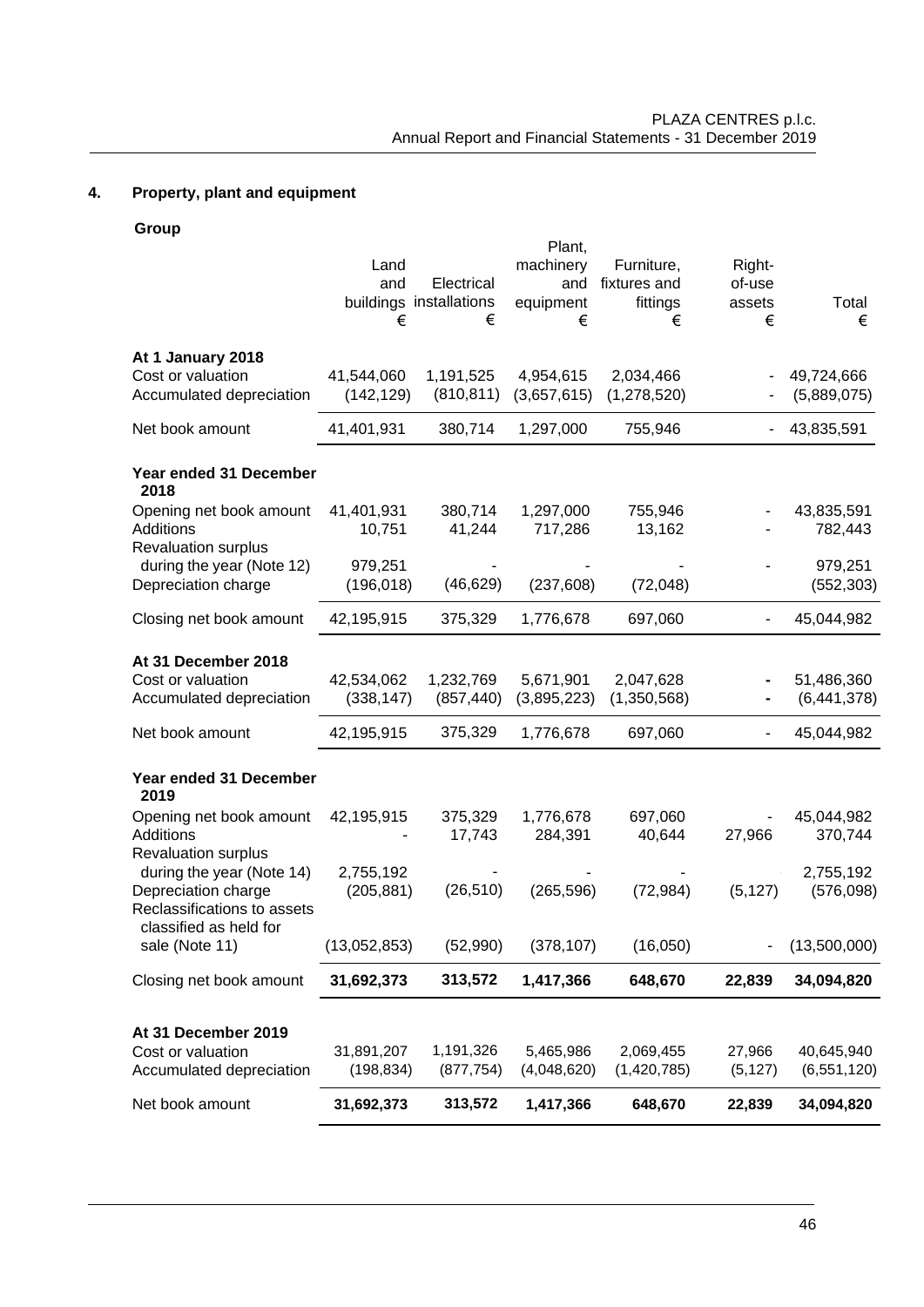#### **Company**

|                                 |            |                         | Plant,                       |              |                |               |
|---------------------------------|------------|-------------------------|------------------------------|--------------|----------------|---------------|
|                                 | Land       |                         | machinery                    | Furniture,   | Right-         |               |
|                                 | and        | Electrical              | and                          | fixtures and | of-use         |               |
|                                 | buildings  | installations equipment |                              | fittings     | assets         | Total         |
|                                 | €          | €                       | €                            | €            | €              | €             |
| At 1 January 2018               |            |                         |                              |              |                |               |
| Cost or valuation               | 31,880,456 | 1,149,393               | 4,665,673                    | 2,020,629    |                | 39,716,151    |
| Accumulated depreciation        |            |                         | $(809, 126)$ $(3, 629, 403)$ | (1,277,622)  |                | (5,716,151)   |
| Net book amount                 | 31,880,456 | 340,267                 | 1,036,270                    | 743,007      | $\blacksquare$ | 34,000,000    |
| Year ended 31 December          |            |                         |                              |              |                |               |
| 2018<br>Opening net book amount | 31,880,456 | 340,267                 | 1,036,270                    | 743,007      |                | 34,000,000    |
| Additions                       | 10,751     | 29,768                  | 606,235                      | 12,306       |                | 659,060       |
| Depreciation charge             | (99, 382)  | (44, 485)               | (199, 029)                   | (71, 182)    |                | (414, 078)    |
| Closing net book amount         | 31,791,825 | 325,550                 | 1,443,476                    | 684,131      | $\blacksquare$ | 34,244,982    |
|                                 |            |                         |                              |              |                |               |
| At 31 December 2018             |            |                         |                              |              |                |               |
| Cost or valuation               | 31,891,207 |                         | 1,179,161 5,271,908          | 2,032,935    |                | 40,375,211    |
| Accumulated depreciation        | (99, 382)  |                         | (853, 611)(3, 828, 432)      | (1,348,804)  |                | (6, 130, 229) |
| Net book amount                 | 31,791,825 |                         | 325,550 1,443,476            | 684,131      | $\blacksquare$ | 34,244,982    |
| Year ended 31 December          |            |                         |                              |              |                |               |
| 2019                            |            |                         |                              |              |                |               |
| Opening net book amount         | 31,791,825 | 325,550                 | 1,443,476                    | 684,131      |                | 34,244,982    |
| Additions                       |            | 12,165                  | 194,078                      | 36,520       | 27,966         | 270,729       |
| Depreciation charge             | (99, 452)  | (24, 143)               | (220, 188)                   | (71, 981)    | (5, 127)       | (420, 891)    |
| Closing net book amount         | 31,692,373 |                         | 313,572 1,417,366            | 648,670      | 22,839         | 34,094,820    |
|                                 |            |                         |                              |              |                |               |
| At 31 December 2019             |            |                         |                              |              |                |               |
| Cost or valuation               | 31,891,207 |                         | 1,191,326 5,465,986          | 2,069,455    | 27,966         | 40,645,940    |
| Accumulated depreciation        | (198, 834) |                         | (877, 754) (4, 048, 620)     | (1,420,785)  | (5, 127)       | (6, 551, 120) |
| Net book amount                 | 31,692,373 |                         | 313,572 1,417,366            | 648,670      | 22,839         | 34,094,820    |

Fully depreciated assets which were still in use at 31 December 2019 amounted to €3,608,458 (2018: €3,586,197).

Bank borrowings are secured on the Group's land and buildings (refer to Note 16).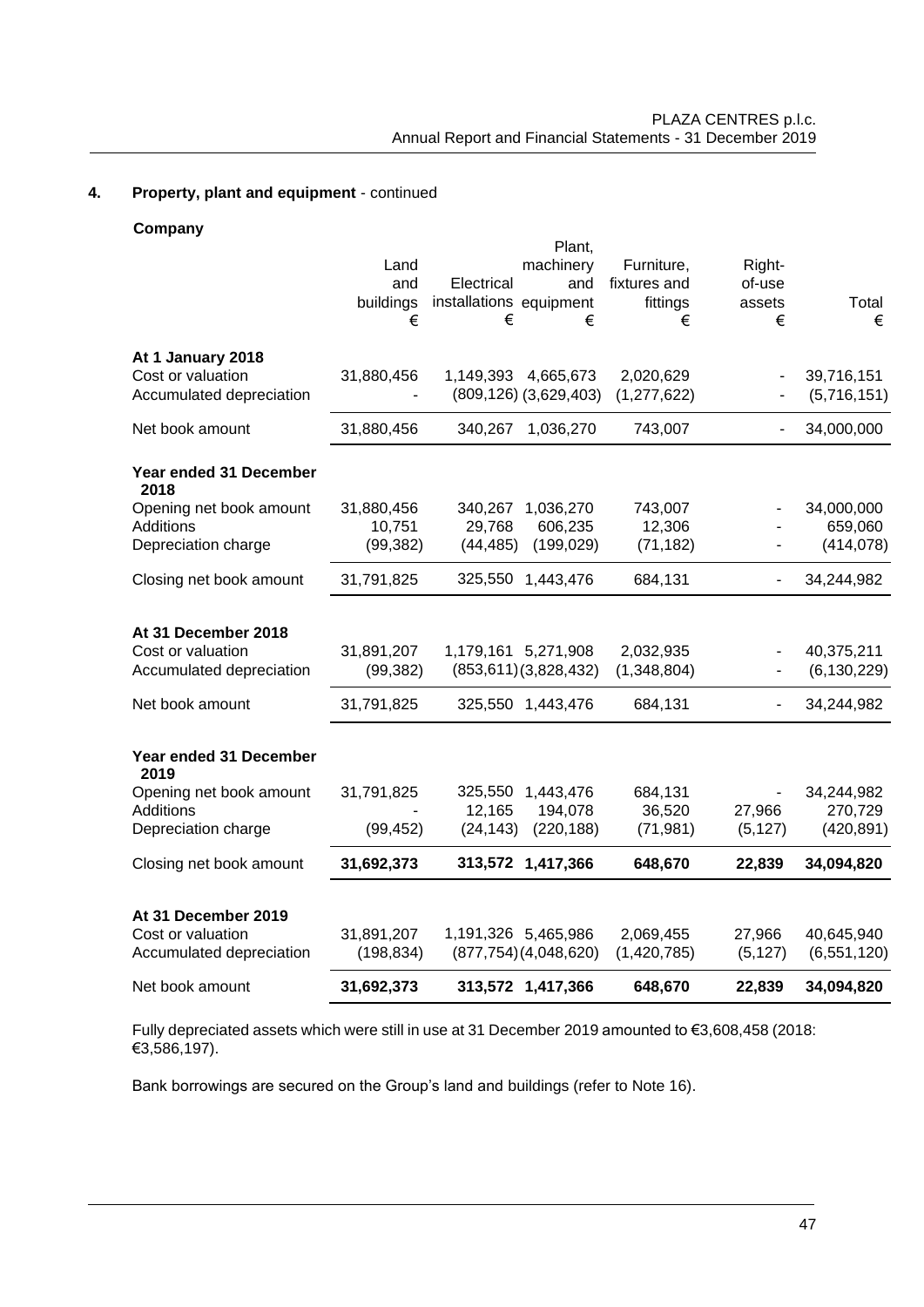#### **Fair value of land and buildings**

As at 31 December 2019, the Group's property, plant and equipment just comprised the Plaza Shopping and Commercial Centre, which was revalued by an independent professionally qualified valuer on 31 December 2019 at €34 million (2018: €34 million). The Group's other property, the Tigne Place Commercial Property, has been reclassified from property, plant and equipment to assets classified as held for sale on 31 December 2019, in view of management's decision to dispose of this property, as announced by the Parent Company and evidenced by the preliminary agreement dated December 2019 – refer to Note 11. On the same date, the Tigne Place Commercial Property had just been revalued at €13.5 million, on the basis of the agreed consideration for the sale of the property less costs to sell. The arising revaluation surplus, net of applicable deferred taxes, had been credited to the revaluation reserve in shareholders' equity (Note 14).

The Directors are of the opinion that the carrying amounts of all the Group's properties as at the end of current financial period, is an appropriate estimate of their fair value (less costs to sell, where applicable) and that their current use equates to the highest and best use.

The Group is required to disclose fair value measurements by level of the following fair value measurement hierarchy for non-financial assets carried at fair value:

- Quoted prices (unadjusted) in active markets for identical assets (level 1).
- Inputs other than quoted prices included within level 1 that are observable for the asset either directly (that is, as prices) or indirectly (that is, derived from prices) (level 2).
- Inputs for the asset that are not based on observable market data (that is, unobservable inputs) (level 3).

The Group's recurring fair value measurements are categorised as level 3 as they are based on significant unobservable inputs. The Group's policy is to recognise transfers into and out of fair value hierarchy levels as of the beginning of the reporting period. During the current and the preceding financial years there were no transfers between the fair value levels. A reconciliation from the opening balance to the closing balance of property for recurring fair value measurements categorised within level 3 of the fair value hierarchy, for the current and preceding financial years, is reflected in the table above.

#### *Valuation process and techniques*

The Group's property valuation is reviewed annually by an independent professionally qualified valuer who holds a recognised relevant professional qualification and has the necessary experience in the location and segments of the property being valued. When external valuations are carried out in accordance with this policy, the valuer reports directly to the Audit Committee and discussions on the valuation technique and its results, including an evaluation of the inputs to the valuation, are held between these parties.

Findings are discussed with the Audit Committee, and an adjustment to the carrying amount of the property is only reflected if it has been determined that there has been significant change. Any changes to the carrying amount are ultimately approved by the Board.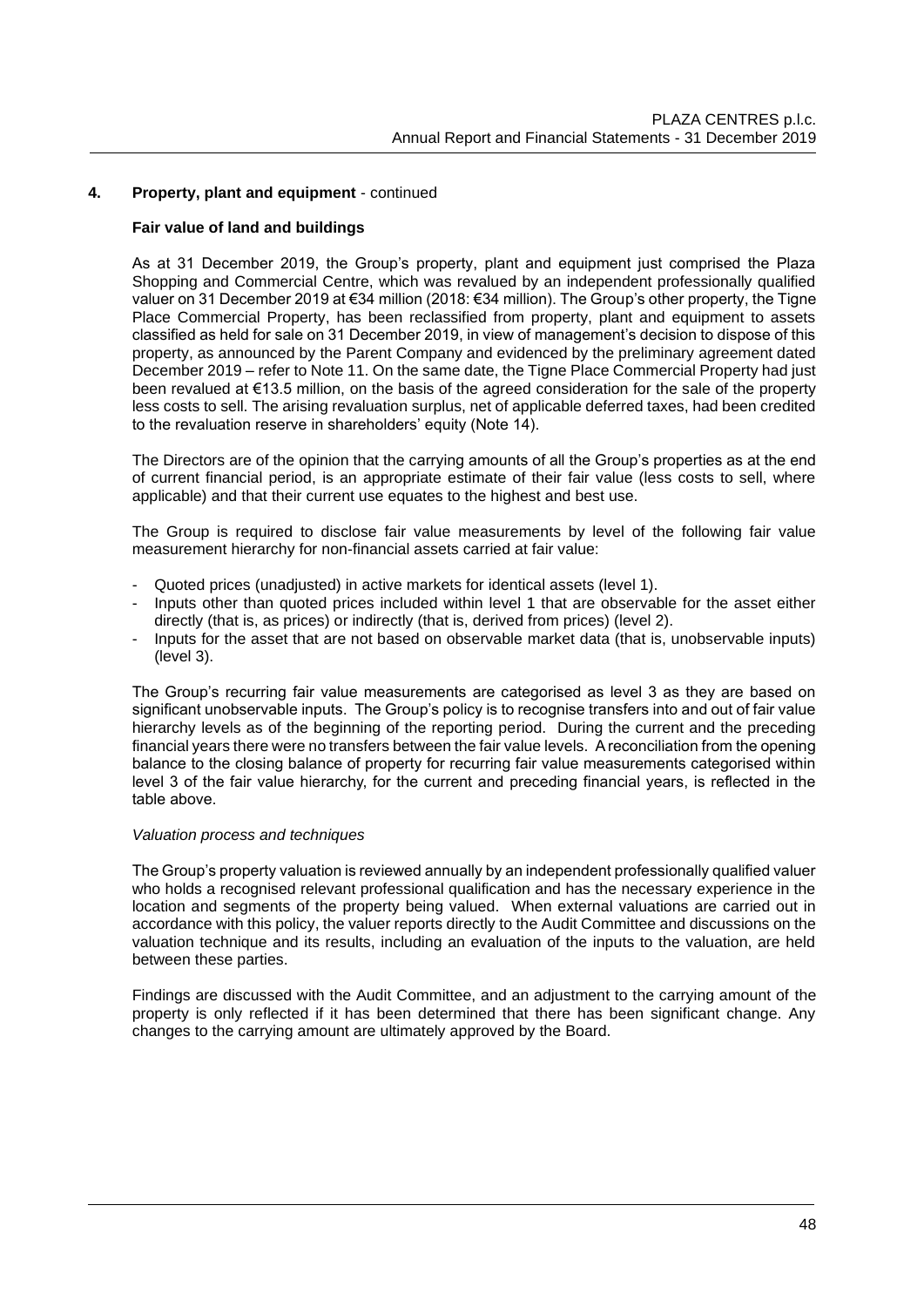As noted above, an external valuation on all the Group's property has been carried out at the end of the current reporting period. The external valuations of each property have been performed using a multi-criteria approach, with every property being valued utilising the valuation technique considered by the external valuer and management to be the most appropriate for the respective property. At 31 December 2019, the valuation of the Plaza Shopping and Commercial Centre was performed using the discounted cash flow approach, whilst the valuation of Tigne Place Commercial Property was based on the adjusted sales comparison approach. At 31 December 2018, all valuations were performed using the discounted cash flow approach. The change in the valuation technique for the Tigne Place Commercial Property was effected to attain a more representative measurement of fair value. The significant inputs to the approaches used, for each property, are those described below.

As at 31 December 2019, the Plaza Shopping and Commerial Centre was fair valued at €34 million (2018: €34 million) on the basis of an independent architect's valuation and the valuation was determined using the discounted cash flow approach. This approach is based on the projected future cash flows from the continued operation of the Plaza Shopping and Commercial Centre in its remaining useful life, which are discounted to present value at a rate of return that reflects what an investor should fairly expect from an investment of this type. At the end of the expected useful life of the property, the residual value reflects the underlying land value. Accordingly, the significant unobservable inputs applied in the property's valuation are the following:

- *Projected pre-tax cash flows:* The projected cash-flows are initially based on the existing rental income streams less operating costs that reflect the existing cost structure. The aggregated projected net cash generation in 2019 from the rentals relating to the retail activity and from the office rentals amounts to €1.9 million (2018: €2.2 million). Going forward, all the rental streams are adjusted to reflect contracted rental adjustments and assumed to increase at an average rate of 4% (2018: 4%) per annum.
- *Discount rates*: The discount rates applied are based on current market interest rates and a risk premium that reflects the valuer's assessment of the specific risk attached to the property being valued and its underlying activity. In view of the different risk premium between the rental agreements for the retail and office areas, a different pre-tax discount rate was applied to the respective income streams. Accordingly, the pre-tax discount rates applied are as follows: 8.5% (2018: 8%) for the retail rentals and 9% (2018: 8.5%) for the office rentals.

As at 31 December 2019, the Tigne Place Commercial Property is carried at a fair value of €13.5 million (2018: €10.8 million). The 2019 valuation was based on the adjusted sales comparison approach. The significant input to the adjusted sales comparison approach is generally a sales price per square metre related to transactions in comparable properties located in proximity to the respective property, with significant adjustments for differences in the size, age, exact location and condition of the property. Such approach also considers the value expected to be fetched on the open market and represents the present value of the property. Ultimately, the 2019 valuation was arrived at on the basis of the agreed consideration for the sale of the property, as evidenced by the preliminary agreement, dated December 2019, less costs to sell.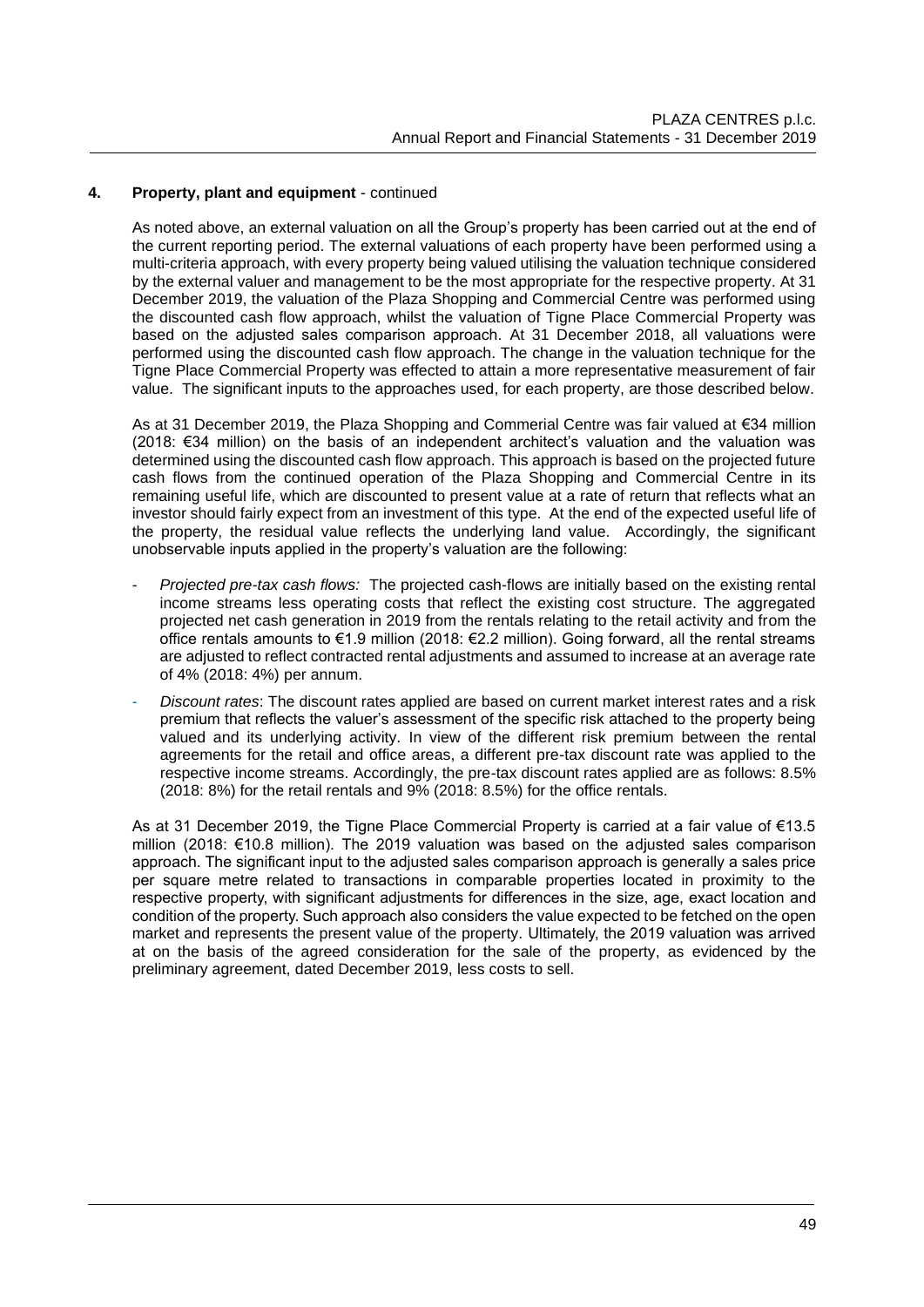The prior year's valuation of Tigne Place Commercial Property was determined on the basis of an independent architect's valuation using the discounted cash flow approach. The significant unobservable inputs applied in the property's valuation were the following:

*Projected pre-tax cash flows:* The projected cash-flows were initially based on the existing rental income streams less management costs and the projected capital expenditure necessary to maintain the income streams. The projected net cash generation in 2018 from the property rentals amounted to €685,000. Going forward, all the rental streams were adjusted to reflect contracted rental adjustments and assumed to increase at an average rate of 4% per annum.

- *Discount rates*: The discount rates applied were based on current market interest rates and a risk premium that reflects the valuer's assessment of the specific risk attached to the property being valued and its underlying activity. The pre-tax discount rate applied was of 9% and a perpetuity yield of 7.6%.

Generally, an increase in the projected cash flows will result in an increase to the fair value of the property. Conversely, a lower discount rate will give a higher fair value. With respect to the adjusted sales comparison approach, the higher the sales price factor the higher the resultant fair valuation.

#### **Historical cost of land and buildings**

The carrying value of land and buildings classified within property, plant and equipment, would have been as follows had these assets been included in the financial statements at cost less depreciation:

|                          |               | Group       | Company       |             |
|--------------------------|---------------|-------------|---------------|-------------|
|                          | 2019<br>2018  |             | 2019          | 2018        |
|                          | €             | €           | €             | €           |
| Cost                     | 12.652.498    | 22,316,102  | 12,652,498    | 12,652,498  |
| Accumulated depreciation | (1, 174, 235) | (1,330,853) | (1, 174, 235) | (1,092,088) |
| Net book amount          | 11,478,263    | 20.985.249  | 11,478,263    | 11.560.410  |

#### **Leases**

#### *Group and Company*

The Group's leasing activity as a lessee is only in respect of a motor vehicle lease. The rental contract is typically made for a fixed period of 5 years. The lease agreement does not impose any covenants. The leased asset may not be used as security for borrowing purposes. Any extension and termination options held are exercisable only by the Group and not by the lessor. These terms are used to maximise operational flexibility in respect of managing contracts.

In February 2019, the Group recognised lease liabilities amounting to €27,966 as a result of commencement of the respective motor vehicle lease. The liabilities were measured at the present value of the lease payments over the term of the lease, discounted using the lessee's relevant incremental borrowing rate. The weighted average lessee's incremental borrowing rate applied to the lease liabilities on commencement of the lease was 3.9%. The associated right-of-use assets for leases were measured at the amount equal to the lease liability.

The difference of €8,934 between the operating lease commitments disclosed as at 31 December 2018 of €36,900 and the recognised lease liabilities of €27,966 (as per above), arises solely from the discounting elements using the incremental borrowing rate at the date of initial recognition.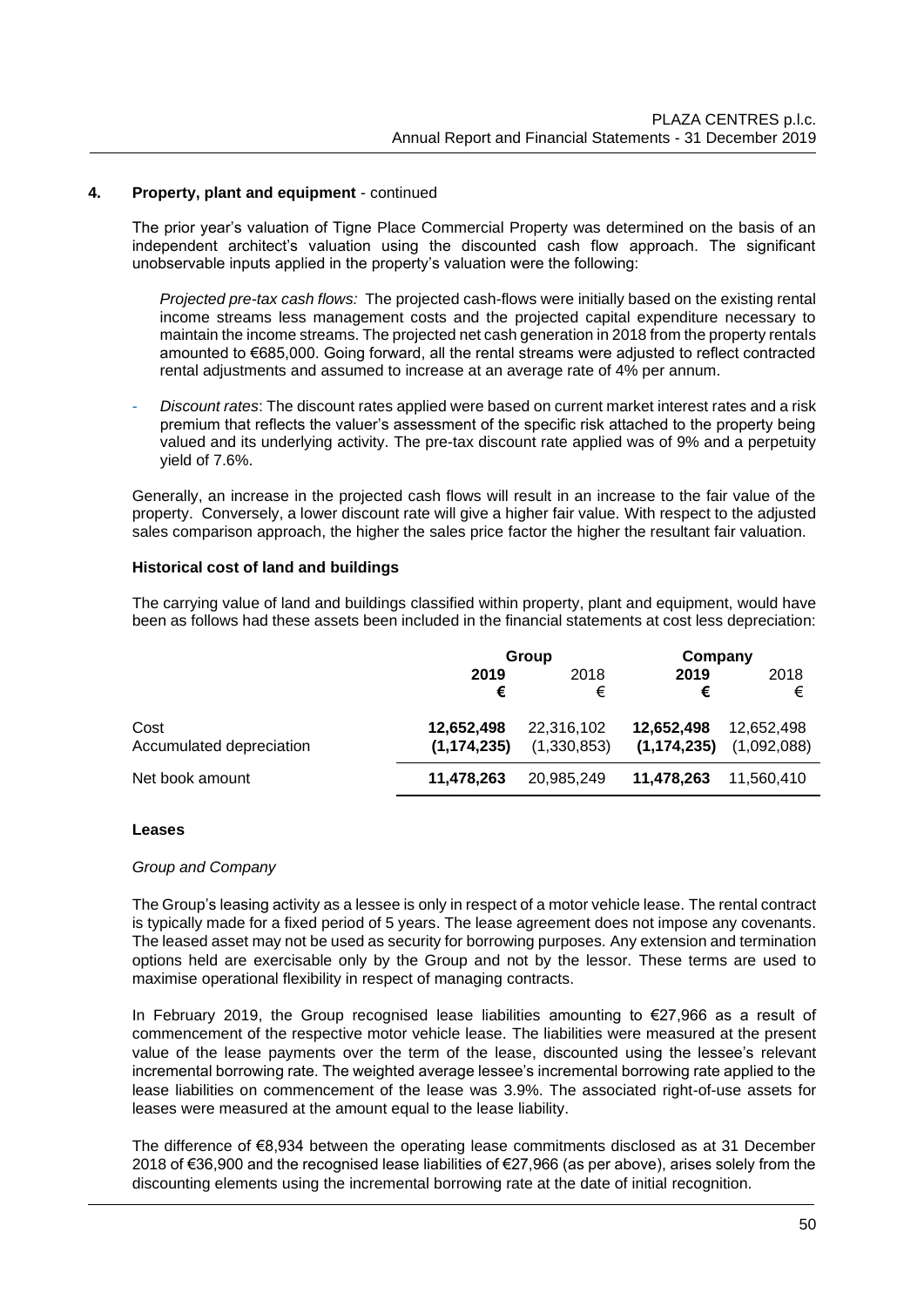(a) The statements of financial position include the following carrying amounts relating to leases:

|                                                                                       | <b>As at 31</b><br><b>December</b><br>2019<br>€ |
|---------------------------------------------------------------------------------------|-------------------------------------------------|
| Right-of-use assets, classified within Property, plant and equipment<br>Motor vehicle | 22,839                                          |
| Lease liabilities<br>Current<br>Non-current                                           | 4,850<br>19,150                                 |
|                                                                                       | 24,000                                          |

The movement in the carrying amount of the right-of-use assets is analysed in the principal table of the property, plant and equipment note, whilst the movement in the carrying amount of the liabilities is analysed in the table below:

|                        | €        |
|------------------------|----------|
| As at 1 January 2019   | ۰        |
| Additions              | 27,966   |
| Payments               | (6, 765) |
| Interest charge        | 2,799    |
| As at 31 December 2019 | 24,000   |

The contractual undiscounted cash flows attributable to the lease liabilities analysed into relevant maturity groupings based on the remaining term at the end of the reporting period to the maturity date are analysed below:

| Group and<br>Company<br>€ |
|---------------------------|
| 7,380                     |
| 7,380                     |
| 15,375                    |
| 30,135                    |
|                           |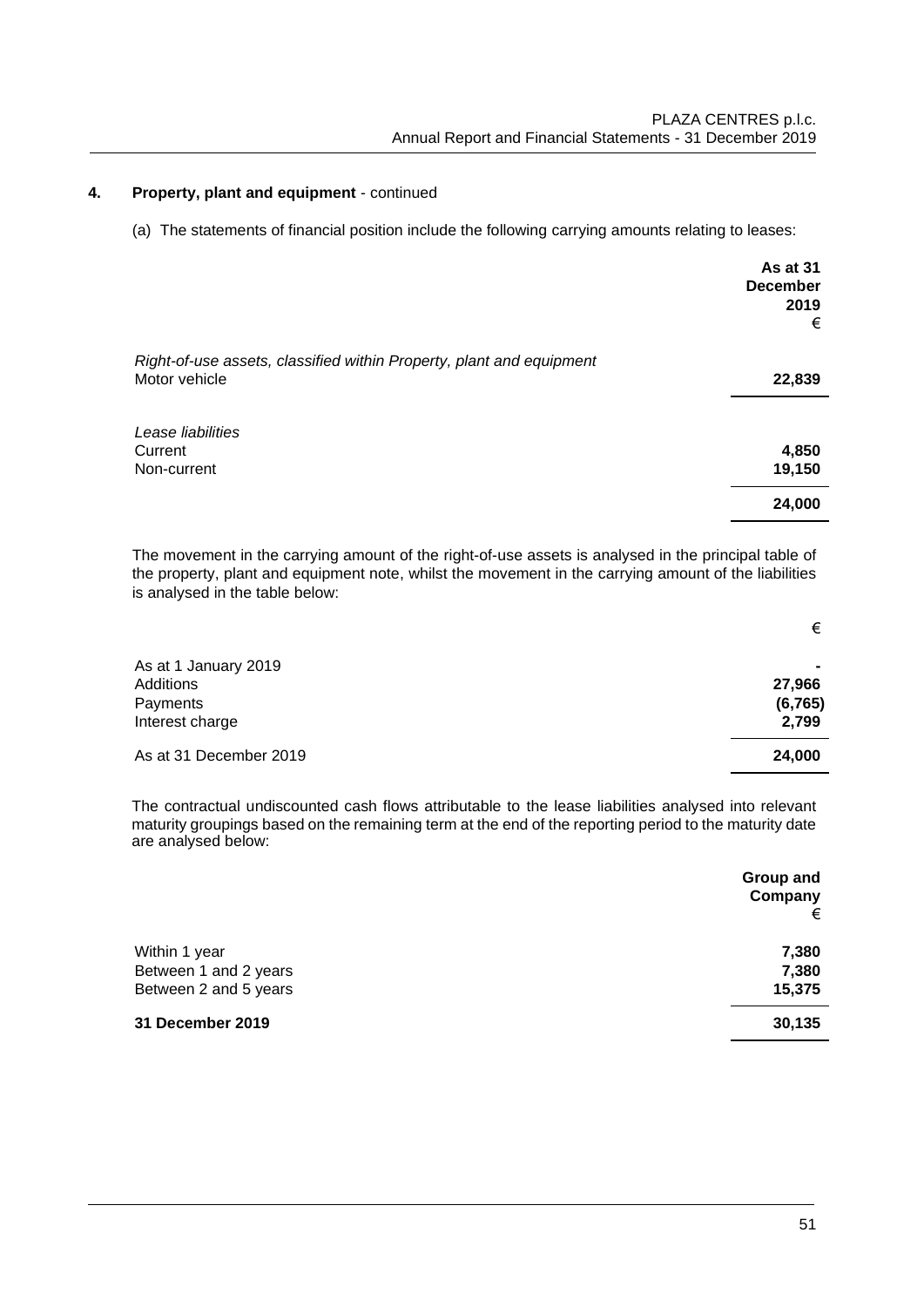(b) The income statements include the following amounts relating to leases:

|                                              | Group and<br>Company |
|----------------------------------------------|----------------------|
|                                              | Year<br>ended 31     |
|                                              | <b>December</b>      |
|                                              | 2019                 |
|                                              | €                    |
| Depreciation charge of right-of-use assets   |                      |
| Motor vehicle                                | 5,127                |
|                                              |                      |
| Interest expense (included in finance costs) | 2,799                |

Operating lease charges utilising the accounting principles of IAS 17, 'Leases', that would have been reflected within profit or loss during the period from 1 January 2019 to 31 December 2019, had IFRS 16 not been adopted, would have amounted to €6,765 for both the Group and the Company, which amount is equivalent to the total cash outflow for leases in 2019. Hence, Earnings before Interest, Tax, Depreciation and Amortisation (EBITDA) for the year ended 31 December 2019 has been impacted favourably by these amounts in view of the adoption of the requirements of IFRS 16.

### **5. Intangible assets**

## **Group and company**

|                             | Software<br>application |
|-----------------------------|-------------------------|
|                             | €                       |
| Year ended 31 December 2019 |                         |
| Additions                   | 18,500                  |
| Amortisation charge         | (1, 542)                |
| Closing net book amount     | 16,958                  |
| At 31 December 2019         |                         |
| Cost                        | 18,500                  |
| Accumulated amortisation    | (1, 542)                |
| Net book amount             | 16,958                  |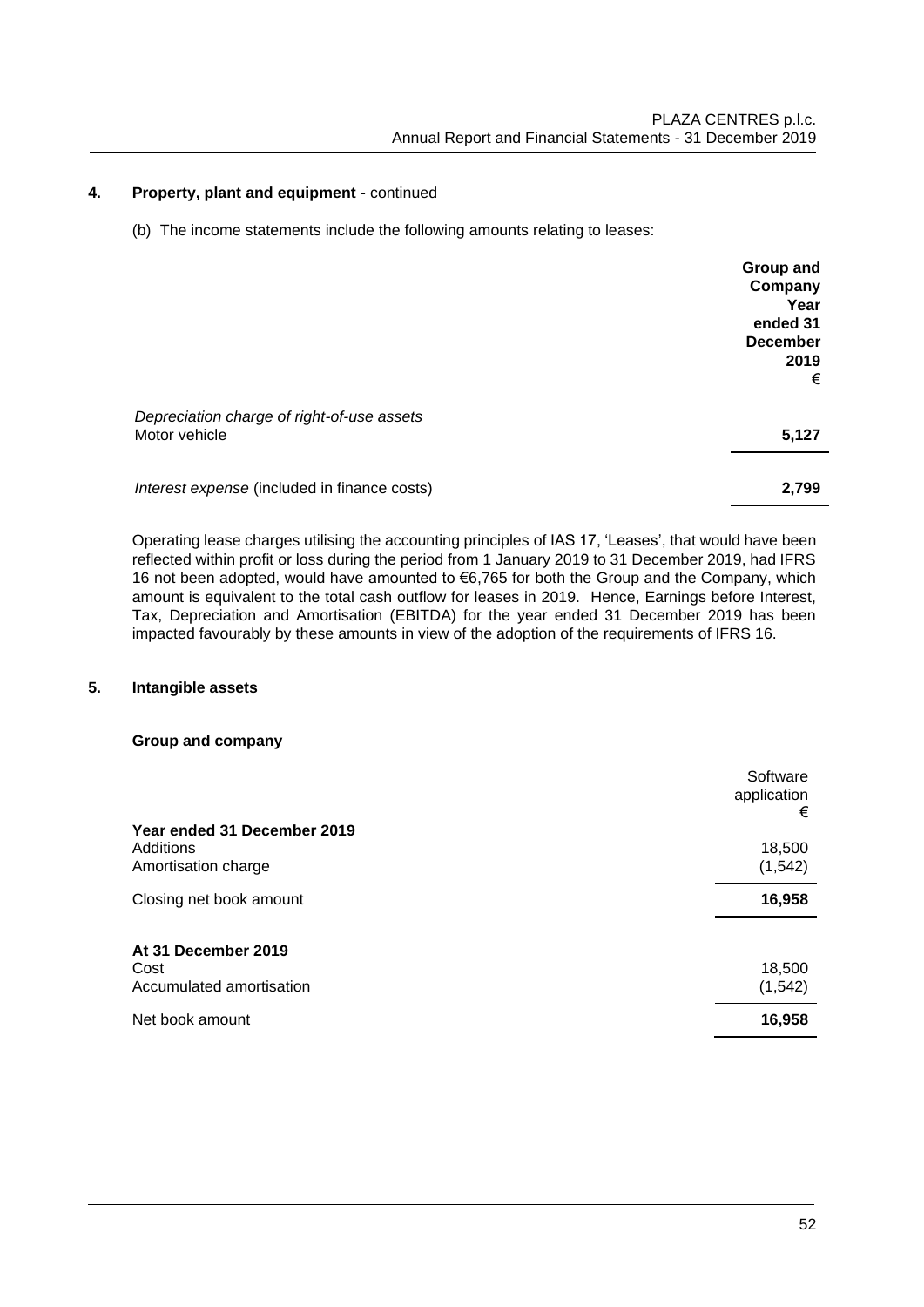#### **6. Investment in subsidiary**

|                                              | Company |         |
|----------------------------------------------|---------|---------|
|                                              | 2019    | 2018    |
|                                              |         |         |
| At 31 December                               |         |         |
| Opening and closing cost and carrying amount | 100,000 | 100,000 |

The company's investments consist of 100% of the ordinary shares of Tigne Place Limited, with its registered address at The Plaza Commercial Centre, Level 6, Bisazza Street, Sliema, SLM 1640, Malta.

#### **7. Loans receivable**

The loans receivable amounting to €5,303,970 (2018: €5,203,059) represent advances by the Parent Company to its subsidiary, primarily from the proceeds of the bond issue that was effected in 2016 (refer to Note 14). The loans to subsidiary are subject to a fixed interest rate of 4.2% per annum and are repayable by 2041, in accordance with the terms of the loan agreement.

The loans receivable are stated net of credit loss allowances for an amount of €64,821 (2018: €64,821).

#### **8. Trade and other receivables**

|                                   | Group     |           | Company   |           |
|-----------------------------------|-----------|-----------|-----------|-----------|
|                                   | 2019<br>€ | 2018<br>€ | 2019<br>€ | 2018<br>€ |
| Current                           |           |           |           |           |
| Trade receivables - gross         | 302,553   | 229,621   | 264,292   | 199,582   |
| Less: Credit loss allowances      | (18, 575) | (10, 585) | (17, 974) | (9,984)   |
| Trade receivables – net           | 283,978   | 219.036   | 246.318   | 189,598   |
| Other receivables                 | 36,012    | 343.000   | 36,012    | 343,000   |
| Accrued income owed by subsidiary |           |           | 717,149   | 535,817   |
| Other accrued income              | 93,975    | 65,635    | 93,975    | 65,635    |
| Advance payments to suppliers     | 91,468    |           | 91,468    |           |
| Indirect taxation                 | 18,704    | 22,330    | 16.077    | 22,330    |
| Prepayments                       | 34.640    | 21.038    | 26.972    | 14.675    |
|                                   | 558,777   | 671,039   | 1,227,971 | 1.171.055 |

As at 31 December 2019, interest on overdue trade receivables is charged at the rate of 5% (2018: 5%).

Accrued income owed by subsidiary mainly represents the accrued interest on the loans receivable (refer to Note 7).

Other receivables as at 31 December 2019 relate to amounts due to the group and company in the ordinary course of business. As at 31 December 2018, the other receivables amounting to €343,000 represented funds deposited with the company's financial intermediary in advance of future equity investments, which deal was concluded in January 2019.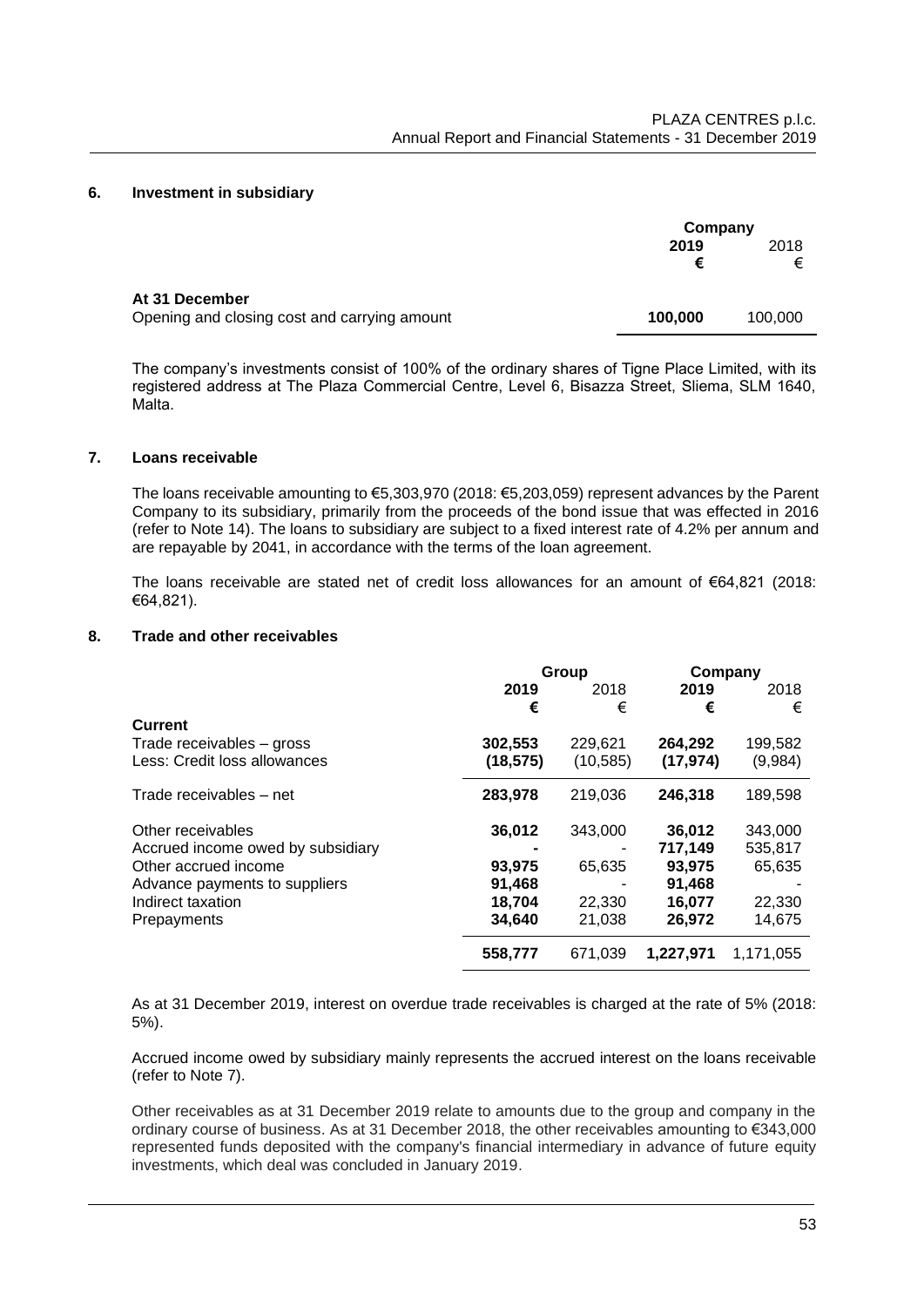#### **9. Financial assets at fair value through profit or loss**

The Group's investments consist of equity instruments and are fair valued annually. These investments are traded on the Malta Stock Exchange and fair value is determined by reference to quoted market prices.

|                                                         | <b>Group and Company</b> |         |  |
|---------------------------------------------------------|--------------------------|---------|--|
|                                                         | 2019                     | 2018    |  |
|                                                         | €                        | €       |  |
| Year ended 31 December                                  |                          |         |  |
| Opening carrying amount                                 | 53,200                   | 56,000  |  |
| Additions                                               | 254,261                  |         |  |
| Net gains/(losses) from changes in fair value (Note 21) | 35,967                   | (2,800) |  |
| Closing carrying amount                                 | 343,428                  | 53,200  |  |
| At 31 December                                          |                          |         |  |
| Cost                                                    | 294,261                  | 40,000  |  |
| Fair value gains                                        | 49,167                   | 13,200  |  |
|                                                         |                          |         |  |
|                                                         | 343,428                  | 53,200  |  |

#### **10. Cash and cash equivalents**

For the purpose of the statement of cash flows, the year-end cash and cash equivalents comprise the following:

|                          | Group   |           | Company   |           |
|--------------------------|---------|-----------|-----------|-----------|
|                          | 2019    | 2018<br>€ | 2019<br>ŧ | 2018<br>€ |
| Cash at bank and in hand | 330.757 | 218.565   | 302.518   | 46.601    |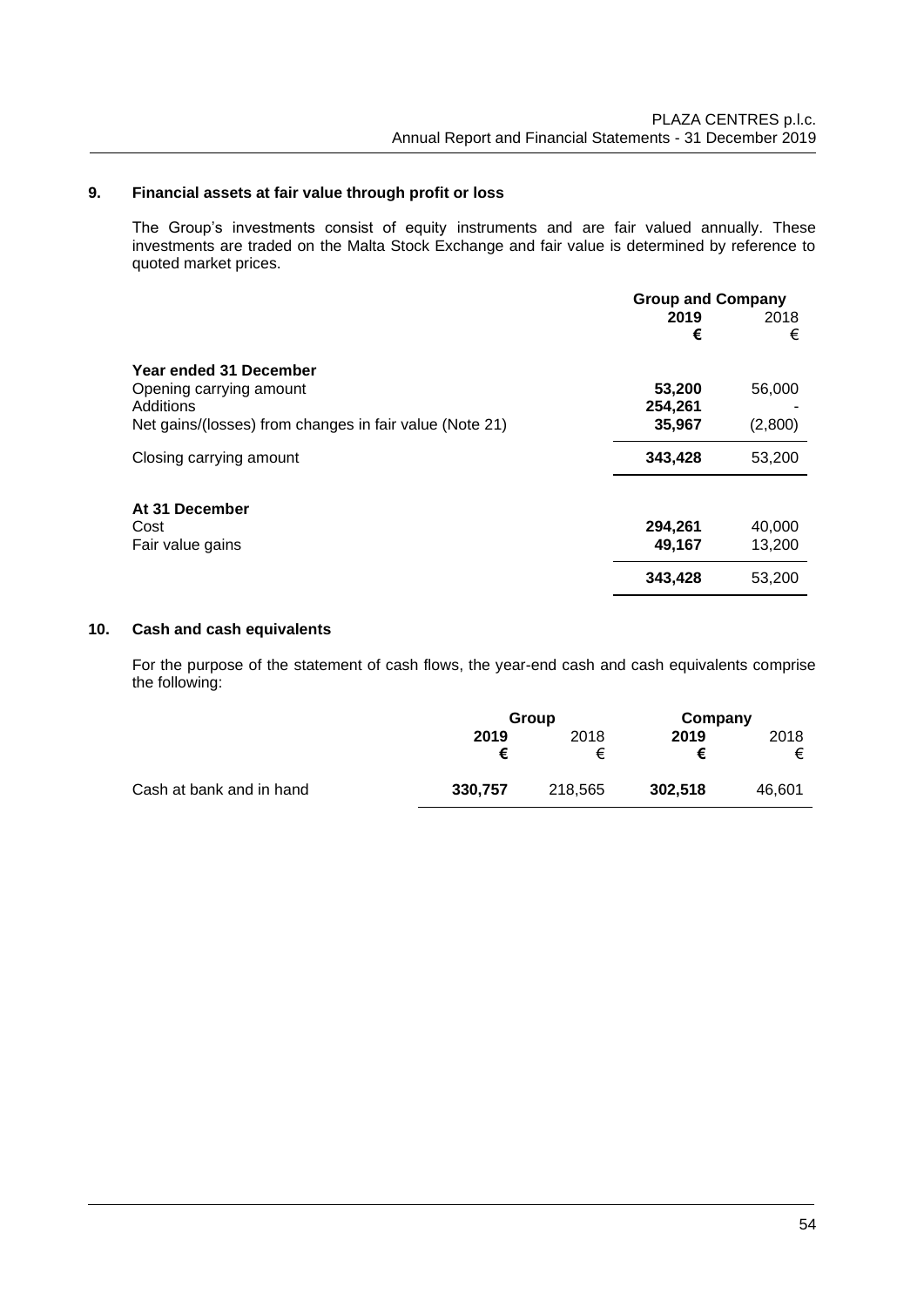#### **11. Assets classified as held for sale**

|                                                                                                  | Group      |           |
|--------------------------------------------------------------------------------------------------|------------|-----------|
|                                                                                                  | 2019<br>€  | 2018<br>€ |
| Property classified as held for sale<br>Reclassified from property, plant and equipment (Note 4) | 13,500,000 |           |
| Closing carrying amount                                                                          | 13,500,000 |           |

The reclassification to assets classified as held for sale from property, plant and equipment on 31 December 2019, arises in view of management's decision to dispose of the Tigne Place Commercial Property, after considering that the requirements as stipulated by IFRS 5, 'Non-current assets held for sale and discontinued operations' were fully met. In December 2019, as announced by the Parent Company, the subsidiary entered into a preliminary agreement to sell the said property. The preliminary agreement is subject to a number of conditions and at the date of authorisation for issue of these financial statements, the directors are of the opinion that such conditions will be met and the final deed of sale is to be concluded during 2020. The carrying amount of the property has been based on the agreed consideration for the sale of the property less costs to sell.

Disclosures required in terms of IFRS 13 in terms of fair value measurements attributable to property classified as held for sale are presented in Note 4.

#### **12. Share capital**

|                                                                          | <b>Group and Company</b><br>2019<br>€ | 2018<br>€  |
|--------------------------------------------------------------------------|---------------------------------------|------------|
| <b>Authorised</b><br>75,000,000 ordinary shares of €0.20 each            | 15,000,000                            | 15,000,000 |
| <b>Issued and fully paid</b><br>28,242,000 ordinary shares of €0.20 each | 5,648,400                             | 5.648.400  |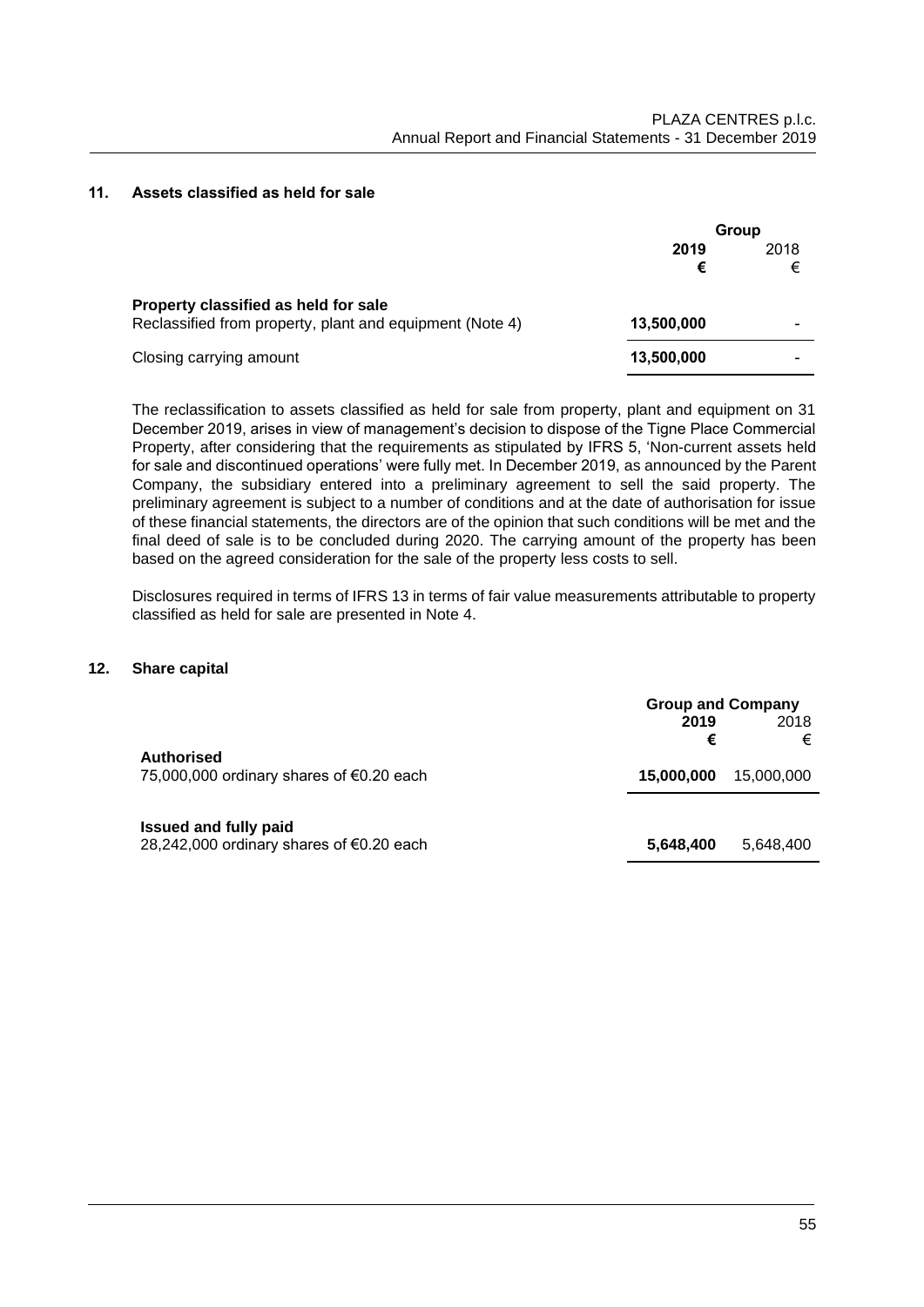## **13. Share premium**

|                              | <b>Group and Company</b><br>2019<br>2018 |           |
|------------------------------|------------------------------------------|-----------|
| At beginning and end of year | 3,094,868                                | 3,094,868 |

## **14. Revaluation reserve**

|                                       | Group |                                             | Company |      |
|---------------------------------------|-------|---------------------------------------------|---------|------|
|                                       | 2019  | 2018                                        | 2019    | 2018 |
|                                       |       |                                             |         |      |
| Surplus arising on fair valuation of: |       |                                             |         |      |
| Land and buildings                    |       | 19,078,343 16,169,315 16,018,900 16,022,391 |         |      |

The movements during the year are analysed as follows:

|                                                                                     | Group      |                             | Company               |                             |
|-------------------------------------------------------------------------------------|------------|-----------------------------|-----------------------|-----------------------------|
|                                                                                     | 2019       | 2018                        | 2019                  | 2018                        |
|                                                                                     | €          | €                           | €                     | €                           |
| Revaluation surplus on land and buildings                                           |            |                             |                       |                             |
| At beginning of year, before deferred tax<br>Revaluation surplus arising during the | 20.184.693 | 19.222.747                  | 19,205,442 19,222,747 |                             |
| year (Note 4)                                                                       | 2,755,192  | 979.251                     |                       |                             |
| Transfer upon realisation through asset use                                         | (17, 305)  | (17, 305)                   | (17, 305)             | (17, 305)                   |
| At end of year, before deferred tax                                                 | 22,922,580 | 20,184,693                  | 19,188,137 19,205,442 |                             |
| Deferred taxation (Note 17)                                                         |            | $(3,844,237)$ $(4,015,378)$ |                       | $(3,169,237)$ $(3,183,051)$ |
| At end of year                                                                      | 19.078.343 | 16.169.315                  | 16,018,900 16,022,391 |                             |

The tax impact relating to components of other comprehensive income is presented in the above table and in Note 17.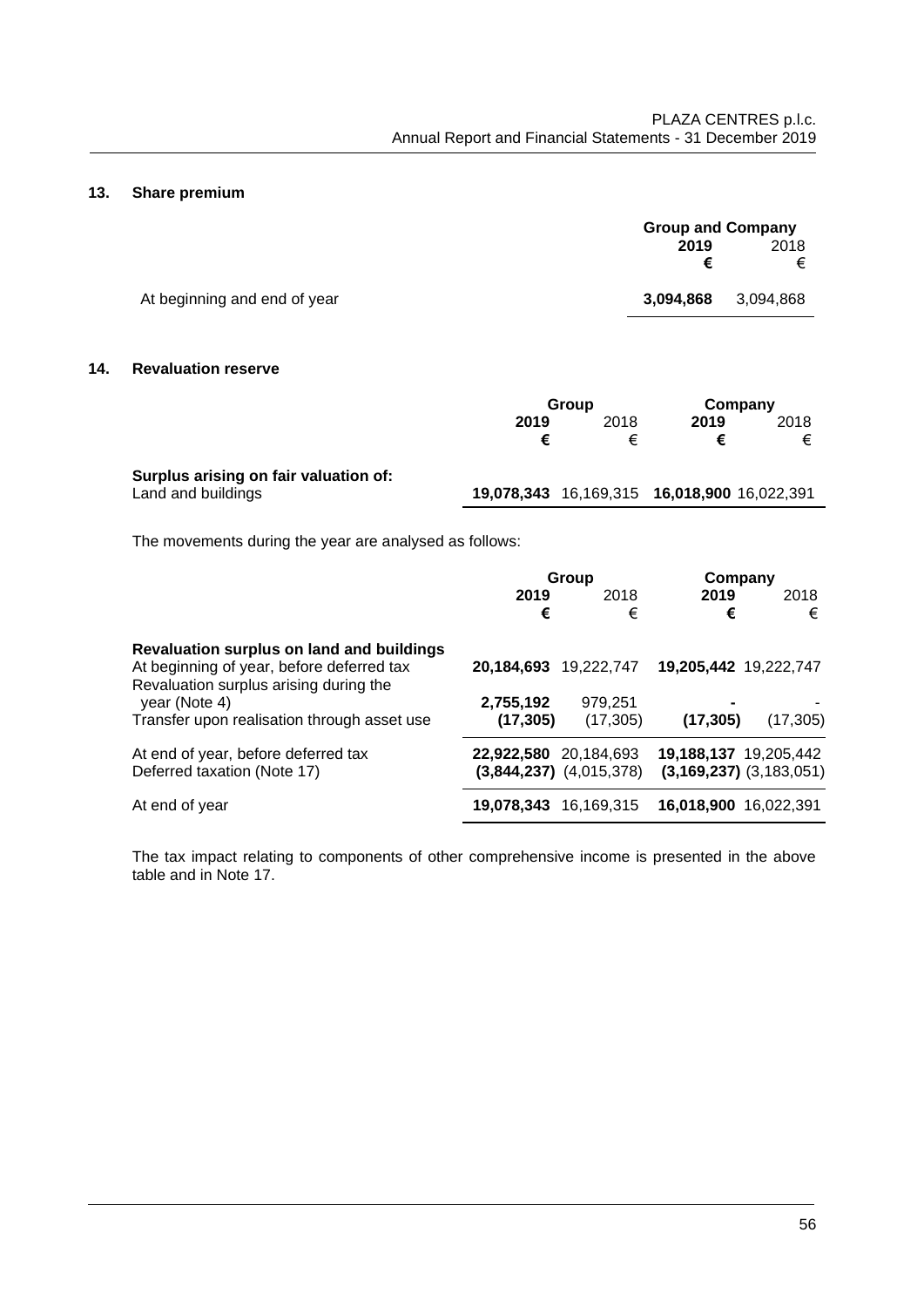#### **15. Trade and other payables**

|                   | Group     |           | Company |         |
|-------------------|-----------|-----------|---------|---------|
|                   | 2019      | 2018      | 2019    | 2018    |
|                   | €         | €         | €       | €       |
| <b>Current</b>    |           |           |         |         |
| Trade payables    | 156,081   | 174,313   | 141,859 | 134,270 |
| Other payables    | 607,359   | 488,742   | 395,109 | 319,966 |
| Indirect taxation |           | 2,530     |         |         |
| Accruals          | 219,492   | 228,762   | 200,288 | 211,662 |
| Deferred income   | 26,909    | 199,530   | 19,634  | 25,684  |
|                   | 1,009,841 | 1,093,877 | 756,890 | 691,582 |
| Non-current       |           |           |         |         |
| Deferred income   | 107,274   | 119,294   | 107,274 | 119,294 |
|                   |           |           |         |         |
| <b>Borrowings</b> |           |           |         |         |
|                   |           | Group     | Company |         |

|                                                 |            | שטוט                  | <b>COMPAIL</b> |           |
|-------------------------------------------------|------------|-----------------------|----------------|-----------|
|                                                 | 2019       | 2018                  | 2019           | 2018      |
|                                                 | €          | €                     | €              | €         |
| <b>Current</b><br><b>Bank loans</b>             | 434,379    | 422,671               |                |           |
| Non-current<br>85,000 3.9% unsecured bonds 2026 | 8,371,663  | 8,355,177             | 8,371,663      | 8,355,177 |
| <b>Bank loans</b>                               | 2,739,240  | 3,172,327             |                |           |
|                                                 | 11,110,903 | 11,527,504            | 8,371,663      | 8,355,177 |
| Total borrowings                                |            | 11,545,282 11,950,175 | 8,371,663      | 8,355,177 |
|                                                 |            |                       |                |           |

#### *Unsecured bonds*

**16. Borrowings**

By virtue of the Prospectus dated 11 August 2016, the Parent Company issued for subscription by the general public 85,000 unsecured bonds for an amount of €8,500,000. The bonds have a nominal value of €100 per bond and have been issued at par.

The bonds are subject to a fixed interest rate of 3.9% per annum payable annually in arrears on 19 September of each year. All bonds are redeemable at par (€100 for each bond) on 22 September 2026 unless they are previously re-purchased and cancelled.

The proceeds from the bond issue were used by the issuer to grant a loan to the subsidiary for the purpose of the acquisition of the Tigne Place Commercial Property (refer to Notes 4 and 6) and to refinance the issuer's own bank facilities.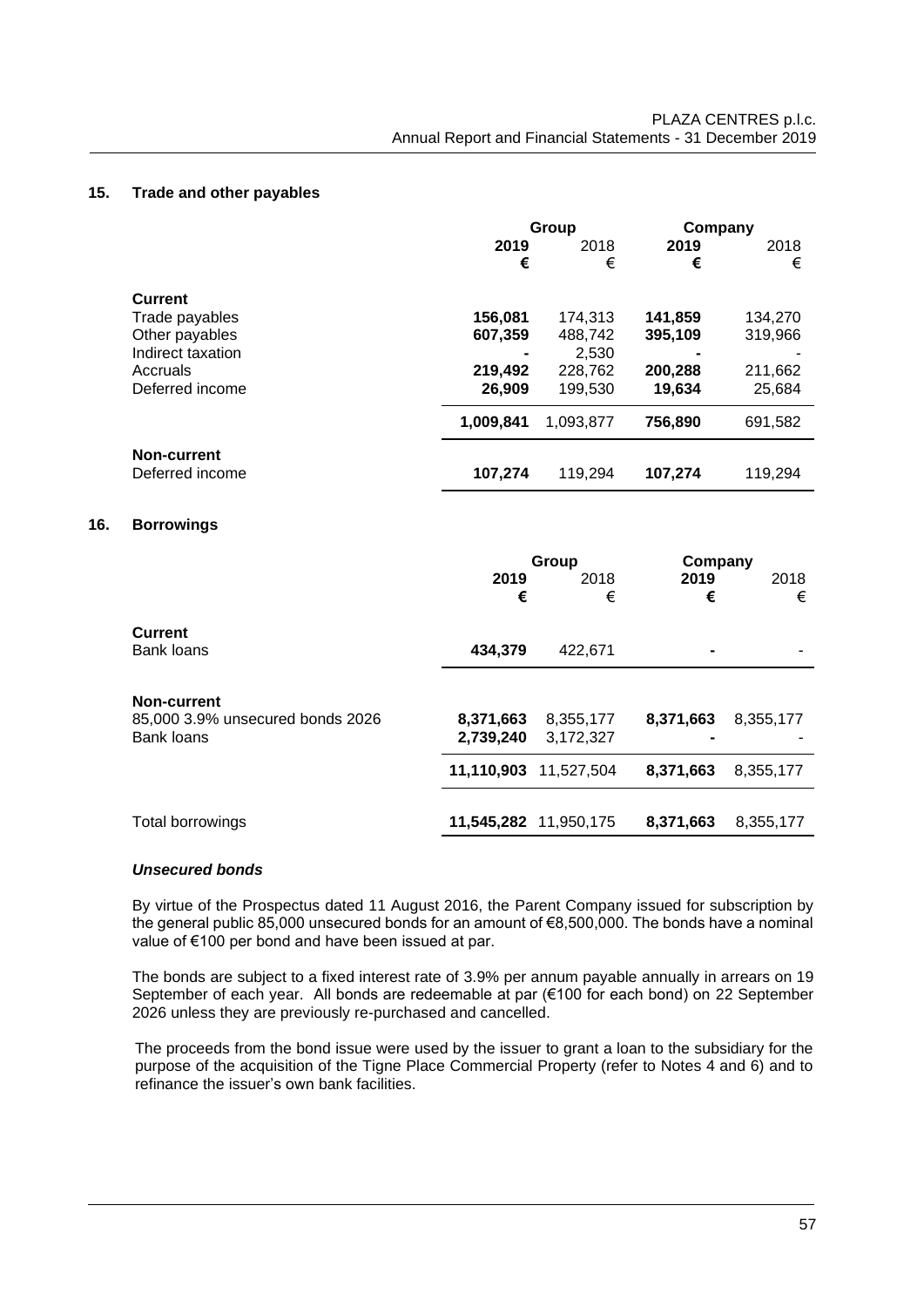#### **16. Borrowings** - continued

The bonds have been admitted to the Official List of the Malta Stock Exchange. The quoted market price of the bonds at 31 December 2019 was €101.55 (2018: €101.55), which in the opinion of the Directors fairly represented the fair value of these financial liabilities.

The bonds are measured at the amount of net proceeds adjusted for the amortisation of the difference between net proceeds and the redemption value of the bonds using the effective interest method as follows:

|                                                                                | <b>Group and Company</b> |                  |  |
|--------------------------------------------------------------------------------|--------------------------|------------------|--|
|                                                                                | 2019                     | 2018             |  |
|                                                                                | €                        | €                |  |
| 3.9% unsecured bonds 2026                                                      |                          |                  |  |
| Original face value of bonds issued                                            | 8,500,000                | 8.500.000        |  |
| Gross amount of bond issue costs                                               | (185,700)                | (185,700)        |  |
| Amortisation of gross amount of bond issue costs:                              |                          |                  |  |
| Accumulated amortisation at beginning of year<br>Amortisation charge (Note 22) | 40,877<br>16,486         | 24,760<br>16,117 |  |
| Accumulated amortisation at the end of year                                    | 57,363                   | 40,877           |  |
| Unamortised bond issue costs                                                   | (128, 337)               | (144, 823)       |  |
| Amortised cost and closing carrying amount of the bonds                        | 8,371,663                | 8,355,177        |  |

The following are the contracted undiscounted cash flows of the bonds analysed into relevant maturity groupings based on the remaining term at the end of the reporting period to the maturity date:

|                       |            | <b>Group and Company</b> |  |
|-----------------------|------------|--------------------------|--|
|                       | 2019       | 2018                     |  |
|                       | €          | €                        |  |
| Within 1 year         | 332,408    | 331,500                  |  |
| Between 1 and 2 years | 331,500    | 332,408                  |  |
| Between 2 and 5 years | 995,408    | 994,500                  |  |
| Later than 5 years    | 9,072,178  | 9,404,586                |  |
|                       | 10,731,494 | 11,062,994               |  |
|                       |            |                          |  |

#### *Bank facilities*

The Group's loan facilities as at 31 December 2019 amounted to €3,173,619 (2018: €3,594,999). The Company also avails itself of a general facility amounting to  $\epsilon$ 1,500,000 (2017:  $\epsilon$ 1,500,000).

The bank facilities of the Group as at 31 December 2019 and 2018 are mainly secured by:

- (a) a general hypothec on the Group's assets for €6,000,000;
- (b) a special hypothec and guarantee for the amount of €6,000,000 over property; and
- (c) a pledge over the insurance policy covering the specific property.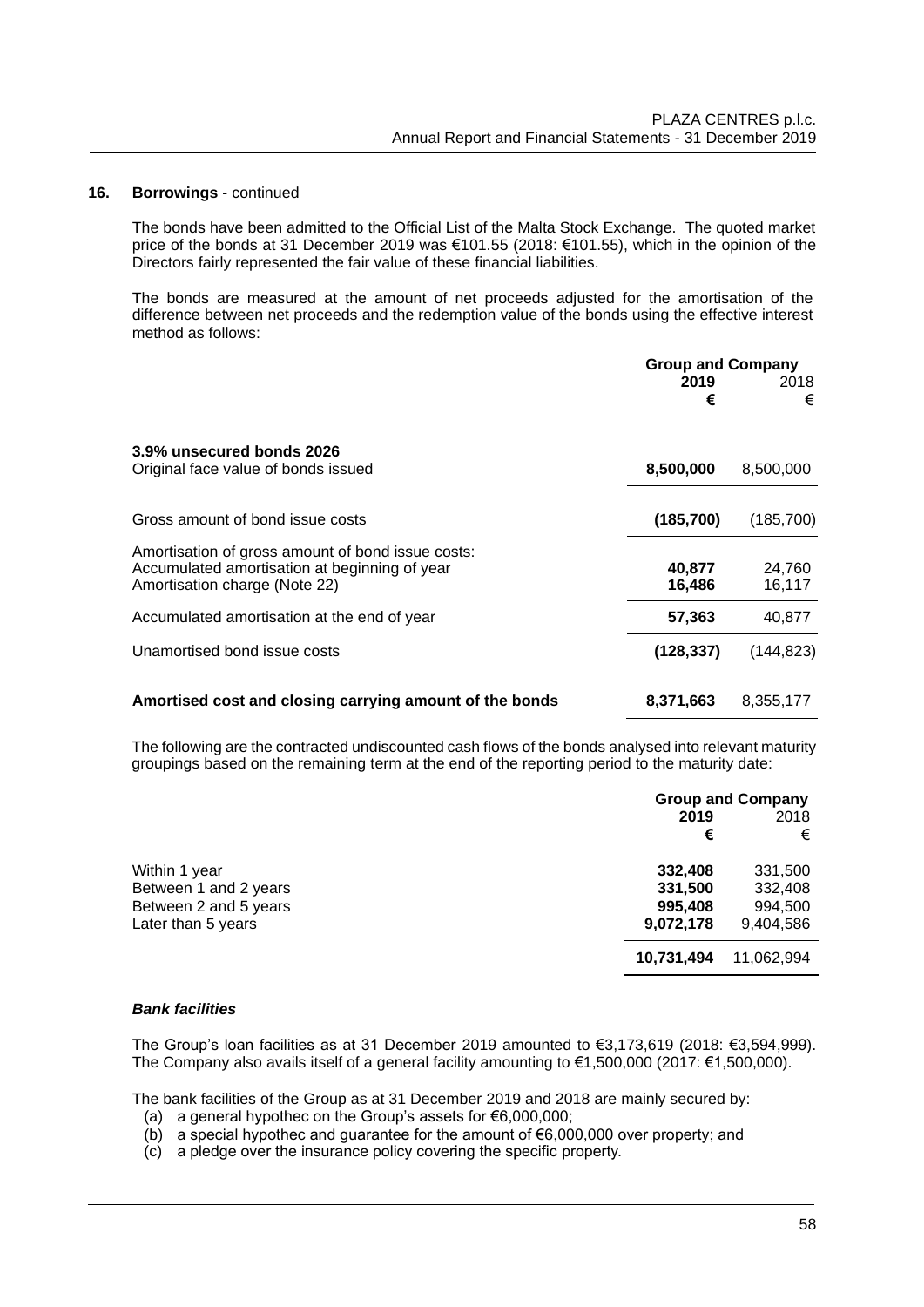#### **16. Borrowings** - continued

Bank borrowings are entirely subject to variable rates of interest linked to the Euribor. The weighted average effective interest rates for bank borrowings at the end of the reporting period are as follows:

|            |      | Group |  |
|------------|------|-------|--|
|            | 2019 | 2018  |  |
|            | %    | %     |  |
| Bank loans | 2.75 | 2.75  |  |

The following are the contracted undiscounted cash flows of the Group's bank loans analysed into relevant maturity groupings based on the remaining term at the end of the reporting period to the maturity date:

|                                                                                       | Group                                      |                                              |  |
|---------------------------------------------------------------------------------------|--------------------------------------------|----------------------------------------------|--|
|                                                                                       | 2019<br>€                                  | 2018<br>€                                    |  |
| Within 1 year<br>Between 1 and 2 years<br>Between 2 and 5 years<br>Later than 5 years | 517,200<br>517,200<br>1,551,600<br>896,371 | 517,200<br>517,200<br>1,551,600<br>1,413,571 |  |
|                                                                                       | 3,482,371                                  | 3,999,571                                    |  |
| Carrying amount                                                                       | 3,173,619                                  | 3,594,998                                    |  |

### **17. Deferred taxation**

Deferred taxes are calculated on temporary differences under the liability method and are measured at the tax rates that are expected to apply to the period when the asset is realised or the liability is settled based on tax rates (and tax laws) that have been enacted by the end of the reporting period. The principal tax rate used is 35% (2017: 35%), with the exception of deferred tax on the fair valuation of property which is computed on the basis applicable to disposals of immovable property, that is, tax effect of 5% - 10% (2018: 8% - 10%) of the transfer value.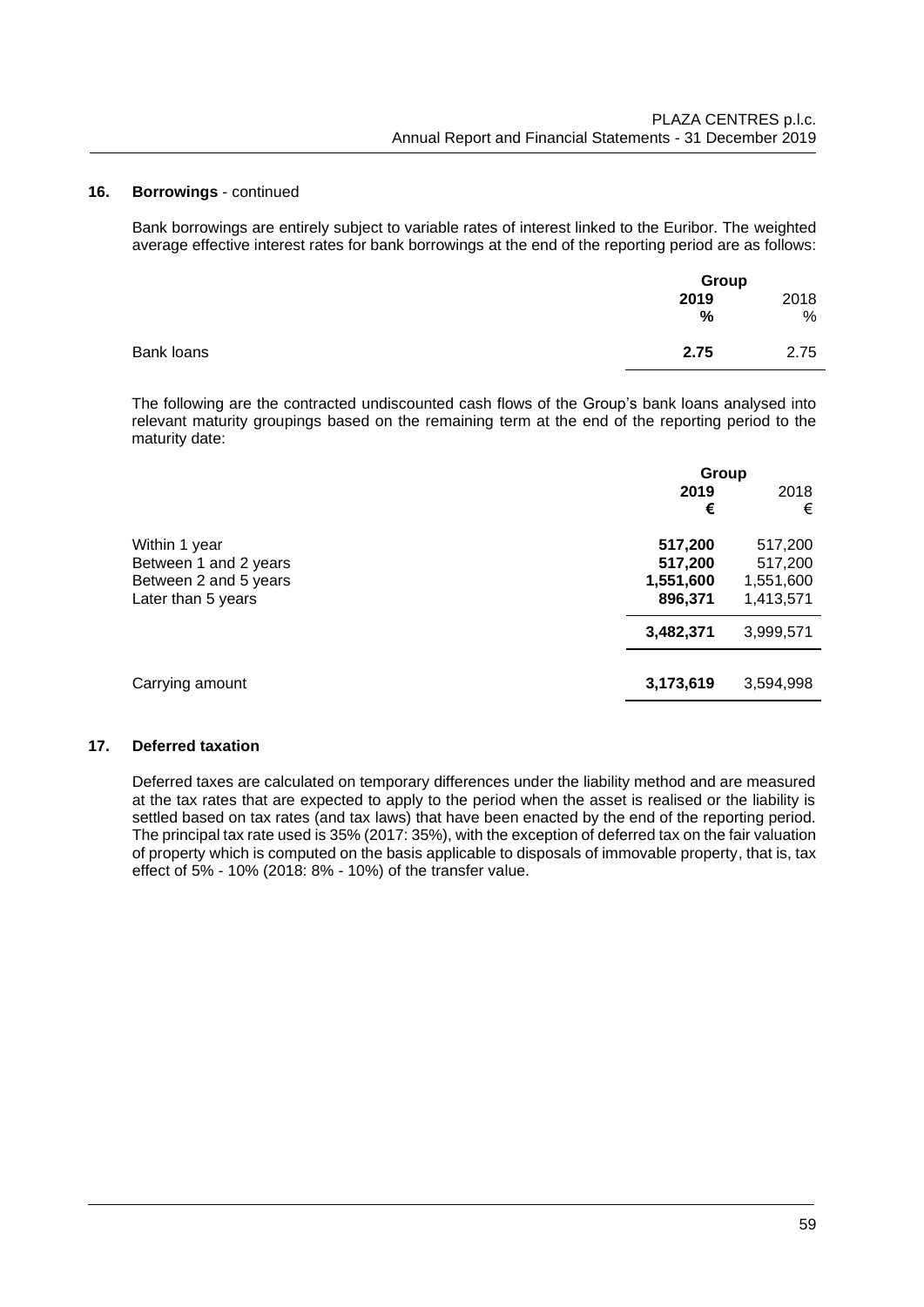#### **17. Deferred taxation** - continued

The movement on the deferred tax account is as follows:

|                                                                                                                                                     | Group      |           | Company   |           |
|-----------------------------------------------------------------------------------------------------------------------------------------------------|------------|-----------|-----------|-----------|
|                                                                                                                                                     | 2019<br>€  | 2018<br>€ | 2019<br>€ | 2018<br>€ |
| At beginning of year<br>Deferred tax on revaluation surplus arising                                                                                 | 4,381,119  | 3,528,884 | 3,549,002 | 3,528,884 |
| during the year (Note 14)<br>Movement in deferred tax liability on<br>revalued land and buildings determined<br>on the basis applicable to property | 137,760    | 832.327   |           |           |
| disposals (Note 14)<br>Realisation through asset use (Notes 14                                                                                      | (302, 844) | 1,063     | (7, 757)  | 1,063     |
| and $24$ )<br>Deferred tax on other temporary                                                                                                       | (6,057)    | (6,057)   | (6,057)   | (6,057)   |
| differences (Note 24)                                                                                                                               | (1,765)    | 24,902    | (1,765)   | 25,112    |
| At end of year                                                                                                                                      | 4,208,213  | 4,381,119 | 3,533,423 | 3,549,002 |

The amounts referenced to Note 24 as disclosed in the table above, are recognised in profit or loss, whilst the other amounts, referenced to Note 14, have been recognised directly in equity in other comprehensive income.

The balance at 31 December represents:

|                                                                         | Group     |           | Company   |           |
|-------------------------------------------------------------------------|-----------|-----------|-----------|-----------|
|                                                                         | 2019      | 2018      | 2019      | 2018      |
|                                                                         | €         | €         | €         | €         |
| Temporary differences on fair valuation of<br>property                  | 3.844.237 | 4,015,378 | 3.169.237 | 3,183,051 |
| Temporary differences arising on<br>depreciation of property, plant and |           |           |           |           |
| equipment<br>Temporary differences attributable to                      | 411,754   | 416.320   | 411.754   | 416.320   |
| deferred premium income                                                 | (41,753)  | (46, 875) | (41,753)  | (46, 875) |
| Other temporary differences                                             | (6,025)   | (3,704)   | (5, 815)  | (3, 494)  |
| At end of year                                                          | 4,208,213 | 4.381.119 | 3.533.423 | 3,549,002 |

The recognised deferred tax assets and liabilities are expected to be recovered or settled principally after more than twelve months.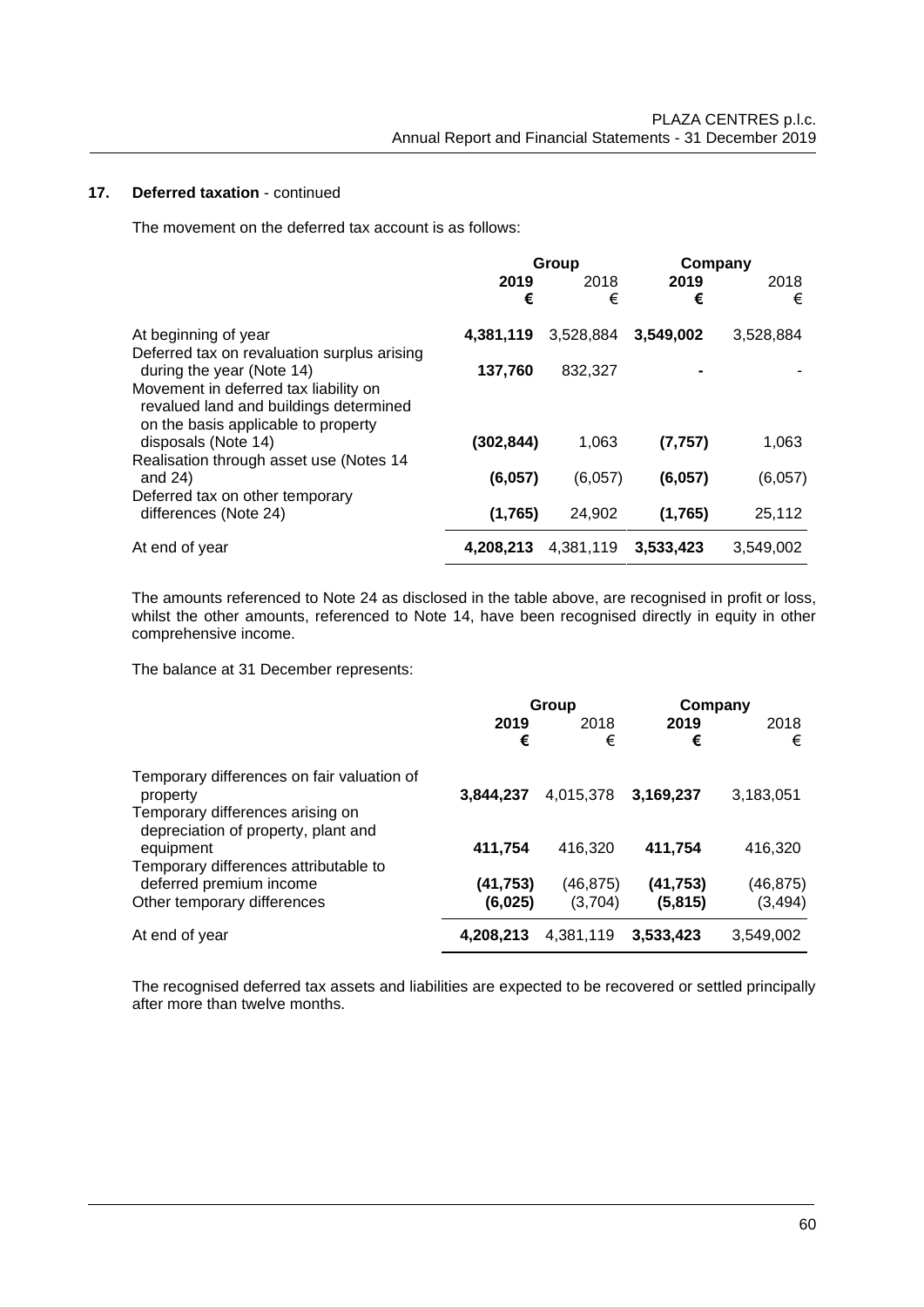#### **18. Revenue**

The Group's revenue is principally derived from rental income attributable to retail outlets and office space in its commercial property.

## **19. Expenses by nature**

|                                                                                                                     | Group     |           | Company   |           |
|---------------------------------------------------------------------------------------------------------------------|-----------|-----------|-----------|-----------|
|                                                                                                                     | 2019<br>€ | 2018<br>€ | 2019<br>€ | 2018<br>€ |
| Employee benefit expense (Note 20)<br>Depreciation of property, plant and<br>equipment (Note 4) and amortisation of | 262,821   | 228.272   | 262,378   | 226,677   |
| intangible assets (Note 5)                                                                                          | 577,640   | 552,303   | 422,433   | 414,078   |
| Motor vehicle operating lease rentals payable                                                                       |           | 625       |           | 625       |
| Directors' emoluments (Note 25)                                                                                     | 126,840   | 90.319    | 126,840   | 90,319    |
| Legal and professional fees                                                                                         | 47,357    | 30,338    | 42,105    | 22,203    |
| Movement in credit loss allowances in respect                                                                       |           |           |           |           |
| of trade receivables                                                                                                | 7,990     | 10.585    | 7,990     | 9,984     |
| Other expenses                                                                                                      | 241,101   | 283,365   | 207,830   | 299,022   |
| Total operating costs                                                                                               | 1.263.749 | 1.237.807 | 1.069.576 | 1.062.908 |

Fees charged by the auditor for services rendered during the financial periods ended 31 December 2019 and 2018 relate to the following:

|                                      | Group  |        | Company        |        |
|--------------------------------------|--------|--------|----------------|--------|
|                                      | 2019   | 2018   | 2019           | 2018   |
|                                      | €      | €      | €              | €      |
| Annual statutory audit               | 29,700 | 28,950 | 21.450         | 20,950 |
| Other assurance services             | 2,000  | 500    | 2,000          | 500    |
| Tax advisory and compliance services | 3,265  | 9,819  | 670            | 5,409  |
| Other non-audit services             |        | 2.400  | $\blacksquare$ | 2,400  |
|                                      | 34,965 | 41,669 | 24,120         | 29,259 |

## **20. Employee benefit expense**

|                                                        | Group     |            | Company    |            |
|--------------------------------------------------------|-----------|------------|------------|------------|
|                                                        | 2019      | 2018       | 2019       | 2018       |
|                                                        | €         | €          | €          | €          |
| Wages and salaries, excluding Directors' fees          | 405,973   | 379,664    | 385,591    | 359,860    |
| Social security costs                                  | 26,080    | 25,154     | 24,443     | 23,439     |
|                                                        | 432,053   | 404.818    | 410.034    | 383,299    |
| Less: recharges relating to common area<br>maintenance | (169,232) | (176, 546) | (147, 656) | (156, 622) |
|                                                        | 262,821   | 228,272    | 262,378    | 226,677    |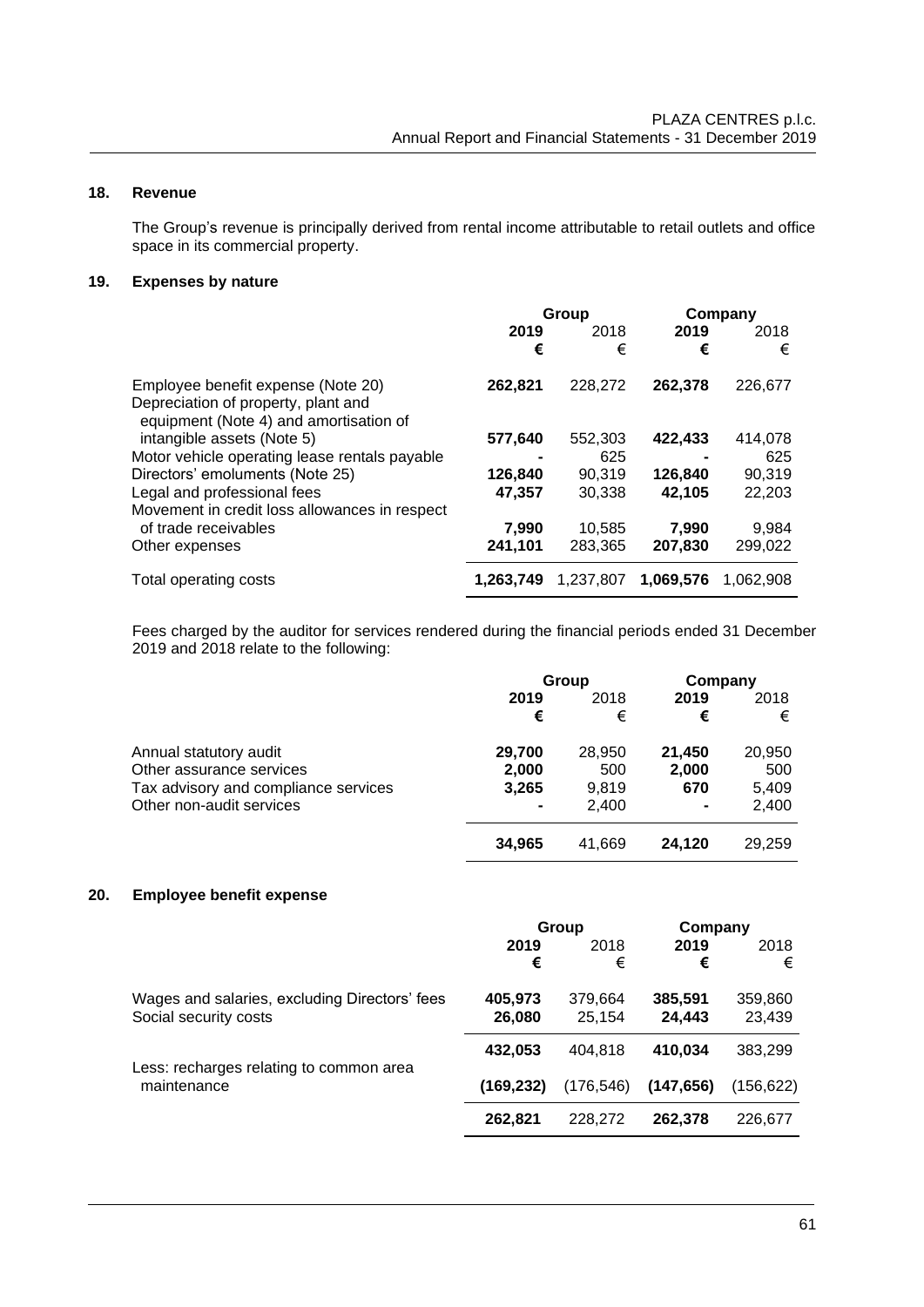## **20. Employee benefit expense** - continued

Average number of persons employed during the year:

|                                      | Group |      | Company |      |
|--------------------------------------|-------|------|---------|------|
|                                      | 2019  | 2018 | 2019    | 2018 |
| Administration (excluding Directors) | 8     | 6    | 8       | 6    |
| Maintenance                          | 8     | 9    | 6       |      |
| Security                             |       |      |         |      |
|                                      | 17    | 16   | 15      | 14   |

# **21. Investment and other related income**

|                                                                                                                                      | <b>Group and Company</b> |           |
|--------------------------------------------------------------------------------------------------------------------------------------|--------------------------|-----------|
|                                                                                                                                      | 2019<br>€                | 2018<br>€ |
| Gross dividends from equity investments<br>Net fair value gains/(losses) on financial assets at fair value through<br>profit or loss | 2,735                    | 2.422     |
|                                                                                                                                      | 35.967                   | (2,800)   |
|                                                                                                                                      | 38,702                   | (378)     |

## **22. Finance income**

|                                          | Group          |       | Company |         |
|------------------------------------------|----------------|-------|---------|---------|
|                                          | 2019           | 2018  | 2019    | 2018    |
|                                          | €              | €     | €       | €       |
| Interest income on trade receivables     | 3.741          | 3.543 | 3.741   | 3,543   |
| Interest income from loans to subsidiary | $\blacksquare$ | ۰     | 223,332 | 220,977 |
|                                          | 3,741          | 3.543 | 227,073 | 224,520 |

## **23. Finance costs**

|                                                                                 | Group                       |                         | Company                   |                  |
|---------------------------------------------------------------------------------|-----------------------------|-------------------------|---------------------------|------------------|
|                                                                                 | 2019<br>€                   | 2018<br>€               | 2019<br>€                 | 2018<br>€        |
| Interest on bank borrowings<br>Bonds interest expense<br>Lease interest expense | 107,350<br>347,986<br>2,799 | 116,600<br>347.617<br>۰ | 5,596<br>347,986<br>2,799 | 3,927<br>347,617 |
|                                                                                 | 458.135                     | 464.217                 | 356,381                   | 351,544          |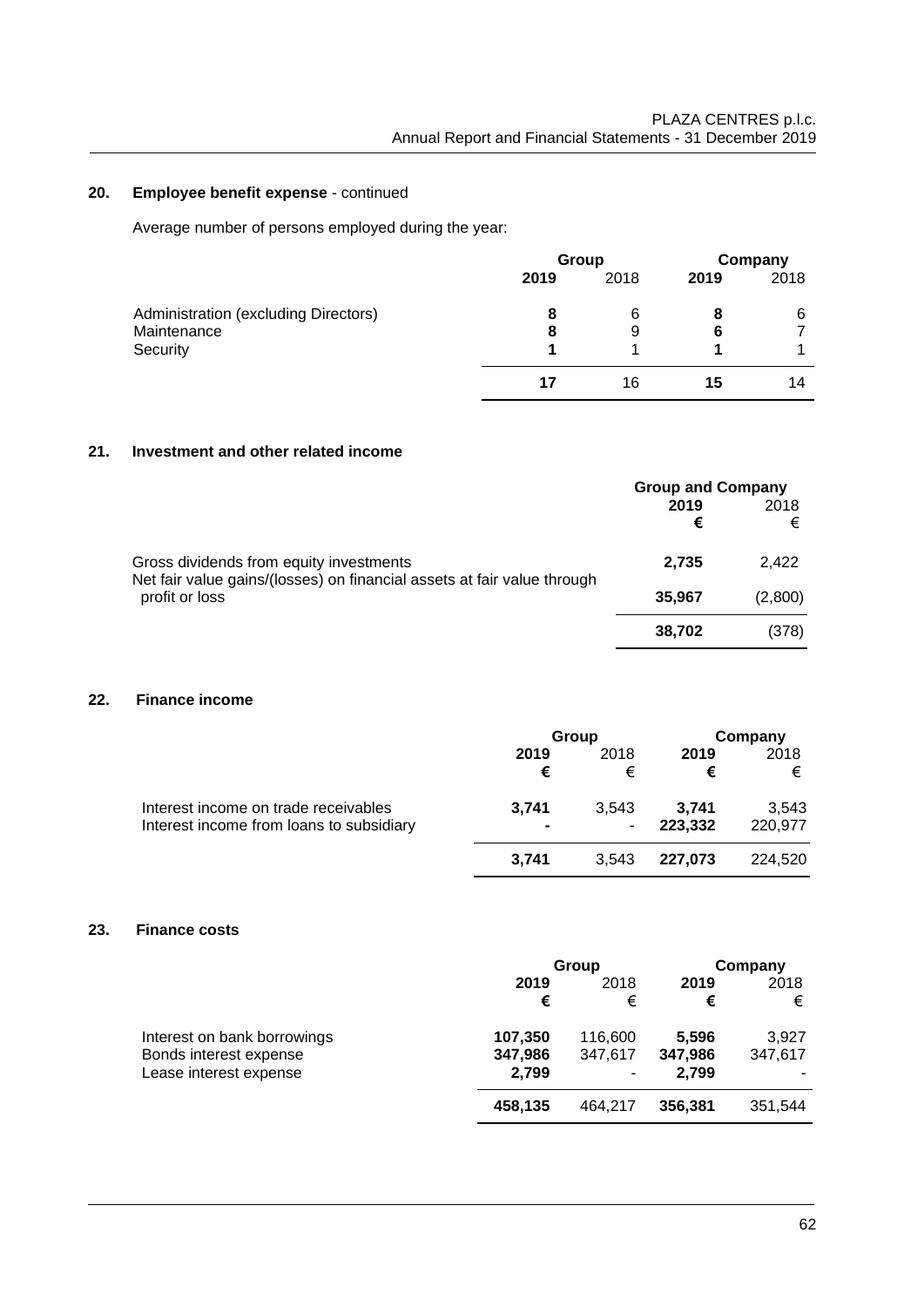#### **24. Tax expense**

|                                                                                                                            | Group                        |                   | Company                      |                   |
|----------------------------------------------------------------------------------------------------------------------------|------------------------------|-------------------|------------------------------|-------------------|
|                                                                                                                            | 2019<br>€                    | 2018<br>€         | 2019<br>€                    | 2018<br>€         |
| Current taxation:<br>Current tax expense<br>Under provision of current tax in prior periods<br>Deferred taxation (Note 17) | 515,071<br>5,581<br>(7, 822) | 457,356<br>18.845 | 408,252<br>5.581<br>(7, 822) | 377,534<br>19,055 |
|                                                                                                                            | 512,830                      | 476.201           | 406.011                      | 396,589           |

The tax on the Group's and the Company's profit before tax differs from the theoretical amount that would arise using the basic tax rate as follows:

|                                                                                                                                                                      | Group                         |                      | Company           |            |
|----------------------------------------------------------------------------------------------------------------------------------------------------------------------|-------------------------------|----------------------|-------------------|------------|
|                                                                                                                                                                      | 2019<br>€                     | 2018<br>€            | 2019<br>€         | 2018<br>€  |
| Profit before tax                                                                                                                                                    | 1,870,991                     | 1,571,550            | 1,643,089         | 1,419,959  |
| Tax on profit at 35%                                                                                                                                                 | 654,847                       | 550,043              | 575,081           | 496,986    |
| Tax effect of:<br>- rental income charged at 15% final<br>withholding tax<br>- non-deductible depreciation and expenses<br>- maintenance allowance claimed on rented | (166, 829)<br>82,294          | (119, 452)<br>75,705 | (166, 829)        | (119, 452) |
| property<br>- movements in temporary differences<br>- under provision of tax in previous years                                                                       | (55,241)<br>(7, 822)<br>5,581 | (49, 150)<br>19,055  | (7, 822)<br>5,581 | 19,055     |
| Tax charge in the accounts                                                                                                                                           | 512,830                       | 476,201              | 406,011           | 396,589    |

#### **25. Directors' emoluments**

|                                                  | <b>Group and Company</b> |        |  |
|--------------------------------------------------|--------------------------|--------|--|
|                                                  | 2018<br>2019             |        |  |
|                                                  |                          |        |  |
| Directors' fees - short term employment benefits | 126.840                  | 90.319 |  |

Included in the fees disclosed above, is an amount of €18,300 (2018: €18,300) that was recharged by a shareholder of the Parent Company.

The Company has paid insurance premiums of €2,770 (2018: €2,770) during the year in respect of professional indemnity in favour of its Directors and senior officers.

During 2019, the Directors were also entitled to a variable remuneration amounting to €54,140 (2018: Nil), which amount is included in the table above.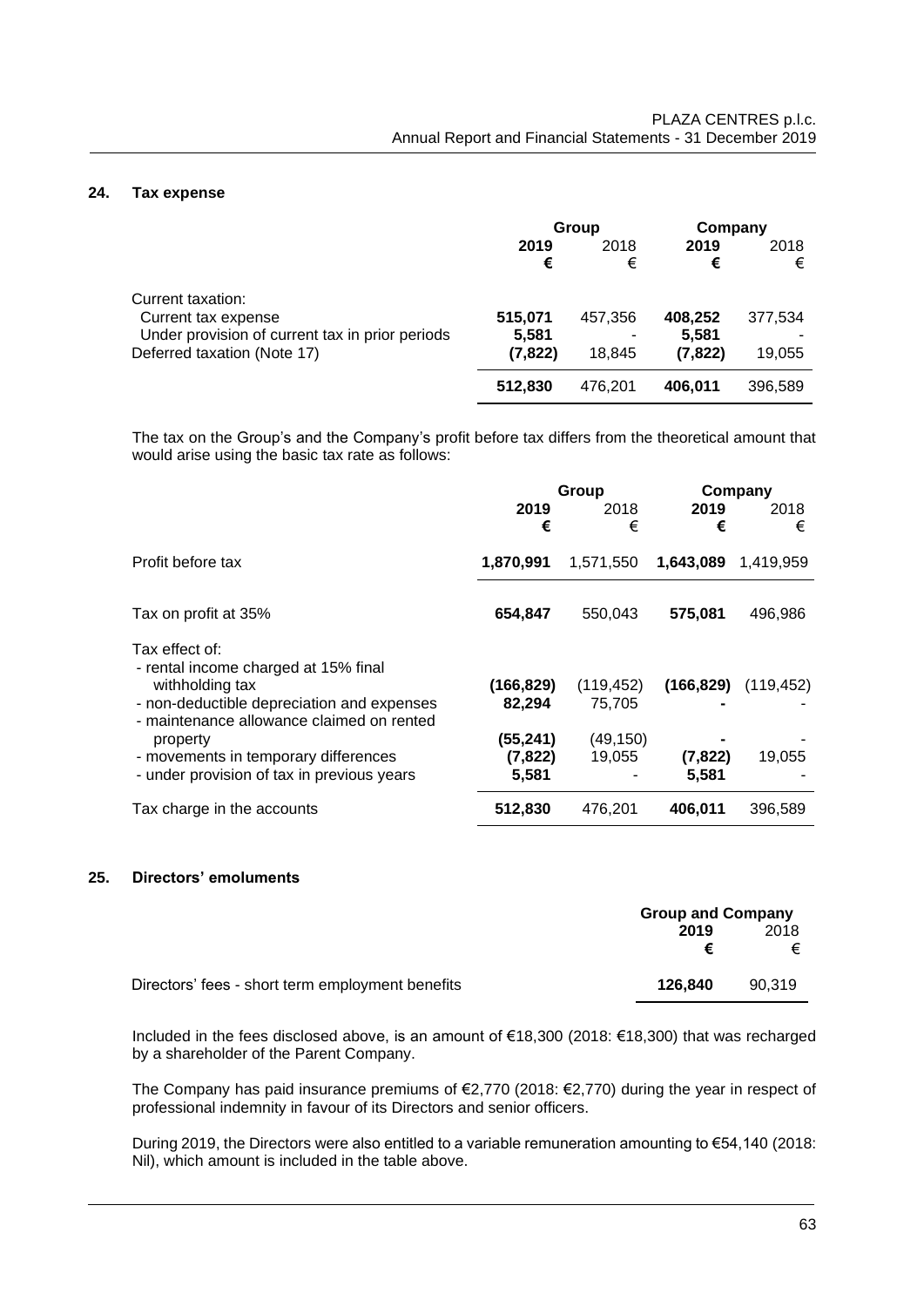#### **26. Earnings per share**

Earnings per share is based on the net profit for the year divided by the weighted average number of ordinary shares in issue during the year. The diluted earnings per share is equal to the basic earnings per share.

|                                                                                                | Group      |                                       |  |
|------------------------------------------------------------------------------------------------|------------|---------------------------------------|--|
|                                                                                                | 2019       | 2018                                  |  |
| Net profit attributable to shareholders<br>Weighted average number of ordinary shares in issue | 28,242,000 | €1,358,161 $€1,095,349$<br>28.242.000 |  |
| Earnings per share ( $\epsilon$ cents)                                                         | 4c81       | 3c88                                  |  |

#### **27. Dividends**

At the forthcoming Annual General Meeting a final net dividend in respect of 2019 of €320,000 per share, amounting to a total net dividend of €0.0113 is to be proposed. These financial statements do not reflect this dividend payable, which will be accounted for in shareholders' equity as an appropriation of retained earnings in the year ending 31 December 2020. The net dividends declared in respect of 2018 and 2017 were €831,115 (€0.0294 per share).

#### **28. Cash generated from operations**

Reconciliation of operating profit to cash generated from operations:

|                                                                          | Group            |                     | Company          |           |
|--------------------------------------------------------------------------|------------------|---------------------|------------------|-----------|
|                                                                          | 2019<br>€        | 2018<br>€           | 2019<br>€        | 2018<br>€ |
| Operating profit                                                         | 2.286.683        | 2,032,602 1,733,695 |                  | 1.547.361 |
| Adjustments for:<br>Depreciation of property, plant and                  |                  |                     |                  |           |
| equipment (Note 4)<br>Amortisation of intangible assets (Note 5)         | 576,098<br>1,542 | 552,303             | 420,891<br>1,542 | 414,078   |
| Deferred premium income<br>Movement in credit loss allowances in respect | (14,636)         | (24, 491)           | (14, 636)        | (24, 491) |
| of trade receivables                                                     | 7,990            | 10,585              | 7,990            | 9,984     |
| Changes in working capital:                                              |                  |                     |                  |           |
| Trade and other receivables                                              | (147, 260)       | (69, 493)           | (93, 106)        | (101,299) |
| Trade and other payables                                                 | (81,420)         | 28,009              | 67,924           | (56, 530) |
| Cash generated from operations                                           | 2,628,997        | 2,529,515 2,124,300 |                  | 1,789,103 |

#### *Net debt reconciliation*

Other than as disclosed in Note 16 'Borrowings', with respect to the amortisation of bond issue costs, the principal movements in the group's and the company's net debt related to cash flow movements are disclosed as part of the financing activities in the statements of cash flows.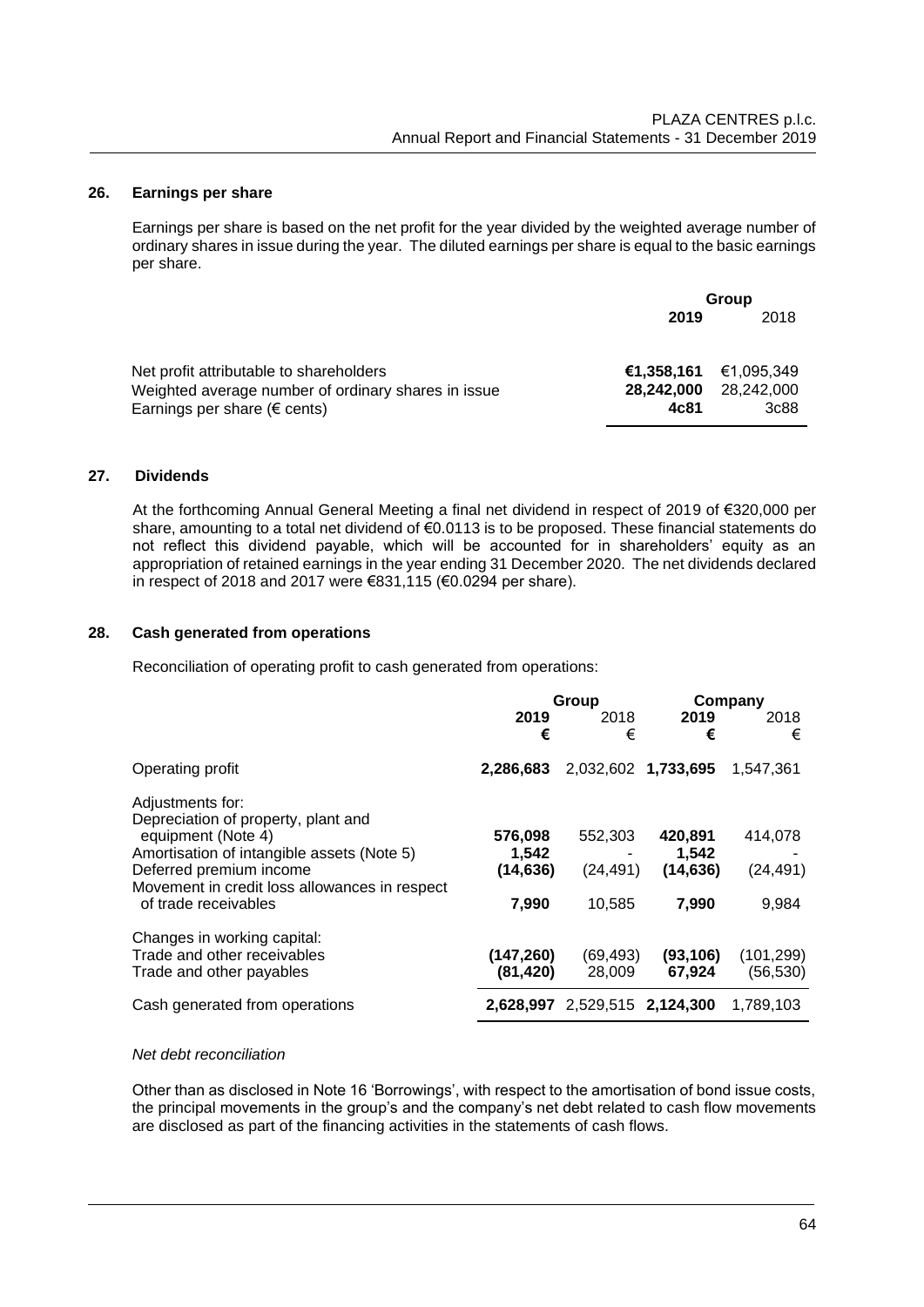#### **29. Capital commitments**

Commitments for capital expenditure not provided for in these financial statements are as follows:

|                                 | Group   |         | Company |         |
|---------------------------------|---------|---------|---------|---------|
|                                 | 2019    | 2018    | 2019    | 2018    |
|                                 | €       | €       | €       | €       |
| Authorised but not contracted   | 500,000 | 552,000 | 500,000 | 425,000 |
| Contracted but not provided for | 109,000 | 16.500  | 109.000 |         |
|                                 | 609.900 | 568,500 | 609,000 | 425,000 |

#### **30. Operating lease commitments**

#### *(a) Where Group undertakings are the lessor*

Future minimum lease payments due to the Group under non-cancellable operating leases are as set out below. They are determined by reference to the point in time in the rental contract when the tenant is given the option to cancel a lease without the requirement of any additional payment thereon.

Group undertakings lease units both for office and retail activity under operating lease arrangements. As at 31 December 2019, the leases run for fixed periods ranging from 6 months to 4 years. After ever expiry period, the lease may be renewed for further periods, in accordance with the respective lease agreements, unless the lessee gives the lessor a minimum of 6 months notice of termination prior to renewal, as specified in the same agreement.

|                                              | Group     |                               | Company             |           |
|----------------------------------------------|-----------|-------------------------------|---------------------|-----------|
|                                              | 2019      | 2018                          | 2019                | 2018      |
|                                              | €         | €                             | €                   | €         |
| Not later than 1 year                        | 2.264.384 | 2,719,075                     | 1,885,612           | 2,269,330 |
| Later than 1 year and not later than 5 years | 791.528   | 1,837,847                     | 791,528             | 1,766,770 |
|                                              | 3.055.912 |                               | 4,556,922 2,677,140 | 4.036.100 |
| Rental income derived from operating leases  | 3.491.504 | 3,213,385 2,703,892 2,511,245 |                     |           |
|                                              |           |                               |                     |           |

#### *(b) Where a group undertaking is the lessee*

The future minimum lease payments payable under non-cancellable motor-vehicle operating leases are as follows:

|                                                                       |           | <b>Group and Company</b> |  |  |
|-----------------------------------------------------------------------|-----------|--------------------------|--|--|
|                                                                       | 2019<br>€ | 2018<br>€                |  |  |
| Not later than 1 year<br>Later than 1 year and not later than 5 years | ٠<br>٠    | 6,765<br>30,135          |  |  |
|                                                                       | ۰         | 36,900                   |  |  |

During 2019, the Group has recognised right-of-use assets for leases in accordance with the requirements of IFRS 16 (refer to Note 4).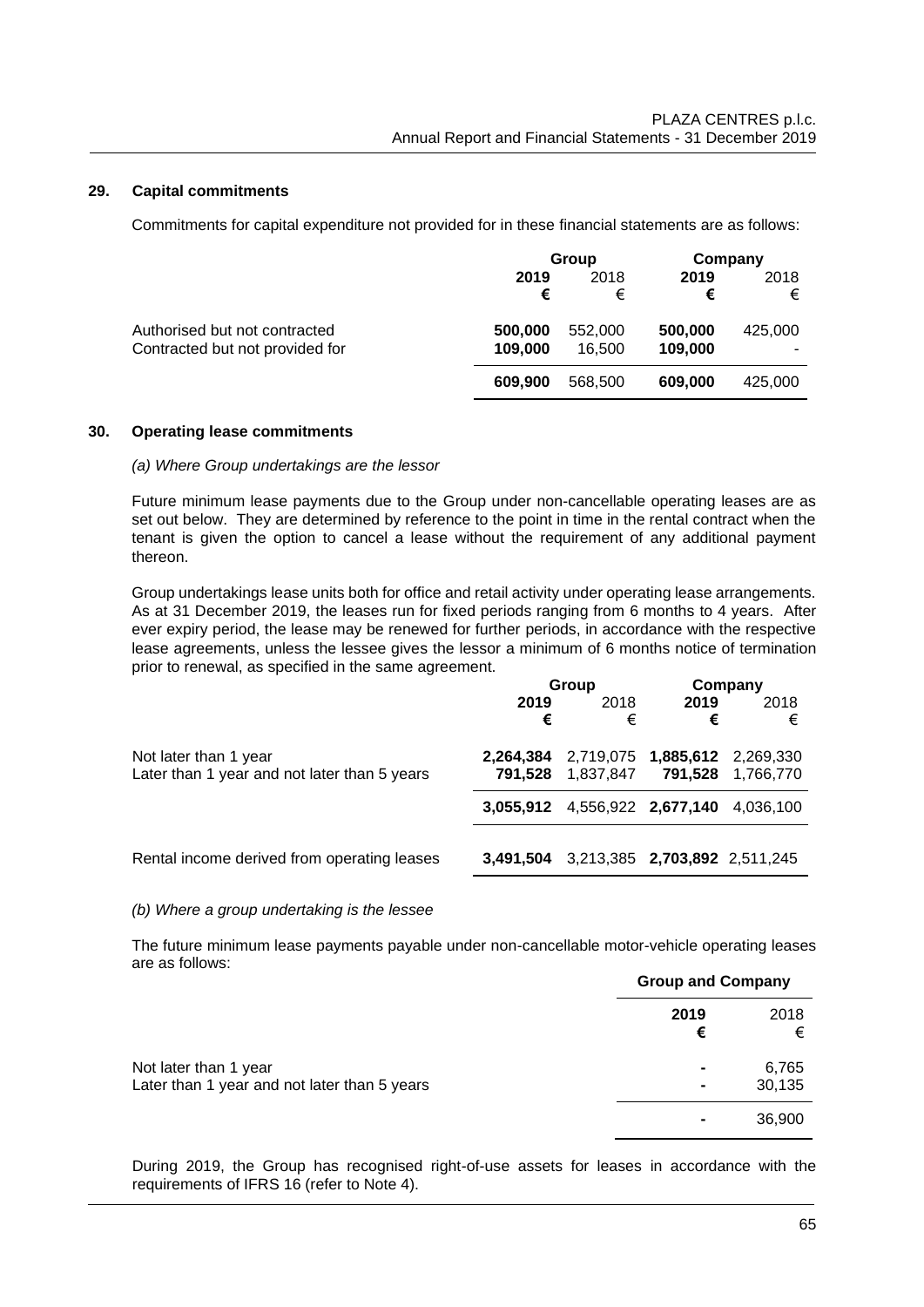#### **31. Related party transactions**

No transactions with related parties as defined by IAS 24 were carried out by the Group during the current and the preceding financial years, other than those disclosed in Note 25.

With respect to the Company, the other material transactions entered into with a related party during the current and the preceding financial years, as defined by IAS 24, relate to the following:

- advances to subsidiary, as disclosed in Note 7;
- interest income from the loans receivable, as disclosed in Note 22; and
- management fees charged to subsidiary amounting €42,000 (2018: €42,000).

Year end balances with subsidiary are disclosed separately in Notes 7 and 8 to the financial statements.

Key management personnel comprise the directors of the parent company. Key management personnel compensation, consisting of Directors' remuneration is disclosed in Note 25 to these financial statements.

#### **32. Events after the reporting date**

The recent global and local developments stemming from the coronavirus pandemic ushered in a completely different financial and economic scenario to the one envisaged a few weeks, or months ago, where the Board was confident that the Group could at least confirm the same operating income levels achieved in 2019. The directors consider the consequence of the emergence and spread of COVID-19 in 2020 to be a non-adjusting post balance sheet event.

The current level of uncertainty affects every person and every business operation. In this environment, making financial predictions becomes extremely difficult, particularly in view of the uncertainty surrounding the duration of restrictions imposed on business as a measure to prevent the spread of the COVID-19 virus. Retail operations are one of the hardest hit sectors of the economy. At the date that the financial statements have been authorised for issue, the shopping Mall is closed in line with the local Health Authorities' directives. The impact of this closure is to a limited extent absorbed by the Group's strategy in recent years, to move towards a mix of revenue streams between commercial and retail leases, increasing the contribution of the former, to the overall revenue. The overall impact of the closure will however remain important from an operational income perspective.

Given the prevailing economic uncertainty, management has prepared projections assuming different scenarios to assess the anticipated impact on the Group's projected financial results and cash flows. These projections assume reduced revenue levels under different scenarios that centre around the period within which operations are likely to go back to normal. These projections also take into account the various measures that are being implemented by the Group and the use of banking facilities that the Group can avail itself of. Although the operation's performance will be materially negatively impacted, the Group is adequately capitalised and sufficiently liquid to meet its financial obligations under all the various scenarios being looked at.

In the context of these uncertainties, the need to retain a high level of resilience and liquidity, and in managing the Group's cash resources prudently, the board will be recommending a reduced dividend to shareholders when compared to prior years.

The financial performance and cashflows emanating from the scenarios described above, demonstrate that the use of the going concern assumption remains appropriate. Furthermore, based on the projected cash flows assumed in these scenarios, the likely impact on the property valuation is not considered to be significant.